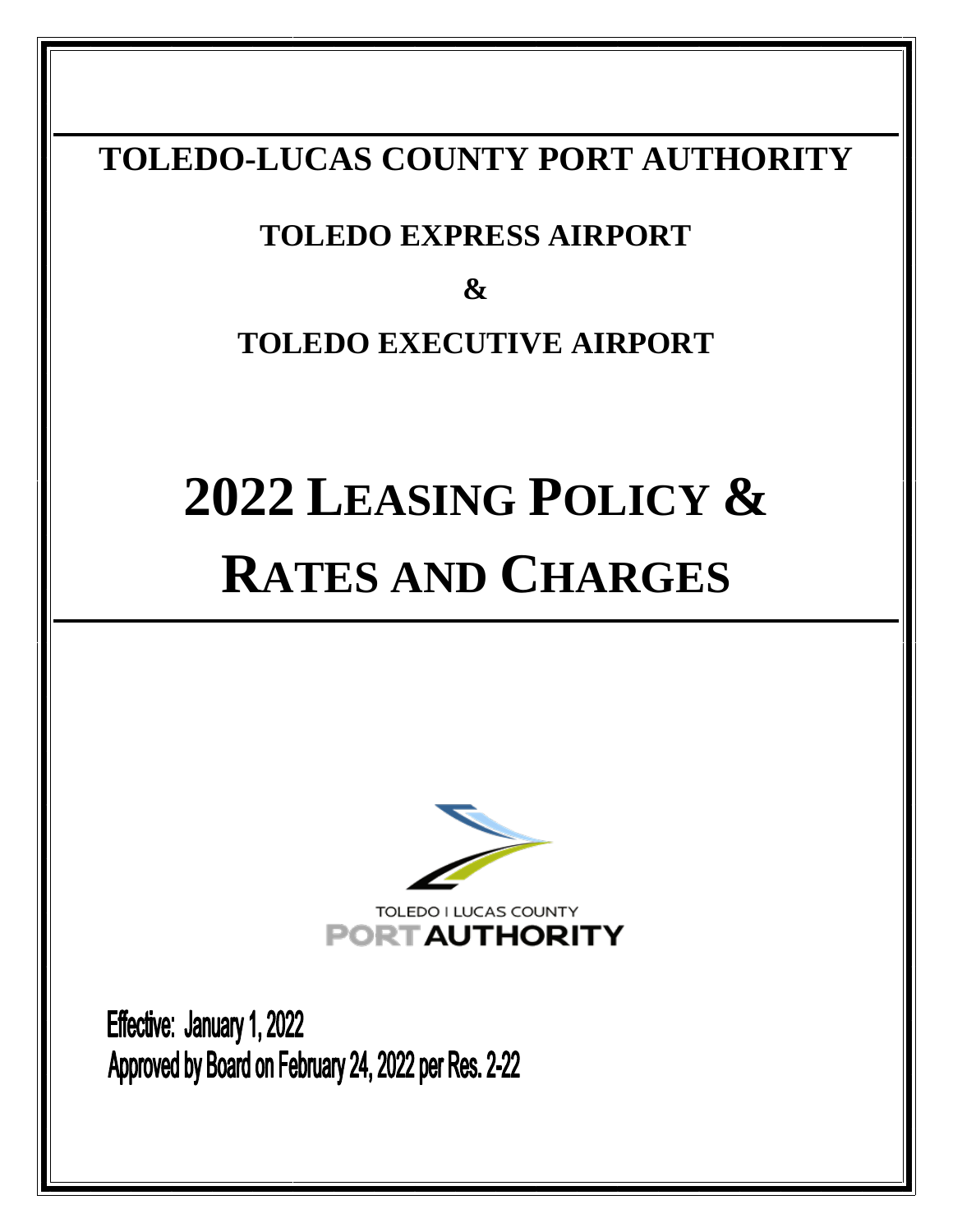| 1.  |                                             |     |  |
|-----|---------------------------------------------|-----|--|
| 2.  |                                             |     |  |
| 3.  |                                             |     |  |
| 4.  |                                             |     |  |
| 5.  |                                             |     |  |
| 6.  |                                             |     |  |
| 7.  |                                             |     |  |
|     |                                             |     |  |
|     |                                             |     |  |
| 1.  |                                             |     |  |
| 2.  |                                             |     |  |
| 3.  |                                             |     |  |
| 4.  |                                             |     |  |
| 5.  |                                             |     |  |
| 6.  |                                             |     |  |
| 7.  |                                             |     |  |
| 8.  |                                             |     |  |
|     |                                             |     |  |
| 9.  |                                             |     |  |
| 10. |                                             |     |  |
| 11. |                                             |     |  |
|     |                                             |     |  |
|     | <b>SECTION FIVE- INSURANCE REQUIREMENTS</b> |     |  |
|     |                                             | .16 |  |
| 1.  |                                             |     |  |
| 2.  |                                             |     |  |
| 3.  |                                             |     |  |
| 4.  |                                             |     |  |
|     |                                             |     |  |
|     |                                             |     |  |
|     |                                             |     |  |
|     |                                             |     |  |
|     |                                             |     |  |
|     |                                             |     |  |
|     |                                             |     |  |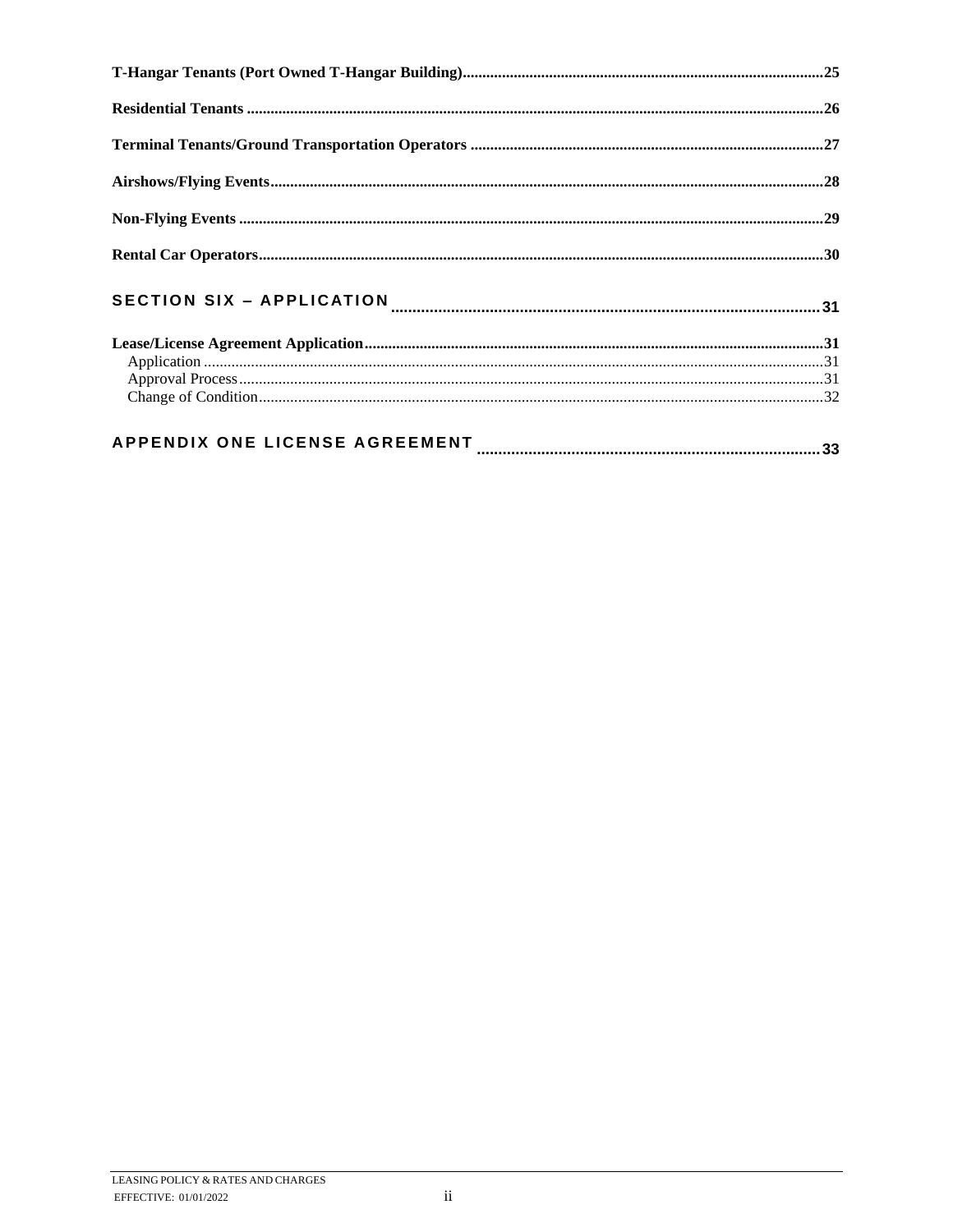# <span id="page-3-0"></span>**SECTION ONE – PREAMBLE & POLICY**

### <span id="page-3-1"></span>**GENERAL**

The Toledo-Lucas County Port Authority (Board), being responsible for the administration of the Toledo Express Airport and Toledo Executive Airport does hereby establish the following Leasing Policy and Rates and Charges for the Airports:

The Leasing Policy and associated Rates and Charges are intended to provide potential and current tenants an understanding of the policies, processes and rates used by the Board when leasing property at either airport.

The Leasing Policy and Rates and Charges were developed taking into consideration: (1) the role of each Airport, (2) the range, level, and quality of aeronautical products, services, and facilities currently being provided at each Airport, (3) the future prospects for and the anticipated development of each Airport and the community, and (4) the promotion of fair competition at each Airport.

The policy sets forth the parameters for leasing Airport buildings or land and has been established for the following purposes:

- 1) To foster a spirit of partnership with its tenants in the application of this policy, while fulfilling duties as steward of vital public assets and resources;
- 2) To make airport property available on fair and reasonable terms without unjust discrimination;
- 3) To retain effective management controls over the use of scarce airport assets and seek to remove obstacles to such controls when opportunities arise;
- 4) To maintain a fee structure with the goal of financial self-sustainability;
- 5) To ensure that additional capacity is not constructed prematurely, yet can be built when it is needed;
- 6) To foster open and competitive access for new entrants and incumbent aeronautical service providers;
- 7) To maximize service and convenience benefits at competitive costs to consumers of aeronautical services;
- 8) To ensure compliance with applicable laws, regulations, policies, executives orders, guidelines, and requirements as they relate to the application and acceptance of federal funds.

### <span id="page-3-2"></span>**ADMINISTRATION AND POLICY OVERSIGHT**

While the Board is responsible for the administration of the Airport and has the ultimate policy-making authority in this regard, the President and the Airports Director, in conjunction with the Airport Committee of the Board, shall interpret and enforce this Leasing Policy and/or Rates and Charges.

It is hereby declared to be the policy of the Board to establish rates and charges and make amendments thereto at periodic intervals, in order to assure the Airports will be as self-sufficient as possible. The fees, rates and charges, insurance requirements, and other standard leasing provisions hereinafter set forth shall be used in developing new written agreements and shall also apply, to the extent possible, to all tenants and users of Airport facilities, subject to periodic adjustment under existing leases and other agreements. Nothing written within this Policy shall be construed as overriding the terms and conditions of an existing lease between the Board and a tenant.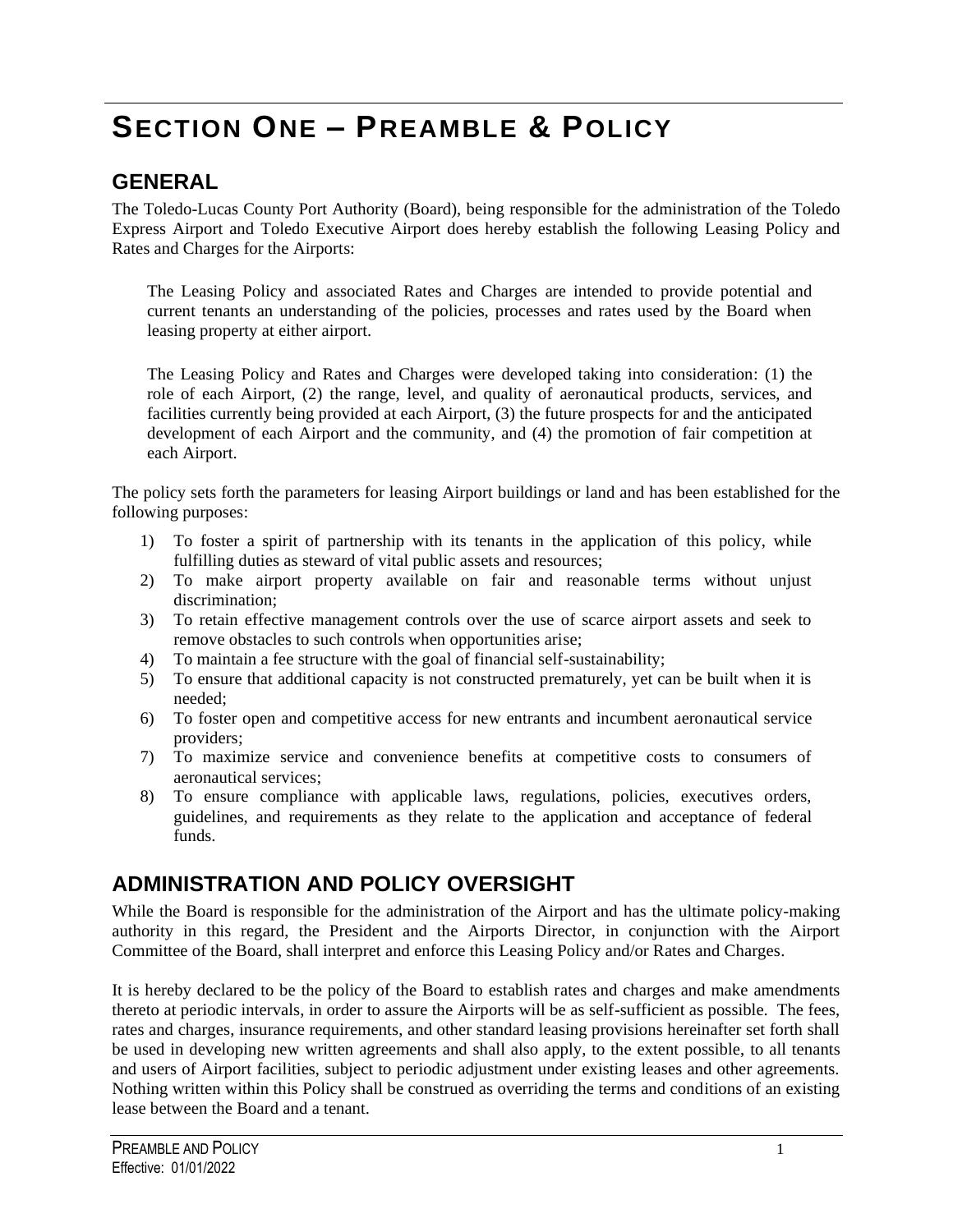#### <span id="page-4-0"></span>**SEVERABILITY**

In the event any covenant, condition or provision herein contained is held to be invalid by any court of competent jurisdiction, such invalidity shall in no way affect any other covenant, condition or provision herein contained.

#### <span id="page-4-1"></span>**NOTICES, REQUESTS FOR APPROVAL, APPLICATIONS, AND OTHER FILINGS**

Any notice, demand, request, consent, or approval that an entity may or is required to give to the Board, shall be in writing, and shall be either personally delivered or sent by first class mail, postage prepaid, addressed as follows:

> Toledo-Lucas County Port Authority Toledo Express Airport/Toledo Executive Airport 11013 Airport Highway, Box 11 Swanton, OH 43558

#### <span id="page-4-2"></span>**VARIANCES AND DEVIATIONS**

The Board reserves the right to authorize variances or deviations from this Leasing Policy and/or Rates and Charges. Such variances or deviations may include waiving or modifying certain criteria or requiring Tenants or Operators to meet additional criteria. All requests for variances or deviations shall be presented to the Board in writing in a form described by the Board.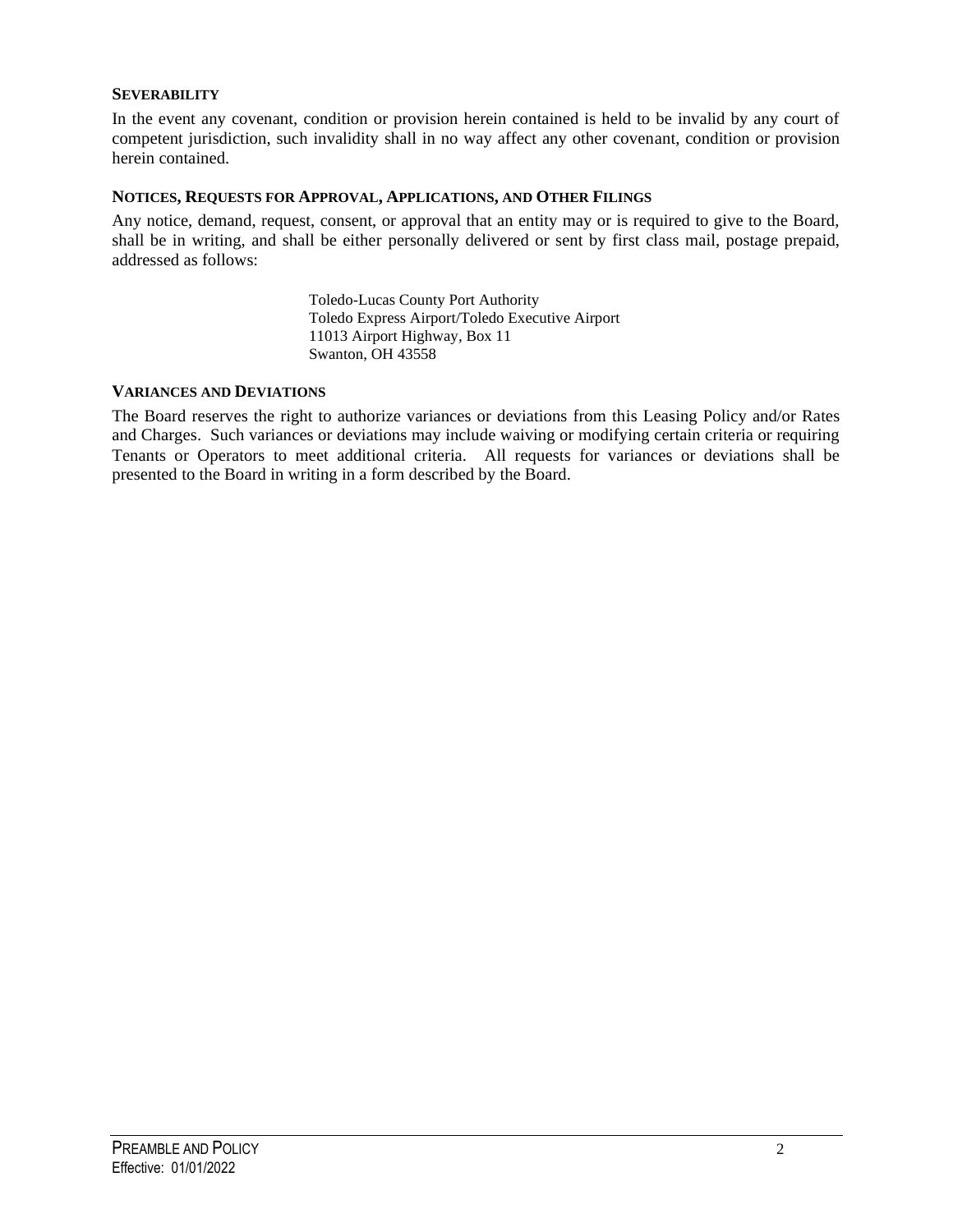# <span id="page-5-0"></span>**SECTION TWO - DEFINITIONS**

AERONAUTICAL ACTIVITY - any activity that involves, makes possible, or is required for the operation of aircraft or that contributes to or is required for the safety of such operations. Activities within this definition, commonly conducted on airports, include, but are not limited to, the following: general and corporate aviation, air taxi and charter operations, scheduled and nonscheduled air carrier operations, pilot training, aircraft rental and sightseeing, aerial photography, crop dusting, aerial advertising and surveying, aircraft sales and services, aircraft storage, sale of aviation petroleum products, repair and maintenance of aircraft, sale of aircraft parts, parachute or ultralight activities, and any other activities that, because of their direct relationship to the operation of aircraft, can appropriately be regarded as aeronautical activities. Activities, such as model aircraft and model rocket operations, are not aeronautical activities.

AERONAUTICAL SERVICE - any service which involves, makes possible or is required for the operation of Aircraft, or which contributes to or is required for the safety of Aircraft operations commonly conducted on the Airport by an entity who has a lease, Sublease, Sublicense, or operating Agreement (and a permit) from the Airport owner to provide such service.

AFFILIATED AIR TRANSPORTATION COMPANY - means an Airline that is owned in whole or in part by, or has common ownership with, an Airline holding a valid current Airport Operating Permit or one that has an existing contract with such permitted Airline as a regional carrier or has code-sharing marketing arrangement in which Airline places its designator code on a flight operated by another airline, and sells and issues tickets for that flight.

AGREEMENT - a written contract, executed by both parties, and enforceable by law between the Board and an entity granting a concession, transferring rights or interest in land and/or improvements, and/or otherwise authorizing and/or prohibiting the conduct of certain Activities. Such Agreement will recite the terms and conditions under which the Activity will be conducted at the Airport including, but not limited to, term of the Agreement; rents, fees, and charges to be paid by the entity; and the rights and obligations of the respective parties. For purposes of clarification, the following terms may be substituted for the term Agreement – Aeronautical Activity Permit, Payment Agreement, Lease or Concession.

AIRCRAFT - any contrivance now known or hereafter invented which is used or designed for navigation of or flight in air, except a parachute or other contrivance designed for such navigation but used primarily as safety equipment. This includes, but is not limited to, airplanes, airships, balloons, dirigibles, rockets, helicopters, gliders, gyrocopters, ground-effect machines, sailplanes, amphibians, and seaplanes.

AIRCRAFT OPERATOR – shall mean any entity, including Airline, operating aircraft into and out of the Airport under Part 121 or Part 135 of the Federal Aviation Regulations ("FARs"), or the practical equivalent of said Parts.

AIRLINE - means scheduled and non-scheduled commercial air carrier.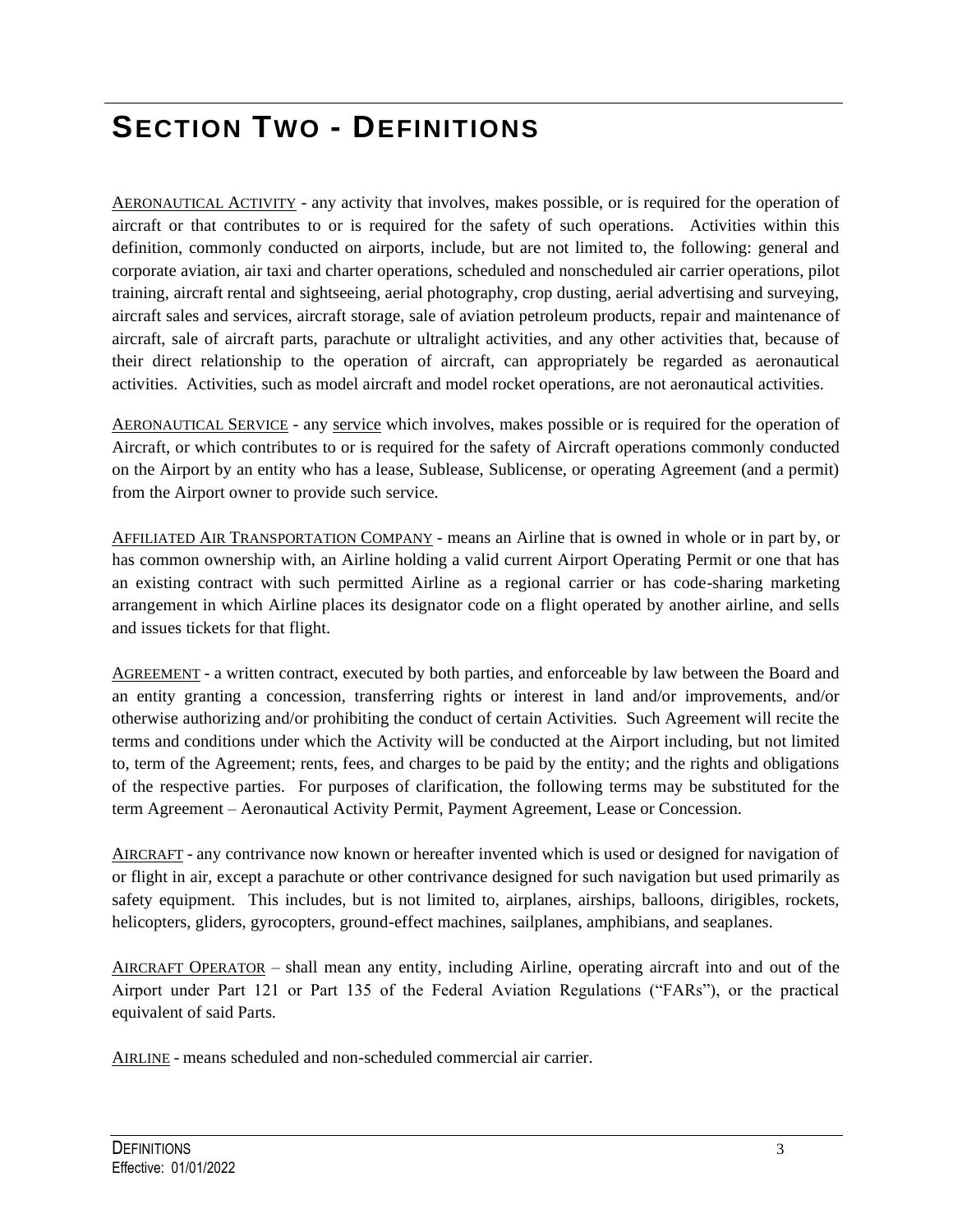AIRLINE APRON - means the aircraft apron that is adjacent to a terminal or cargo building.

AIRPORT - means the Toledo Express Airport and Toledo Executive Airport and all land, improvements, and appurtenances within the legal boundaries of the Airport as it now exists on the Airport Layout Plan (or Exhibit A of the most recent FAA grant) and as it may hereinafter be extended, enlarged, or modified.

AIRPORT LAYOUT PLAN (ALP) - The drawing (currently approved by the FAA) depicting the physical layout of the Airport and identifying the location and configuration of current and proposed runways, taxiways, buildings, roadways, utilities, navaids, etc.

AIRPORT OPERATIONS AREA (AOA) - is a restricted area of the Airport, either fenced or posted, where Aircraft are parked or operated, or operations not open to the public are conducted. Areas include, but are not limited to, the Aircraft Ramps, Ramps, taxiways, runways, unimproved land attributed to the taxiways and runways, safety clear areas, areas beneath the terminal building, areas beneath the concourses and contiguous areas delineated for the protection and security of aeronautical activity.

AIRPORT SECURITY PLAN - a document required by the Transportation Security Administration detailing the Airport's requirements as contained in the applicable security regulations.

AIRPORTS DIRECTOR (DIRECTOR) – shall mean the person designated by the Port Authority to manage the Airport on its behalf and to act for the Port Authority with respect to the rights and obligations of the Port Authority under this Agreement or his or her designated representative.

BOARD - the Toledo-Lucas County Port Authority Board, acting for and on behalf of the Toledo-Lucas County Port Authority, and responsible for the administration of the Toledo Express Airport and Toledo Executive Airport.

COMMERCIAL - for the purpose of securing earnings, income, compensation (including exchange for service), and/or profit, whether or not such objectives are accomplished.

COMMERCIAL ACTIVITY - means to provide or offer to provide goods, services or entertainment in return for financial remuneration or remuneration in kind, or a promise of financial remuneration or remuneration in kind, or to accept or agree to accept financial remuneration or remuneration in kind for the provision of goods, services or entertainment..

COMMERCIAL AERONAUTICAL OPERATOR - means any operator engaging in FBO or SASO activities as defined in the Toledo-Lucas County Port Authority Minimum Standards.

COMMERCIAL AIR CARRIER - means any person or business entity that undertakes directly by hire, lease, or other arrangement to engage in the carriage by aircraft of persons or property for compensation. This definition includes, but is not limited to, the following: all classes of air carriers as defined by the Federal Aviation Administration, commuter and air taxi operators, and commercial operators of large and small aircraft.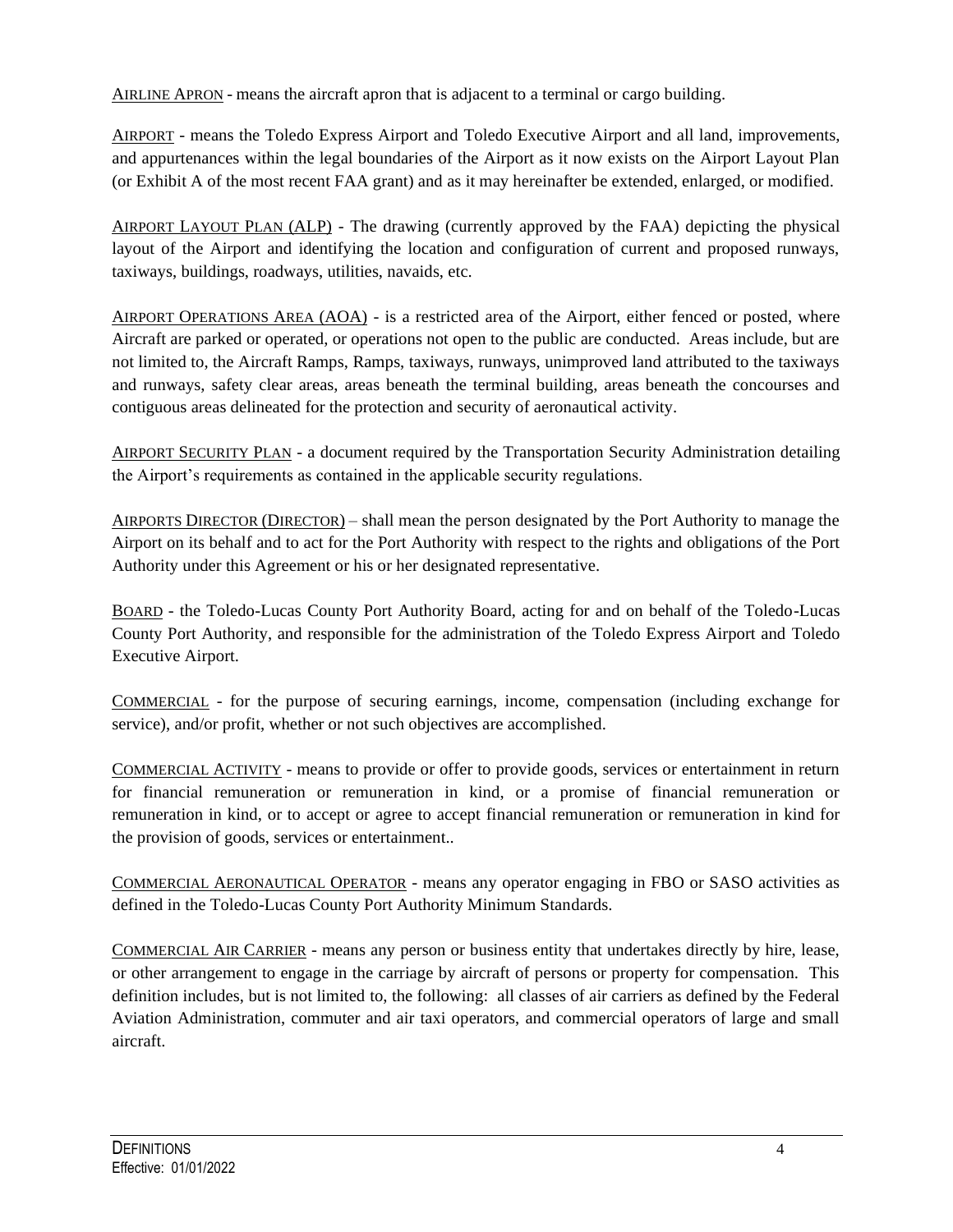COMMERCIAL TRANSPORTER – means any entity operating a commercial vehicle or vehicles for the purpose of soliciting or transporting persons and/or baggage to and/or from the Airport for hire. Examples of commercial transporters include, but are not limited to taxicabs, limousines, hotel/motel courtesy vehicles, rental car courtesy vehicles, off-airport courtesy vehicles, delivery vehicles and chartered or scheduled buses. This section is not intended to include the use of company owned/leased vehicles provided to employees for personal use.

COMMERCIAL VEHICLE – means any motor vehicle used for the transportation of passengers, for hire or so constructed, or used to transport goods, wears or merchandise, and/or all motor vehicles designated and used for drawing other vehicles and so constructed as to carry any load thereon either independently or any part ofthe weight of a vehicle or load so drawn.

COMMERCIAL VEHICLE LANE – designated traffic lane, generally located in front of the Airport Terminal Building. Such lane is reserved for use by commercial transporter vehicles or rental car vehicle returns.

COMMON USE PREMISES – shall mean the passenger hold room security check-point area, baggage claim area, baggage tug cart area and any other areas in the Terminal Building used in common by Airline and other Passenger Aircraft Operators together with all facilities, improvements and equipment which have been or may hereafter be provided for use in connection with such premises.

CO-OPERATIVE (CO-OP) FUELING - an organization formed by Aircraft Owners, air carriers or flight departments for self-fueling purposes. **This type of fueling is prohibited at either airport.**

COST RECOVERY RATE – means a schedule of rates and charges designated to recover from each user its proportionate share of the cost of providing, maintaining, operating and administering the facilities it uses..

CURB FRONT - Designated area along the Vehicle Traffic Lane and adjacent to the Airport Terminal Building for the loading/unloading of passengers and baggage into and out of vehicles.

CUSTOMER FACILITY CHARGE OR "CFC" – shall mean the fee imposed by the Port Authority on each and every customer of the Car Rental Concessionaires with respect to Customer Contracts at the Airport for each day that each such Customer Contract is in effect ("Contract Day"). The amount of the CFC shall be determined by the Port Authority from time to time as herein provided and the total amount of CFCs charged to each customer shall be added to each such customer's Customer Contract.

DERELICT EQUIPMENT – means any equipment that is not used on a regular basis for its intended purpose that is not reasonably required to be available for unscheduled use (i.e. seasonally needed/used ground support equipment). For purposes of clarification, the term "not used on a regular basis" shall mean not used for its intended use for a period of more than sixty (60) days.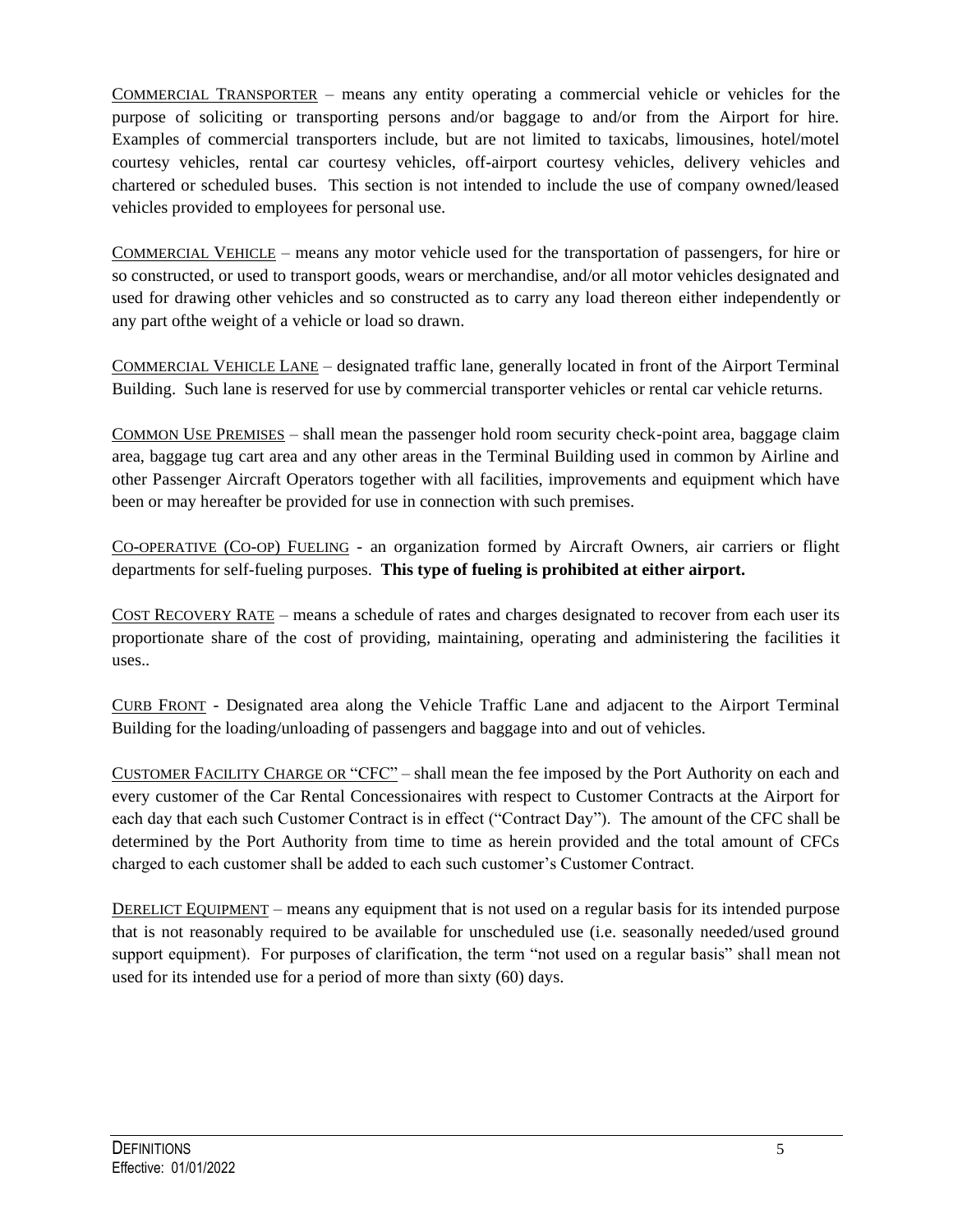EXCLUSIVE RIGHT - a power, privilege, or other right excluding or debarring another from enjoying or exercising a like power, privilege, or right. An exclusive right can be conferred either by express agreement (i.e. lease agreement), by the imposition of unreasonable standards or requirements, or by any other means. Such a right conferred on one or more parties, but excluding others from enjoying or exercising a similar right or rights, would be an exclusive right. Note: An exclusive right to conduct an Aeronautical Activity, which is forbidden by federal regulation, is distinguished from an exclusive right to occupy real estate, which is permitted by federal regulation under certain conditions.

EXCLUSIVE USE SPACE – shall mean those premises which Tenant has the right to use exclusively.

FAA - Federal Aviation Administration. The division within the Department of Transportation of the United States government that has the responsibility of promoting safety in the air, by both regulation and education.

FBO (FIXED BASE OPERATOR) - a commercial business granted the right by the airport sponsor to operate on an airport and provide aeronautical services such as fueling, hangaring, tie-down and parking, aircraft rental, aircraft maintenance, flight instruction, etc.

FEDERAL GRANT ASSURANCE - a Federal grant assurance is a provision within a Federal grant agreement to which the recipient of Federal airport development assistance has agreed to comply in consideration of the assistance provided. Grant assurances are required by statute, 49 U.S.C. Section 47101.

FUELING AGENT - means any entity, including its employees and agents, authorized by the Director to dispense aviation or motor vehicle fuels at the Airport.

GRANTEE - means the term commonly used in various agreements to identify an entity that has been granted certain rights while operating at the Toledo Express Airport and Toledo Executive Airport.

GRANTOR - the term commonly used in various agreements identifying the Toledo-Lucas County Port Authority Board and/or the Toledo-Lucas County Port Authority.

INDEPENDENT OPERATOR - A person or entity that conducts Aeronautical Activities, retaining total and free control over the means or methods used in conducting activities on the Airport but is based on land either adjacent to and/or located other than on the Airport, and whereby such land is not part of the Airport. **This type of operator is not authorized to provide services at either airport.**

LANDING FEE(S) – shall mean the payment required of Airline each month for the use of the Airfield and, except for credits authorized by the Port Authority, such payments shall be without further deduction or set off.

MINIMUM STANDARDS - those qualifications, standards, and criteria set forth, by an Airport Operator, as the minimum requirements that must be met as a condition for the right to engage in Aeronautical Activities at the Airport.

NON-COMMERCIAL - not for the purpose of securing earnings, income, compensation (including exchange of service) and/or profit.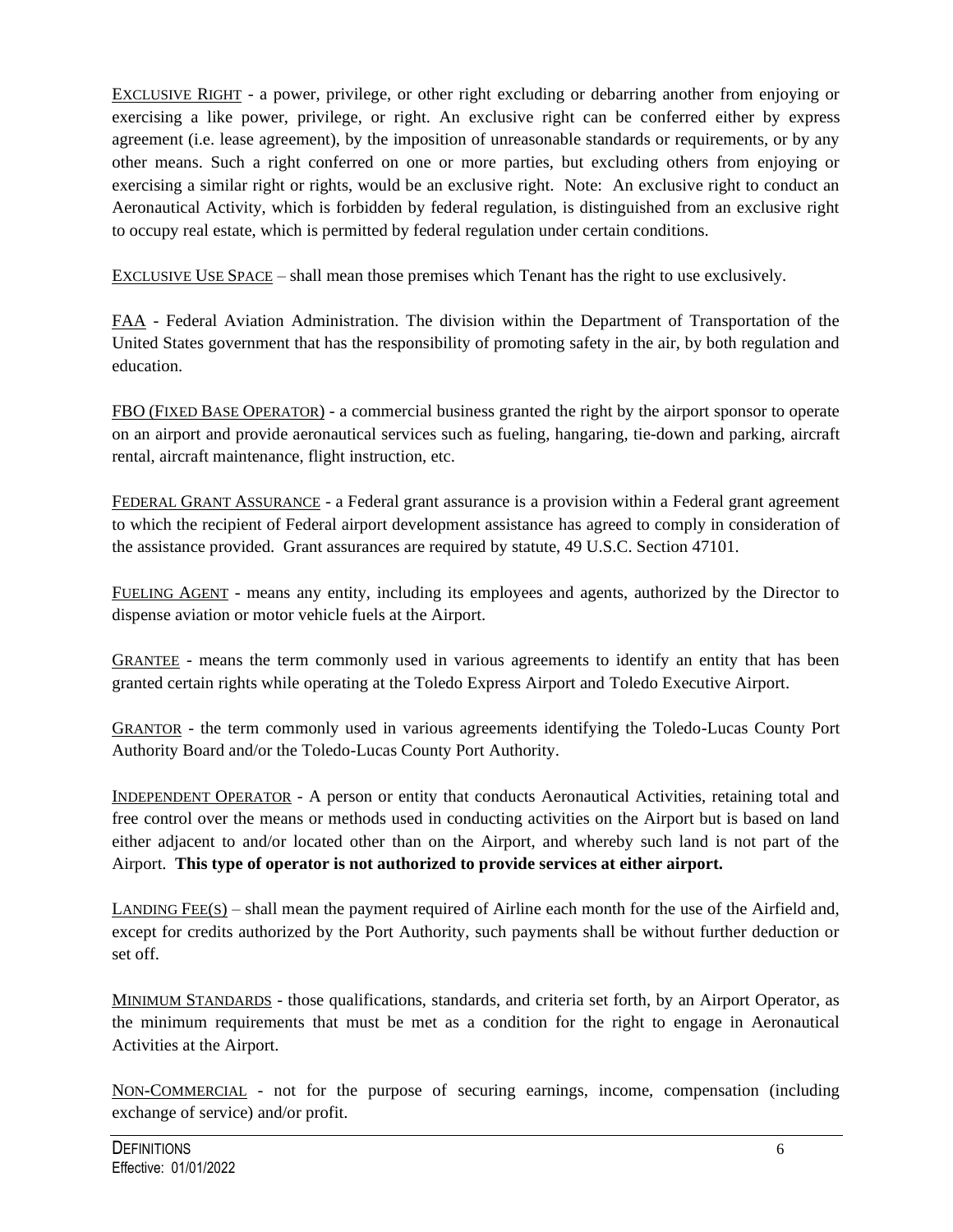NONSCHEDULED AIRLINE – means any Airline operating on an unscheduled, on-demand basis to or from the Airport.

OFF-AIRPORT PARKING BUSINESS – means any person or a firm, corporation or other entity engaged in the business of providing parking space for vehicles of Airport patrons outside the Airport premises for a fee.

OFF-AIRPORT RENTAL CAR COMPANY – means any person or a firm, corporation or other entity engaged in the business of renting motor vehicles to and for use by the public who conducts no part of their business operations, other than advertising, inside the Airport Terminal Building. Off Airport Rental Car Companies will be authorized to drop off and pick up passengers in accordance with an Off Airport Car Rental Agreement with the Port Authority.

OPERATOR - any FBO, SASO, and/or any entity subject to the standards set forth herein.

PASSENGER FACILITY CHARGE OR PFC – shall mean any charge imposed from time to time by the Port Authority on Passengers enplaning aircraft at the Airport pursuant to the Aviation Safety and Capacity Expansion Act of 1990 (Pub. L. 101-508), enacted November 5, 1990, as amended, and the implementing regulations ("FARs") promulgated thereunder from time to time and any interest or investment earnings thereon.

PERSON – means every natural person and every firm, association, partnership, corporation, society or other organization.

PORT AUTHORITY – shall mean the Toledo-Lucas County Port Authority.

PRIVATE FLYING CLUB - a private non-commercial organization, whose members own equal shares, established to promote flying, develop skills in aeronautics, including pilotage, navigation, and awareness and appreciation of aviation requirements and techniques.

RAMP (APRON) - an area of the Airport within the AOA designated for the loading, unloading, servicing, or parking of Aircraft.

RAMP PRIVILEGE - the driving of a vehicle upon an Aircraft-parking ramp on the AOA of the Airport to deliver persons, cargo or equipment to an Aircraft as a matter of convenience or necessity.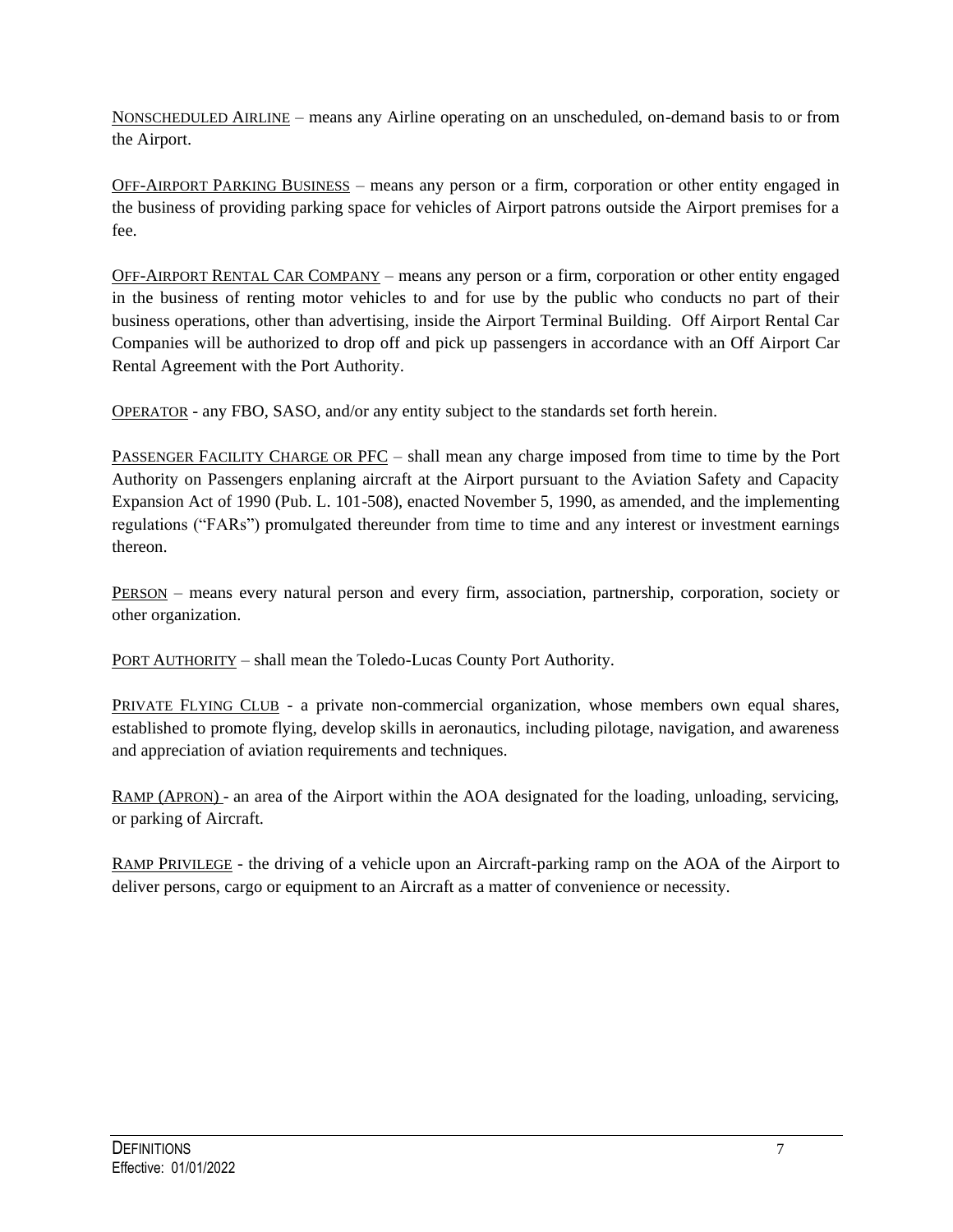REGULATORY MEASURES - Federal, state, county, local, and Airport, laws, codes, ordinances, policies, rules, and regulations, including, without limitation, those of the United States Department of Transportation, the United States Department of Homeland Security, TSA, FAA, National Fire Protection Agency (NFPA), Environmental Protection Agency (EPA), OSHA, ARFF Standard Operating Guidelines, and the Airport Certification Manual, the Airport's primary guiding documents; all as may be in existence, hereafter enacted, and amended from time to time.

RENTAL CAR – means any motor vehicle, including but not limited to, any automobile, truck, van or motorcycle whose owner holds such vehicle out for hire to the general public.

SASO (SPECIALIZED AERONAUTICAL SERVICE OPERATOR) - SASOs are sometimes known as service providers or special FBOs performing less than full services. These types of companies differ from a full service FBO in that they typically offer only a specialized aeronautical service such as aircraft sales, flight training, aircraft maintenance, or avionics services for example.

SCHEDULED AIRLINE – means any Airline operating according to a published schedule to or from the Airport.

SELF-FUELING AND SELF-SERVICE - self-fueling means the fueling or servicing of an aircraft (i.e. changing the oil, washing) by the owner of the aircraft with his or her own employees and using his or her own equipment. Self-fueling and other self-services cannot be contracted out to another party. Selffueling implies using fuel obtained by the aircraft owner from the source of his/her preference. As one of many self-service activities that can be conducted by the aircraft owner or operator by his or her own employees using his or her own equipment, self-fueling, differs from using a self-service fueling pump made available by the airport, or an FBO. The use of a self-service fueling pump is a commercial activity and is not considered self-fueling as defined herein. In addition to self-fueling, other self-service activities that can be performed by the aircraft owner with his or her own employees includes activities such as maintaining, repairing, cleaning, and otherwise providing service to an aircraft, provided the service is performed by the aircraft owner or his/her employees with resources supplied by the aircraft owner.

SUBLEASE - an Agreement entered into by an entity with an Operator that transfers rights or interests in Operator's Premises.

SUBLICENSE - a license giving rights of products or services to a person or company that is not the primary holder of such rights. NOTE: All Sublicense agreements require prior Board approval.

TENANT – means a person who occupies or rents property on the Airport, or who conducts business operations of any kind upon the Airport premises, regardless of whether there exists a written agreement with the Board.

TERMINAL BUILDING – shall mean the Airport's passenger Terminal Building exclusive of the Concourse.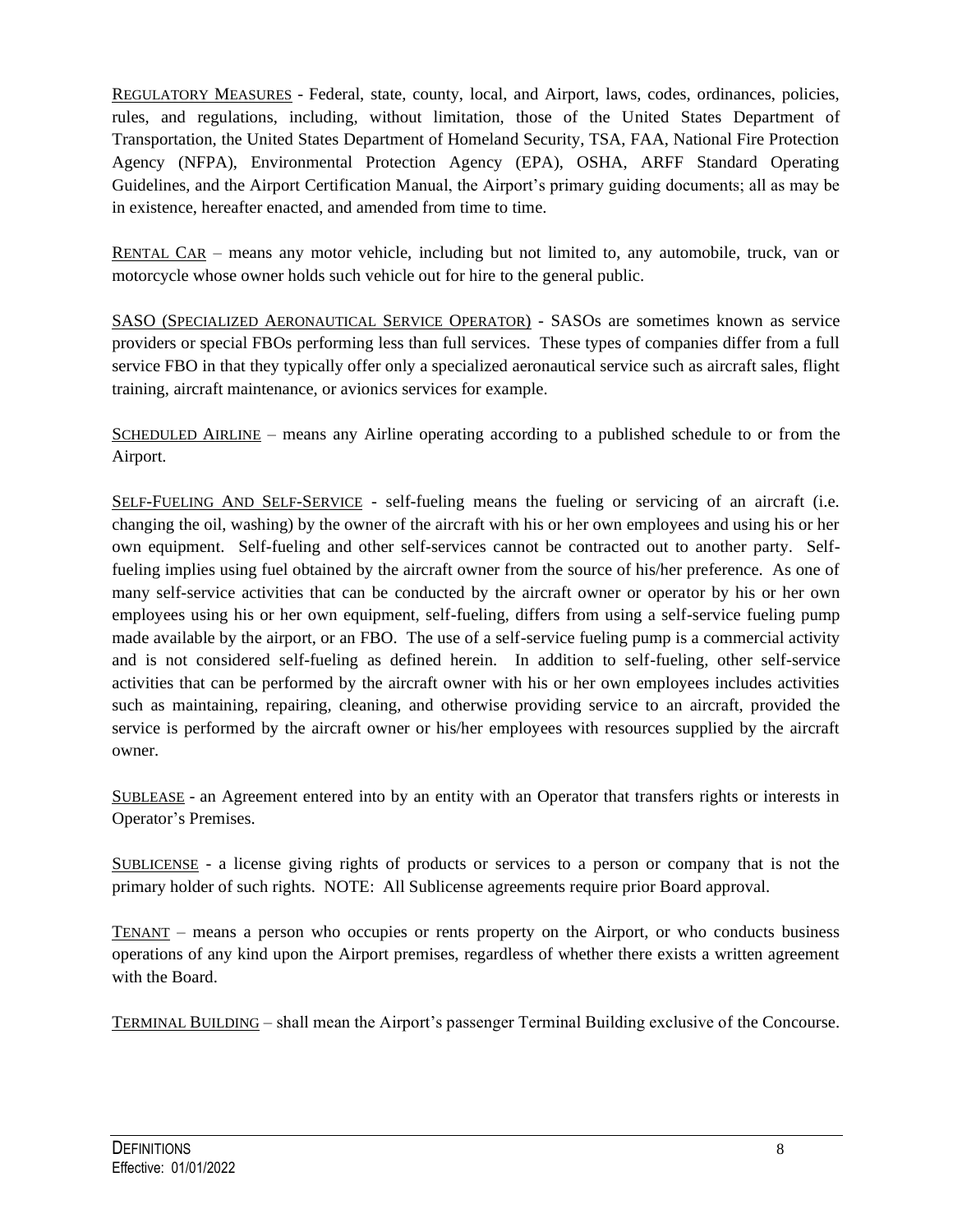THROUGH-THE-FENCE OPERATION - through-the-fence operations are those activities permitted by an airport sponsor through an agreement that permits access to the public landing area by independent entities or operators offering an aeronautical activity or to owners of aircraft based on land adjacent to, but not a part of, the airport property. The obligation to make an airport available for the use and benefit of the public does not impose any requirement for the airport sponsor to permit ground access by aircraft from adjacent property.

TRANSITIONAL LANDING – means any landing made at the Airport to acquaint pilots with aircraft or with the Airport's landing facilities.

#### TSA - Transportation Security Administration.

VEHICLE TRAFFIC LANE – means the designated traffic lane, immediately adjacent to the front of the Airport Terminal Building. Such lane is generally reserved for use by non-commercial transporter vehicles, Airport shuttle buses, valet, and private vehicles, unless otherwise authorized/designated.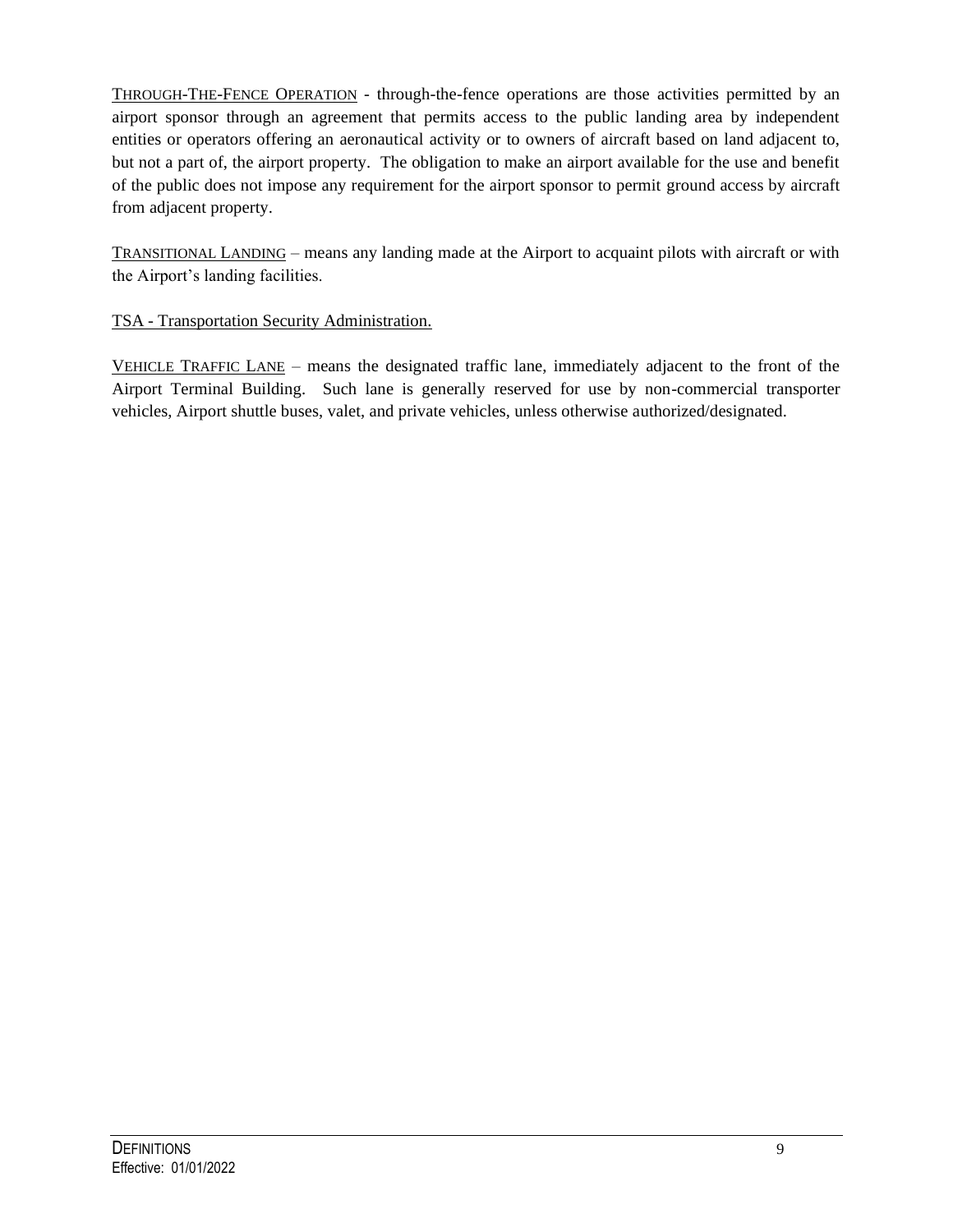# <span id="page-12-0"></span>**SECTION THREE – LEASING POLICY**

This Policy is intended to provide a framework governing leasing and rental decisions as they relate to development of new agreements and modifications to existing agreements. The goal of the Toledo-Lucas County Port Authority in adopting this Policy is to:

- 1. Establish fair, equal, and not unjustly discriminatory conditions to be met by all persons, firms, or corporations desiring to engage in any activity at either airport;
- 2. Encourage high quality development and continued maintenance and enhancement of facilities;
- 3. Maximize and balance use of airport property to serve the needs of the different airport users and the community at large;
- 4. Establish uniform leasing methodologies and rates consistent with accepted business practices in the airport industry;
- 5. Ensure compliance will all local, state, and federal laws, as well as, FAA Grant Assurances;
- 6. Create a stable, predictable business environment for the tenants and users.

#### <span id="page-12-1"></span>**1. POLICY**

The Toledo-Lucas County Port Authority Board (Board) will require all persons, firms, or corporations to obtain a lease, permit or agreement, in a form approved by the Board, prior to engaging in any activity or service on the premises of either Toledo Express Airport or Toledo Executive Airport. Additionally, to ensure the Airports financial sustainability, it is also the Boards policy to establish market value land and facility rental rates and make amendments to the rates at periodic intervals, in order to assure the Airport rental rates reflect inflation or other market driven changes.

#### <span id="page-12-2"></span>**2. PROCEDURE**

- A. All leases, permits and agreements shall be in a form approved by the Board. Unless otherwise approved by the Board, all leases must include the standard lease provisions established by the Board.
- B. The lease or agreement will include a reasonable term, approximately 20-40 years (length shall be established considering the amount of tenant investment in improvements on the property and should extend for a long enough period of time to permit the reasonable amortization of the investment in physical improvements). At the expiration of a lease, all improvements will revert to the Port Authority.
- C. All new leases, permits and agreements shall be on a triple net basis. Tenant will be responsible for insurance and taxes; janitorial, landscaping, lawn maintenance, parking lot upkeep, snow removal, and all other maintenance, (with the exception of roof replacement and exterior painting), trash removal, and utility costs.
- D. All rental and use rates established in Airport leases, permits and agreements shall be market value or full cost recovery as determined by airport staff, a professional appraisal, or consistent with airport cost accounting and rate making methodology. Rental rates will be determined by evaluating comparables of other facilities on each respective airport or at other facilities at comparable airports in the Midwest.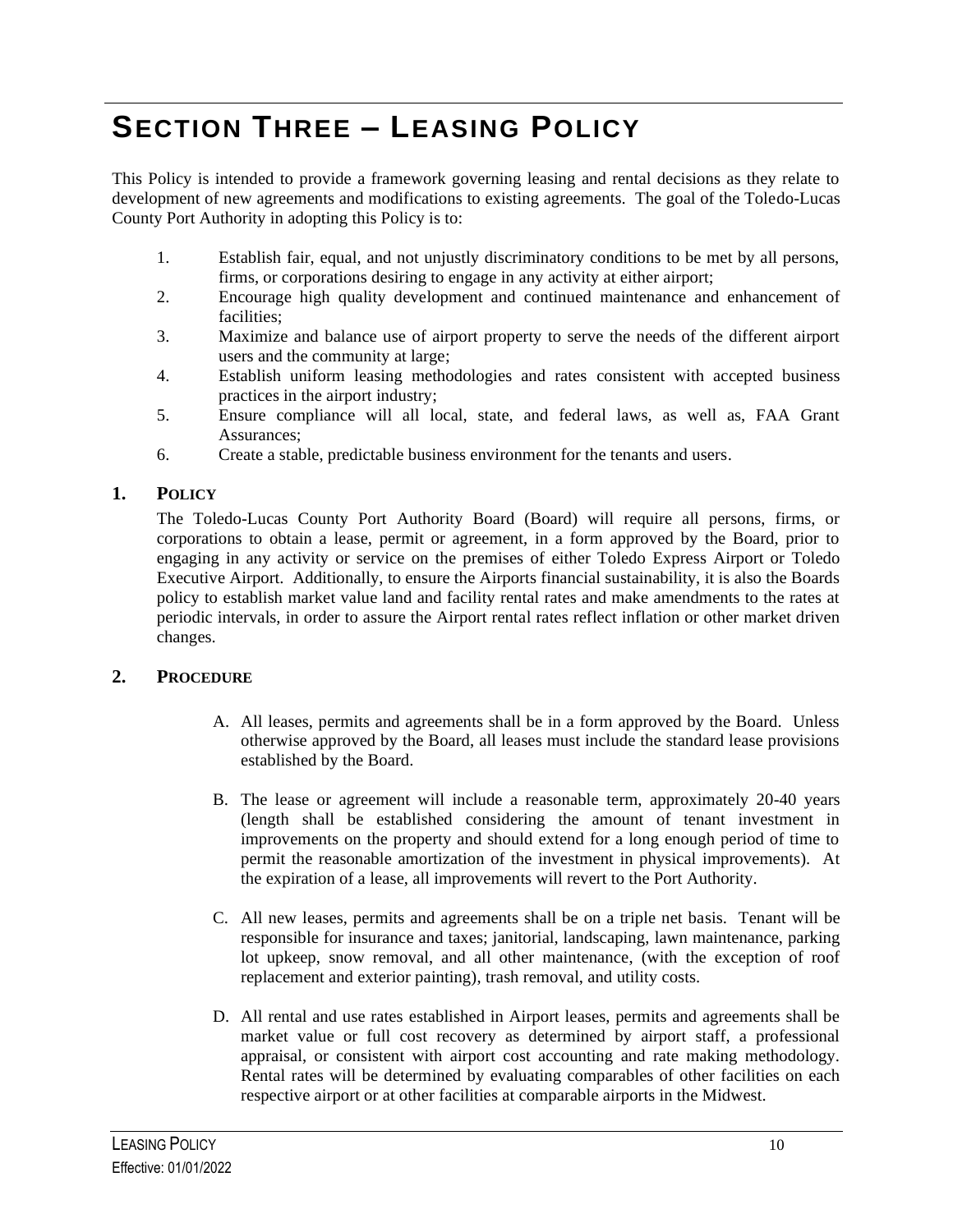E. All leases and agreements shall contain periodic rate adjustments, generally, on an annual basis unless otherwise approved by the Board. To the extent practicable, the following language should be used:

Adjusted Rent. The monthly Base Rent shall be adjusted commencing January 1, 20 $\ldots$ , and on each January 1<sup>st</sup> thereafter by the percentage increase in the Department of Labor, Bureau of Labor Statistics Consumer Price Index for the U.S. City Average, All Urban Consumers, All Items (1982 – 1984 = 100) ("Consumer Price Index"). In the event the Consumer Price Index is not issued or is otherwise unavailable to determine the adjustment to the Base Rent, the adjustment to the Base Rent shall be based on succeeding Federal Reports, or, if none, on other generally accepted surveys or reports which, in the judgment of the parties, most nearly provide the measurement now being provided by the Consumer Price Index. The amount of the adjustment to the Base Rent shall be determined by multiplying the Base Rent payable in Section above by a fraction, the numerator of which shall be the Consumer Price Index figure for the immediately preceding October, and the denominator of which shall be the Consumer Price Index figure for \_\_\_\_\_\_\_\_\_\_\_\_\_\_\_\_\_\_\_, 20\_\_\_, provided that the Base Rent shall never be less than the Base Rent payable in the previous year. For each term year of this Lease, the Port Authority will notify Lessee in writing of the applicable adjustment to the Base Rent amount and the computation resulting in such adjusted Base Rent amount. The adjusted Base Rent shall be rounded to the nearest Ten Dollars (\$10.00).

- F. Under existing leases or agreements, requests from tenants for Port Authority provided leasehold improvements shall require that a new lease or agreement be negotiated at the then current leasing standards.
- G. Any sublease or assignment provisions must require the prior written approval of the Board.

#### <span id="page-13-0"></span>**3. NO UNAUTHORIZED USE**

All commercial uses and certain non-commercial uses of Airport properties shall be specifically authorized pursuant to a lease in accordance with this Policy, or by license, permit, or other formal agreement with the Board, consistent with applicable rents, charges, or revenue formulas established by the Board; provided, however, that the Board authorizes the President on its behalf to approve and execute:

- A. A lease or revenue agreement which has a term of three years or less (including option periods) and annual rental income no greater than the President's purchasing authority, with terms and conditions that the President deems necessary and appropriate.
- B. An extension of an existing lease or revenue agreement which has a term of three years or less (including option terms) and annual income no greater than the President's purchasing authority.
- C. A modification to an existing lease that increases or decreases the leased space at the same rental rate and with the same terms and conditions.
- D. Licenses, permits, or other agreements for certain commercial activities, using standard forms and in accordance with applicable Board policies, standards, or resolutions.
- E. A temporary or special use permit that allows an entity to engage in specific activities, in designated areas.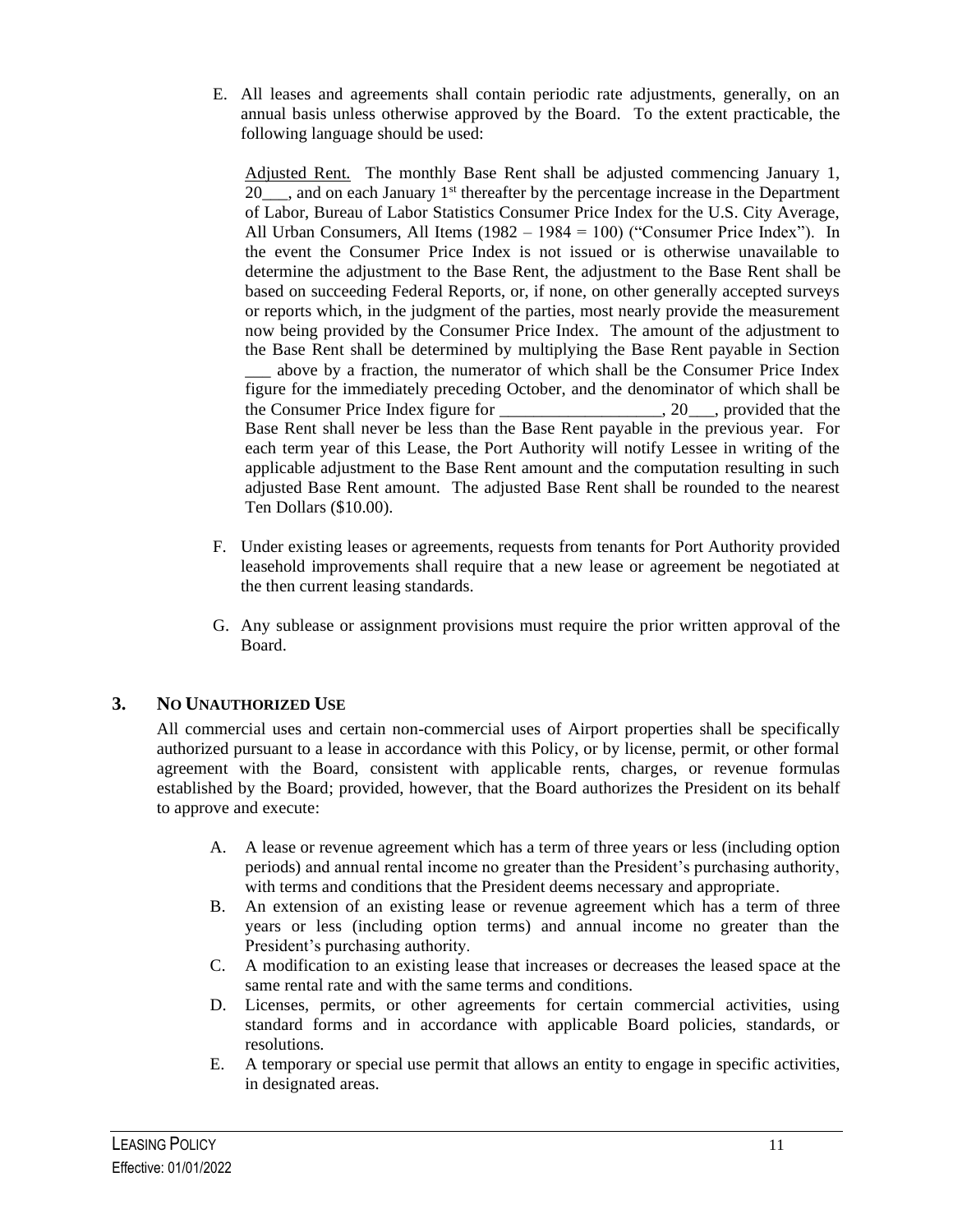#### <span id="page-14-0"></span>**4. PROHIBITED ACTIVITIES**

- A. Airport land or improvements shall not be occupied or used for any activity that is contrary to the safe and efficient operation of the airport including any activity that jeopardizes the safety of the public, aircraft, or property located at the airport.
- B. "Through-the-Fence" activities conducted from off-airport properties having direct access to the airport runway and taxiway system are prohibited.
- C. The Federal Aviation Administration's "Policies and Procedures Concerning the Use of Airport Revenue" generally prohibits the lease or use of land owned or controlled by the sponsor for aeronautical purposes rent-free or for nominal rates to a for-profit enterprise.

#### <span id="page-14-1"></span>**5. EXISTING AGREEMENTS**

It is understood that the establishment of this Leasing Policy may not alter certain provisions or requirements of existing Agreements or Permits between the Board and existing tenants. However, unless otherwise approved by the Board, all entities will become subject to this Policy immediately following the expiration, termination, and/or modification of any Agreement through amendment, addendum, extension, renewal, or other means.

Additionally, when leases for ground with current tenants expire, the improvements will revert to the Port Authority and a new lease will be negotiated at the then market rate for both the ground and any improvements on the leasehold as well as incorporate other terms consistent with this Policy. In general, the current tenant at that time, so long as they have not been in default during the lease term, shall be afforded the first opportunity to re-lease the facility at the new terms.

#### <span id="page-14-2"></span>**6. CONSTRUCTION/ALTERATIONS**

All alterations and improvements, including but not limited to, offices, hangars, access roads, access taxiways, vehicle parking areas and Aircraft parking areas, shall be in accordance with design and construction standards established by the Board and in accordance with applicable federal, state and local codes, ordinances, laws, rules and regulations. Lessee shall not proceed with any construction or remodeling on the premises leased/assigned without first obtaining advance written approval of plans and specifications for such work from applicable agencies, including the Airports Director.

#### <span id="page-14-3"></span>**7. COMPLIANCE WITH REGULATORY MEASURES**

Lessees shall observe and obey all reasonable Regulatory Measures promulgated from time to time by the Department of Transportation (DOT), the Federal Aviation Administration (FAA), the Department of Homeland Security (DHS), the Transportation Security Administration (TSA), Environmental Protection Agency (EPA), the State of Ohio, and the Board, governing the conduct and operation of the Airport and its facilities. The Board agrees that any Regulatory Measures promulgated by the Toledo-Lucas County Port Authority Board shall not be inconsistent with any legally authorized rule or regulation of the DOT, the FAA, the DHS, the TSA, or the State of Ohio.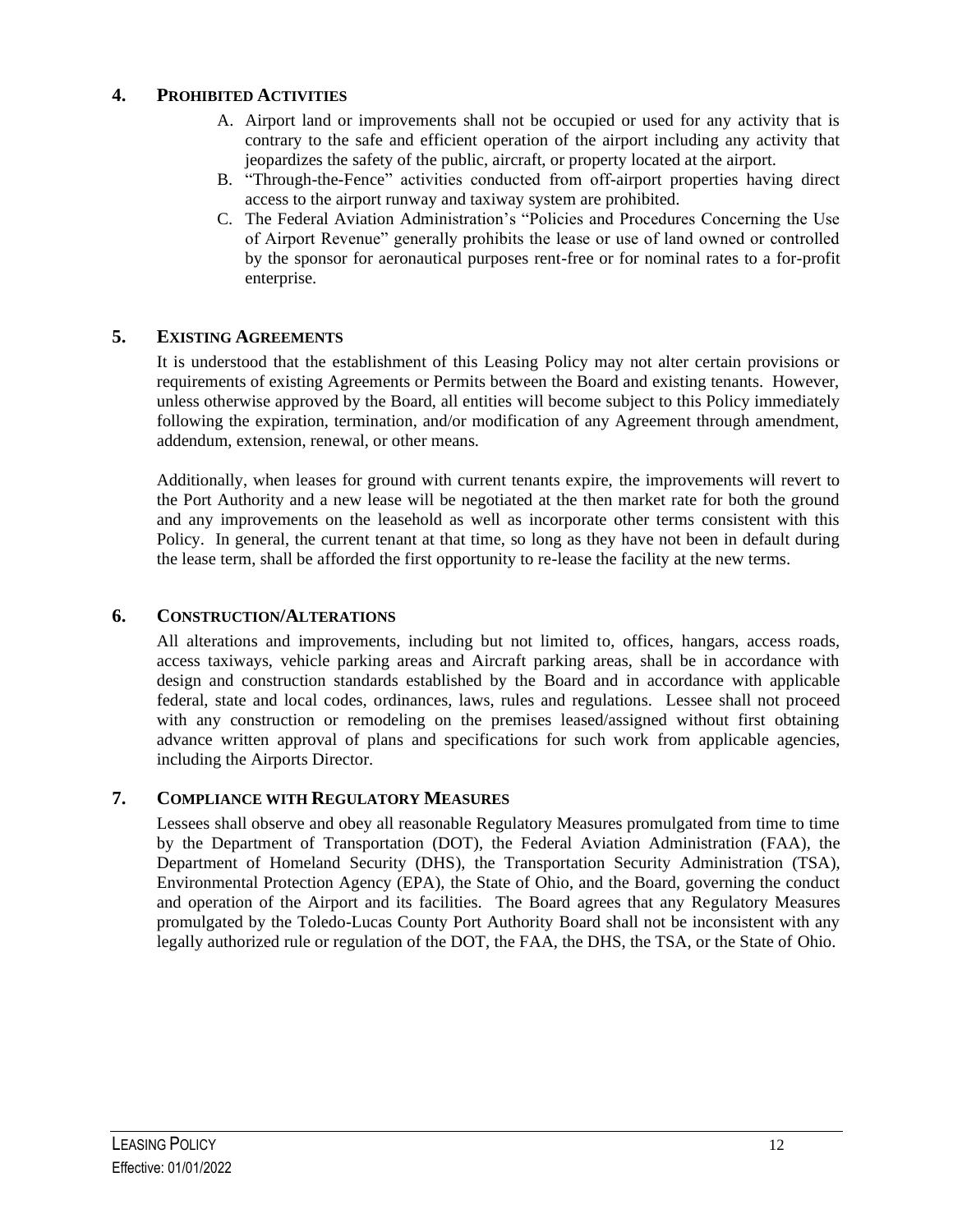# <span id="page-15-0"></span>**SECTION FOUR – AIRPORT RATES AND CHARGES**

The rates, charges, and fees below have been established by the Board in an effort to meet the revenue goals outlined previously.

#### <span id="page-15-1"></span>**1. GROUND RENT**

Ground Rental Rates for unimproved land may vary somewhat given the size and type of development but in general should be consistent with the following:

\$0.25/square foot annually \$0.15/square foot annually

Toledo Express<br>
\$0.25/square foot annually<br>
\$0.15/square foot annually<br>
\$0.15/square foot annually

#### <span id="page-15-2"></span>**2. BUILDING/HANGAR RENT**

Building/Hangar Rental Rates will be determined by evaluating comparables of other facilities on the airport or other facilities at comparable airports in the Midwest.

#### <span id="page-15-3"></span>**3. LANDING FEES**

Unless an entity is currently operating under an existing contract, Commercial Air Carriers or Private Charters (either passenger or cargo) and non-based general aviation aircraft weighing more than 12,500 lbs. will pay landing fees in accordance with the following schedule:

Unscheduled/Non-Signatory Operators \$1.96/1,000lbs.

Weight will be based upon the certified maximum gross landing weight of each aircraft with a minimum fee of \$25.

#### Scheduled/Signatory Operators

All Scheduled/Signatory Operators will pay \$4/enplaned passenger in lieu of standard common and exclusive terminal, landing, apron, and jetway fees.

Signatory Cargo Operators \$1.22/1,000 lbs.

Weight will be based upon the certified maximum gross landing weight of each aircraft with a minimum fee of \$25

#### <span id="page-15-4"></span>**4. FUEL FLOWAGE FEES**

In lieu of a general aviation landing fee for aircraft weighing less than 12,500 lbs, fixed base operators and non-commercial private/corporate aircraft operators shall pay an Airport usage fee in accordance with the following schedule for each gallon of aviation fuel (jet and avgas) delivered to the fixed base operator or non-commercial private/corporate aircraft operators, exclusive of fuel delivered for the use by commercial air carriers paying landing fees.

 $$0.08/gallon$  \$0.06/gallon

Toledo Express Toledo Executive Airport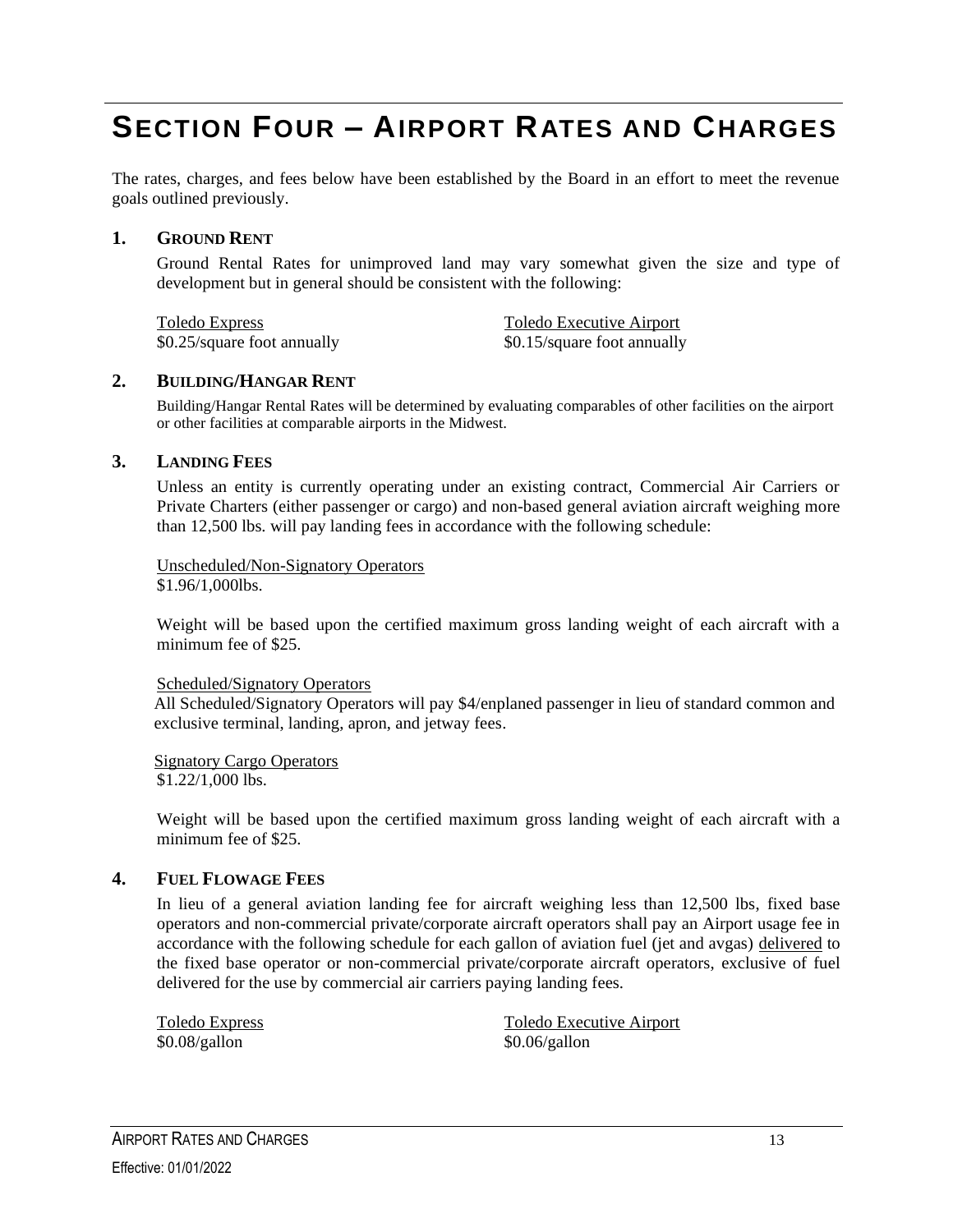#### <span id="page-16-0"></span>**5. APRON FEES (TOLEDO EXPRESS ONLY)**

Unless an entity is currently operating under an existing contract or have aircraft based at the airport, Commercial Air Carriers or Private Charters (both passenger and cargo) will pay apron fees in accordance with the following schedule:

|                               | <b>Passenger</b> |                                     |
|-------------------------------|------------------|-------------------------------------|
| Scheduled/Signatory Operators |                  | Unscheduled/Non-signatory Operators |
| No Fee                        |                  | $$0.85/1,000$ lbs.                  |
|                               |                  |                                     |
|                               | Cargo            |                                     |
| Scheduled/Signatory Operators |                  | Unscheduled/Non-signatory Operators |

\$190.00 per aircraft per 24-hour period \$0.85/1,000lbs.

Weight will be based upon the certified maximum gross landing weight of each aircraft with a minimum fee of \$25.

#### <span id="page-16-1"></span>**6. LOADING BRIDGE FEES**

All loading bridges and devices at Toledo Express are common use. The Board will incorporate the following loading bridge fee (per use) to recovery costs associated with maintenance and operations of the device:

| Scheduled/Signatory Operators |         | Unscheduled/Non-signatory Operators |
|-------------------------------|---------|-------------------------------------|
| Gate 1                        | No cost | \$30                                |
| Gate 1A North                 | No cost | \$30                                |
| Gate 1A South                 | No cost | \$30                                |
| Gate 2                        | No cost | \$30                                |
| Gate 3                        | No cost | \$30                                |
| Gate 4                        | No cost | \$30                                |
| Gate 5                        | No cost | \$30                                |
| Gate 6                        | No cost | \$30                                |
| Gate 7                        | N/A     | N/A                                 |

#### <span id="page-16-2"></span>**7. REMAIN OVER NIGHT (RON) FEES**

Unscheduled/Non-signatory air carriers that RON on the passenger terminal apron will be charged a flat \$50 per night per aircraft.

#### <span id="page-16-3"></span>**8. TERMINAL RENT**

The following rate applies unless a different rent has been negotiated based upon improvements or other services provided by the Port Authority.

|                          | <b>Exclusive</b> | <b>Common Use</b> |
|--------------------------|------------------|-------------------|
| (Rate Adjusted Annually) |                  |                   |
|                          | $$23.26/sq.$ ft. | None              |

#### <span id="page-16-4"></span>**9. PARKING RATES**

Public

| Long Term Parking         | \$8.00/dav    |
|---------------------------|---------------|
| <b>Short Term Parking</b> | $$10.00$ /dav |
| First 15 minutes          | Free          |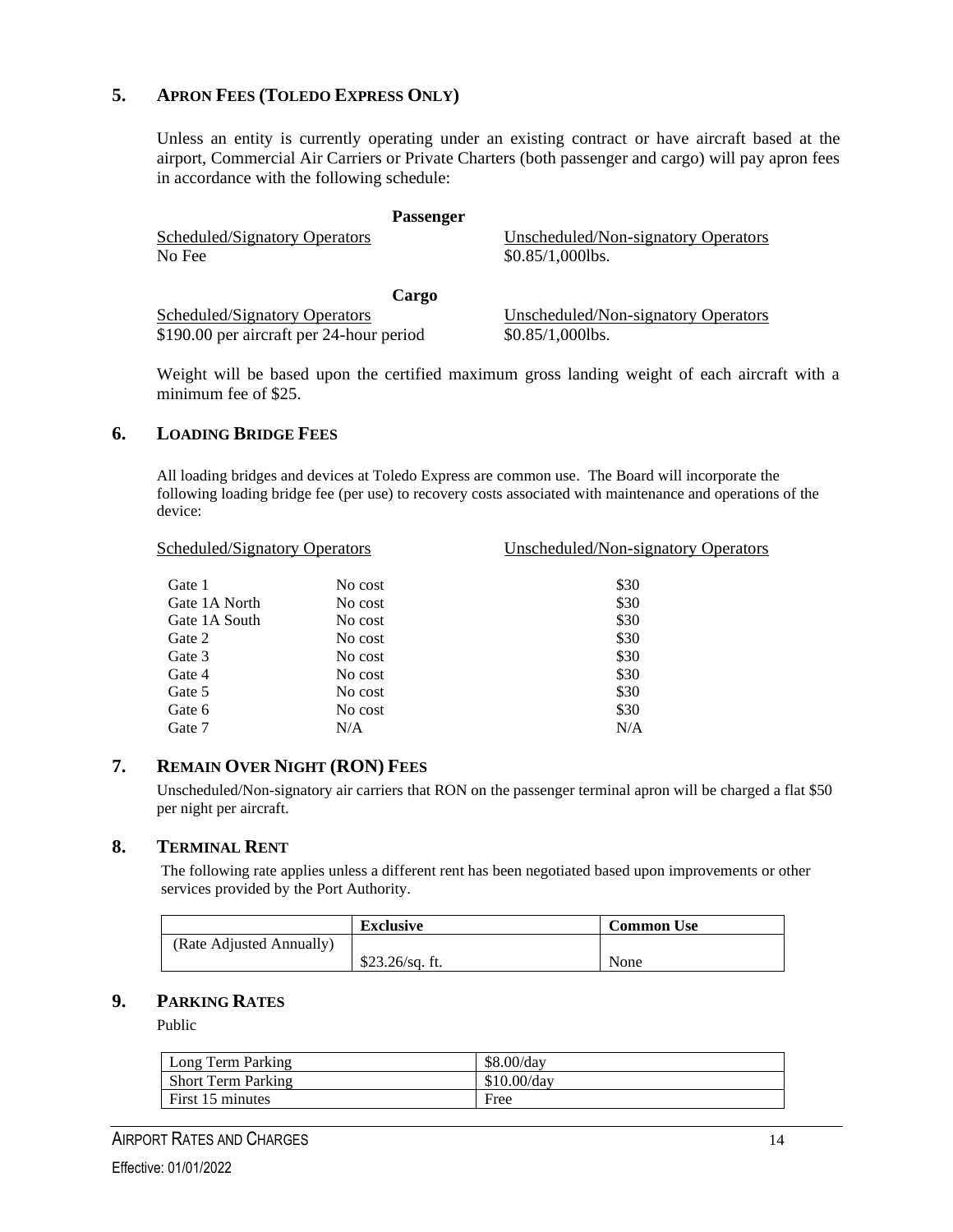| 16 minutes $-2$ hours | \$2.00 |
|-----------------------|--------|
| $\sqrt{2} - 4$ hours  | \$3.00 |
| $4 - 8$ hours         | \$6.00 |
| $8+$ hours            | \$9.00 |

<span id="page-17-0"></span>Airline Crews/Contractors/TSA Employees pay a monthly rate of \$25.

#### **10. USE FEES**

| <b>TOLEDO EXPRESS</b> | <b>TOLEDO EXECUTIVE AIRPORT</b> |
|-----------------------|---------------------------------|
| $$200.00$ per day     | $$100.00$ per day               |

These fees are based on minimum staffing requirements and may be adjusted.

#### <span id="page-17-1"></span>**11. PASSENGER FACILITY CHARGE (AIRLINE)**

| <b>TOLEDO EXPRESS</b> | <b>TOLEDO EXECUTIVE AIRPORT</b> |
|-----------------------|---------------------------------|
| \$4.50                | None                            |

#### <span id="page-17-2"></span>**12. CUSTOMER FACILITY CHARGE (CAR RENTAL)**

| <b>TOLEDO EXPRESS</b> | <b>TOLEDO EXECUTIVE AIRPORT</b> |
|-----------------------|---------------------------------|
| \$2.00                | None                            |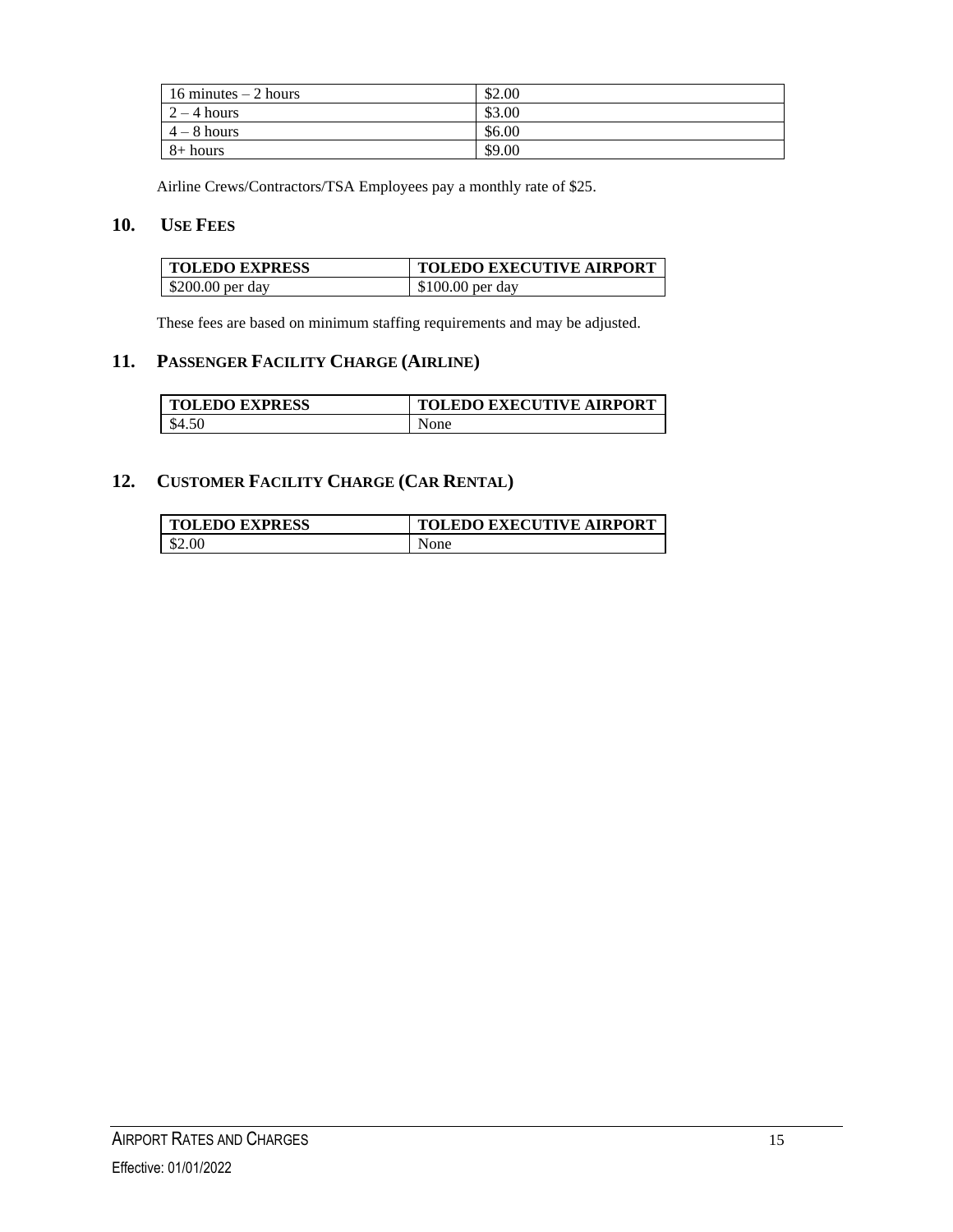# <span id="page-18-0"></span>**SECTION FIVE- INSURANCE REQUIREMENTS**

#### <span id="page-18-1"></span>**1. POLICIES AND LIMITS**

All insurance policies shall name the Toledo-Lucas County Port Authority and the City of Toledo as an additional insured. All tenants and Operators shall be prohibited from allowing conditions to exist which may in any way affect their insurance policy. All Tenants and Operators are prohibited from failing to prevent the existence of any condition to exist which may in any way affect their insurance policy. All Tenants and Operators are prohibited from contributing to or causing the existence of any conditions which could affect the insurance coverage. All insurance policies shall contain a waiver of subrogation rights endorsement with respect to the Toledo-Lucas County Port Authority.

Policies of insurance shall be in a form and with companies (authorized to write insurance in the State of Ohio) satisfactory to the Board having an A.M. Best rating of A-, VII or better. Tenant/Operator shall be fully responsible for any insurance policy deductible(s) for which the required insurance applies.

All insurance policies shall contain a provision requiring the insurance carrier to notify the Airports Director 30 days prior to cancellation or modification of any insurance policy. All tenants and operators shall provide current certificates of applicable coverage to the Airports Director.

Every tenant and operator shall procure and maintain continuously in effect for the duration of its tenancy or activities upon the airport, at the Tenants or Operators sole expense, insurance of the types and in at least such minimum amounts as indicated in the following sections as may be amended from time to time unless otherwise approved, in writing, by the Board.

Operator shall conduct its own analysis, in conjunction with its own risk management agent(s), to determine if additional coverage is needed.

#### <span id="page-18-2"></span>**2. ADDITIONAL COVERAGE REQUIREMENT**

The Board may require additional insurance in circumstances where the Board perceives higher risks may be associated with the activity or the Tenant or Operator or where special short-term conditions such as construction projects or government requirements exist.

#### <span id="page-18-3"></span>**3. INDEMNIFICATION AND INSURANCE**

All prospective and existing Operators shall provide evidence of insurance coverage satisfactory to the Port Authority and in the amounts stipulated for each particular type of activity according to the insurance requirements established by the Port Authority in consultation with its risk management agent(s) and kept on file with the Port Authority. Said insurance requirements are subject to periodic modification at the discretion of the Port Authority. The limits stipulated for each Activity represent the minimum coverage that shall be maintained by Operator to engage in Activities at the Airport and do not limit operations liability under this Lease. Operator shall conduct its own analysis, in conjunction with its own risk management agent(s) to determine if additional coverage is needed.

Policies of insurance shall be in a form with companies authorized to write insurance in the State of Ohio, have an A.M. Best rating of A-, VII or better, and be otherwise satisfactory to the Port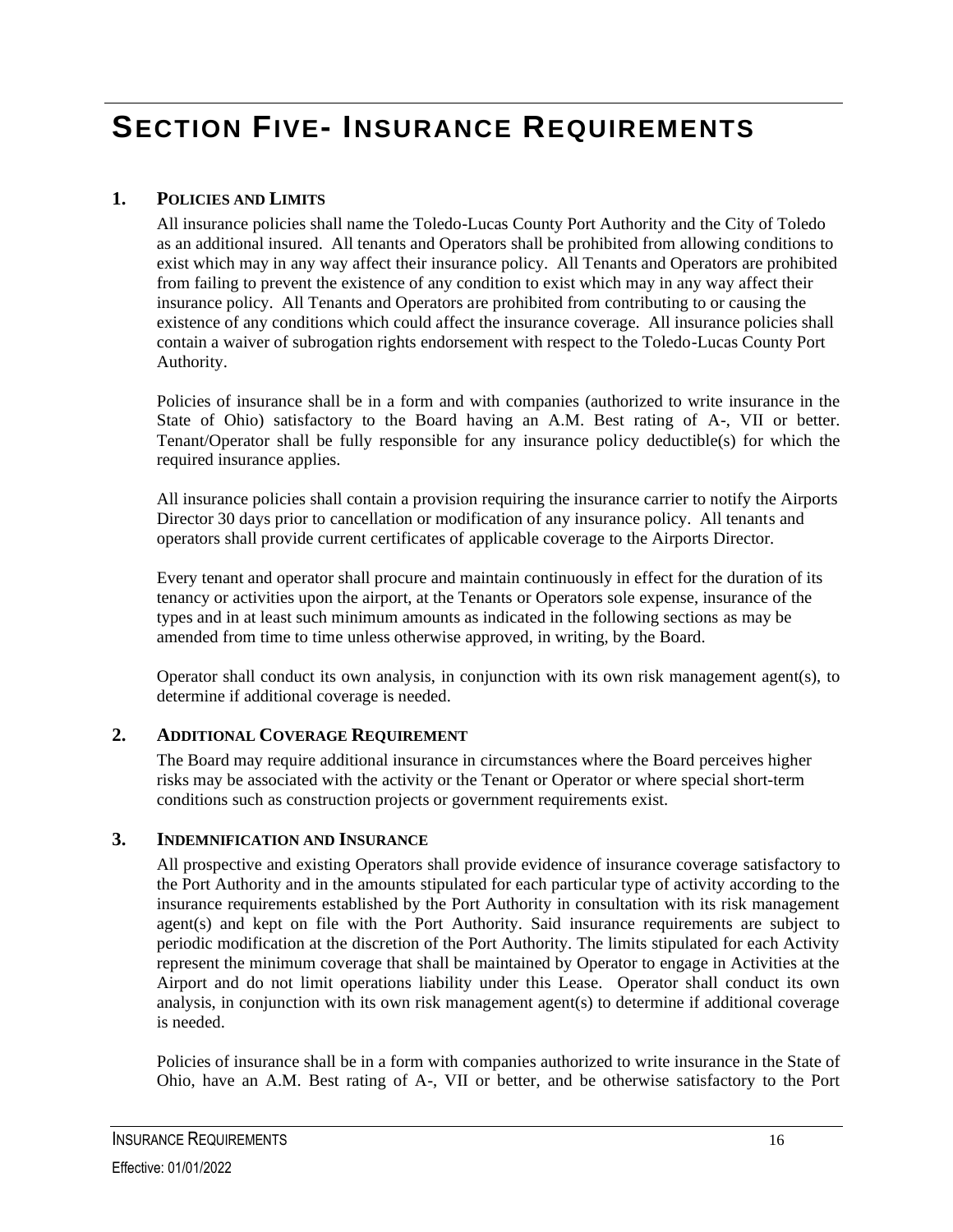Authority. Operator shall be solely responsible for the payment of any and all deductibles that apply to any claim that is made under Lessee's insurance policy.

Operator shall furnish annually its insurance policies or certificates, as the case may be, to the Port Authority, which shall contain an endorsement that such insurance may not be cancelled except upon thirty (30) days notice to the Port Authority. Operator's failure to provide and keep in force the required insurance shall be regarded as a material default, entitling the Port Authority to exercise any or all remedies.

All insurance policies shall name the Port Authority, the City of Toledo, and their respective directors, officers, employees, agents and representatives (the "Indemnified Parties") as additional insureds.

Operator shall meet all statutory requirements for Workers' Compensation insurance and voluntarily, expressly and specifically waives its Workers' Compensation employer immunity granted under Section 35, Article II of the Ohio Constitution and all Ohio statutory provisions, including Sections 4123.74 and 4123.741 of the Ohio Revised Code, and any subsequent amendments, re-enactments or similar laws, or any other state's similar statutory or constitutional provisions, to the extent necessary to permit the Indemnified Parties to be fully indemnified, defended and held harmless. Evidence of workers' compensation insurance shall be furnished annually to the Port Authority and notices of cancellation shall be furnished at least thirty (30) days prior to the effective date of cancellation.

Operator agrees that all of its personal property and all of the personal property of its employees, customers, invitees and guests that may at any time be on the Premises, shall be there at Operator's sole risk and that the Port Authority shall not be liable for any damage or loss to such personal property or loss suffered by the business or occupation of the Operator caused in any manner whatsoever.

Operator shall defend, release, indemnify and hold the Indemnified Parties harmless from liability, loss, injury (including death), costs (including reasonable legal fees) and damages of every kind and nature awarded to third parties under claims which arise, either directly or indirectly, out of Operator's use, nonuse, possession, or condition of the Premises or conduct of Operator's business thereon.

#### <span id="page-19-0"></span>**4. ENVIRONMENTAL**

Operator shall at all times and in all respects comply with local, State, and Federal laws, ordinances, regulations, and orders relating to environmental protection, industrial hygiene, or the use, generation, manufacture, storage, disposal, or transportation of Hazardous Materials on, about, or from the Airport.

Except as set forth in this Section, Operator hereby assumes all risk of loss and any related expenses arising out of the existence on the Premises of hazardous substances or other materials hazardous or injurious to persons or property, or arising out of the release of such materials by Operator, including but not limited to, risk of loss and liabilities, fines and expenses under federal, state and local environmental laws and regulations.

Operator shall provide the Port Authority with copies of all communications regarding the Premises from any governmental agency relating to any Environmental Law (as hereinafter defined) or any person with respect to any claim relating to any Environmental Law (each, an "Environmental Claim"). Operator shall defend, release, indemnify and hold harmless the Indemnified Parties from and against all obligations, losses, claims, suits, judgments, liabilities,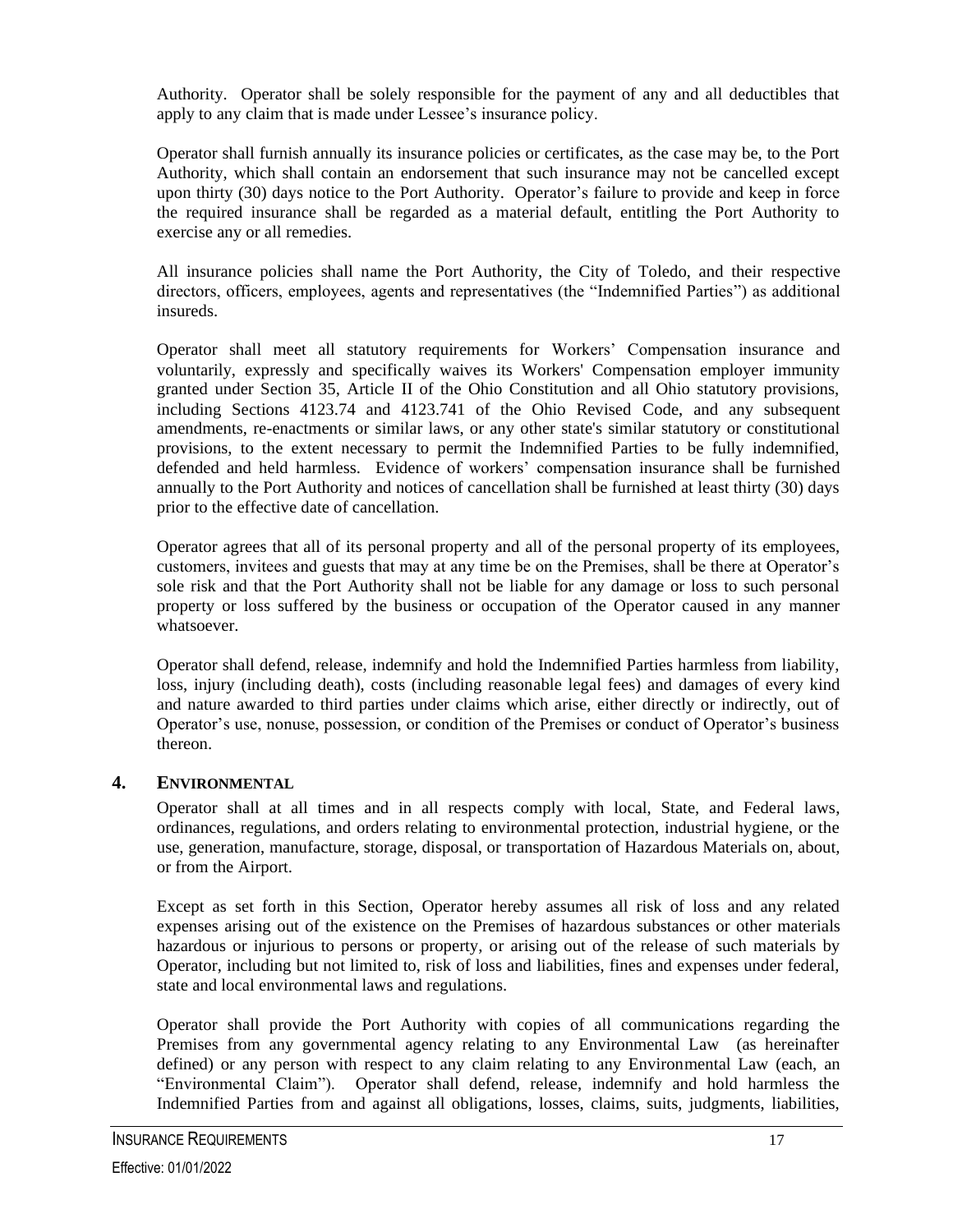penalties, damages, costs and expenses arising from third party claims (including reasonable attorneys' fees and expenses) of any kind or nature whatsoever that may be incurred by, or asserted against such Indemnified Parties, resulting from (i) the actual or alleged presence of Hazardous Substances on the Premises which is caused by Operator or (ii) any Environmental Claim relating to Operator's use of the Premises. The provisions of this Section shall survive the expiration or termination of the Operator's Lease Agreement with the Port Authority and/or the Permit, as applicable.

For purposes of this leasing policy, the following capitalized terms shall have the meanings ascribed below:

"Environment" means soil, air, surface water, ground water, and land.

"Environmental Law" means any governmental law or statute, rule, regulation, ordinance, code, policy or rule of common law now or hereafter in effect relating in any way to the environment, health, safety or any Hazardous Substances.

"Environmental Release(s)" means any spill, leak, pumping, pouring, emission, discharge, injection, escape, leaching, dumping, disposing, or other entering into the Environment of any Hazardous Substance at, in, by, from or related to the Premises, whether known or unknown, intentional or unintentional.

"Hazardous Substances" means (i) oil or other petroleum products; (ii) "hazardous substances" as defined by the Comprehensive Environmental Response, Compensation, and Liability Act, 42 U.S.C. §§ 9601 et seq.; (iii) "hazardous wastes" as defined by the Resource Conservation and Recovery Act, 42 U.S.C. §§ 6901 et seq.; (iv) "toxic substances" as defined by the Toxic Substances Control Act, 15 U.S.C. §§ 2601 et seq.; (v) "hazardous materials" as defined by the Hazardous Materials Transportation Act, 49 U.S.C. § 1802; (vi) radioactive materials, including those subject to the Atomic Energy Act, 42 U.S.C. §§ 2011 et seq. and (vii) any other pollutant, chemical or substance whose presence creates a hazard to human health or the environment.

Operator shall not cause any Hazardous Substances to be generated, treated, stored, used, installed or disposed in, on, under or about the Premises in any material amounts, except as required for the conduct of its business, and shall at all times maintain such Hazardous Substances in full compliance with all applicable laws and regulations. On each December 1st, Operator shall disclose in writing to the Port Authority the types and amounts of all Hazardous Substances, if any, that are generated, processed, distributed, used, treated, kept, stored, handled, disposed of or transported in, on or about the Premises in any amounts by Operator and its agents, employees, contractors or invitees and that Operator reasonably anticipates will be generated, processed, distributed, used, treated, kept, stored, handled, disposed of or transported in, on or about the Premises in any material amounts by Operator and its agents, employees, contractors or invitees. Operator agrees to comply with all current and future Environmental Laws enacted by any applicable jurisdiction.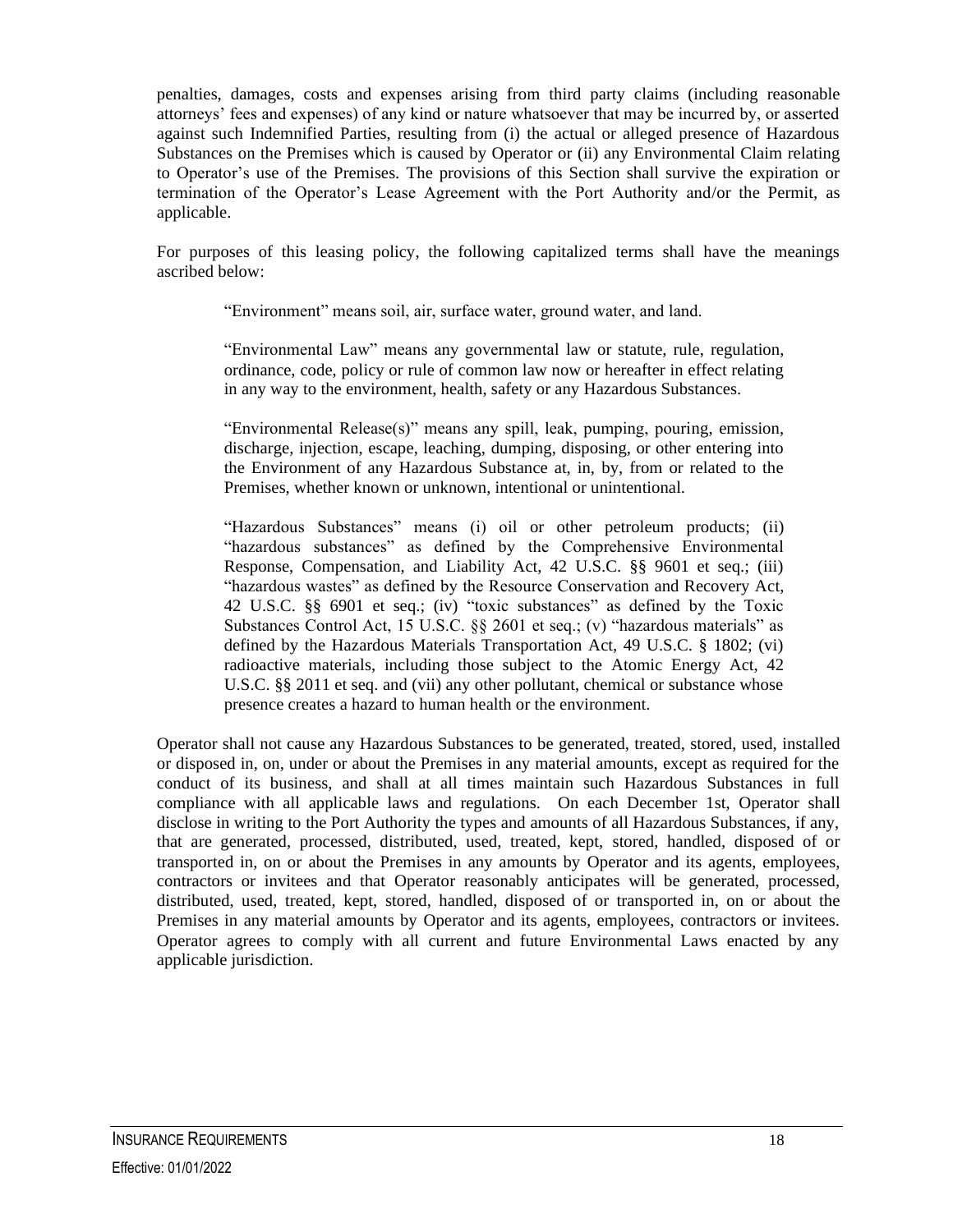### <span id="page-21-0"></span>**FIXED BASE OPERATORS/FUELING**

| <b>Aviation/General Liability</b>                                                                      | <b>Minimum Limits</b>             |                                                   |  |
|--------------------------------------------------------------------------------------------------------|-----------------------------------|---------------------------------------------------|--|
|                                                                                                        | \$1,000,000                       | per occurrence                                    |  |
| Occurrence form, including<br>personal injury, property                                                | \$2,000,000                       | general aggregate, product & completed operations |  |
| damage,                                                                                                | \$1,000,000                       | personal and advertising injury                   |  |
| premises/operations,<br>contractual,                                                                   | \$50,000                          | fire legal liability                              |  |
| products/completed<br>operations,<br>fire legal liability & owned and                                  | Hangarkeepers:                    |                                                   |  |
| non-owned aircraft                                                                                     | \$1,000,000                       | Per Occurrence                                    |  |
| liability                                                                                              |                                   |                                                   |  |
| <b>Environmental Liability</b>                                                                         |                                   |                                                   |  |
| (Fueling Operations)                                                                                   | \$1,000,000                       | Per Occurrence                                    |  |
| <b>Automobile</b>                                                                                      | <b>Minimum Limits</b>             |                                                   |  |
| Commercial<br>automobile liability,<br>comprehensive form, covering<br>all owned, all hired & all non- |                                   | \$1,000,000 combined single limit per occurrence  |  |
| owned automobiles                                                                                      |                                   |                                                   |  |
| <b>Umbrella or Excess Liability</b>                                                                    | <b>Minimum Limits</b>             |                                                   |  |
| Excess of<br>Aviation/General Liability, Auto<br>Liability, Employers Liability                        | \$5,000,000                       | each occurrence                                   |  |
| <b>Worker's Compensation and</b><br><b>Employer's Liability/Stop</b>                                   |                                   |                                                   |  |
| <b>Minimum Limits</b><br>Gap                                                                           |                                   |                                                   |  |
| Statutory coverage or proof                                                                            | Workers' Compensation - Statutory |                                                   |  |
| acceptable to the Board of                                                                             | \$1,000,000 each accident         |                                                   |  |
| approval as self-insurer by the                                                                        | \$1,000,000                       | disease - each employer                           |  |
| State of Ohio                                                                                          | \$1,000,000                       | disease - policy limit                            |  |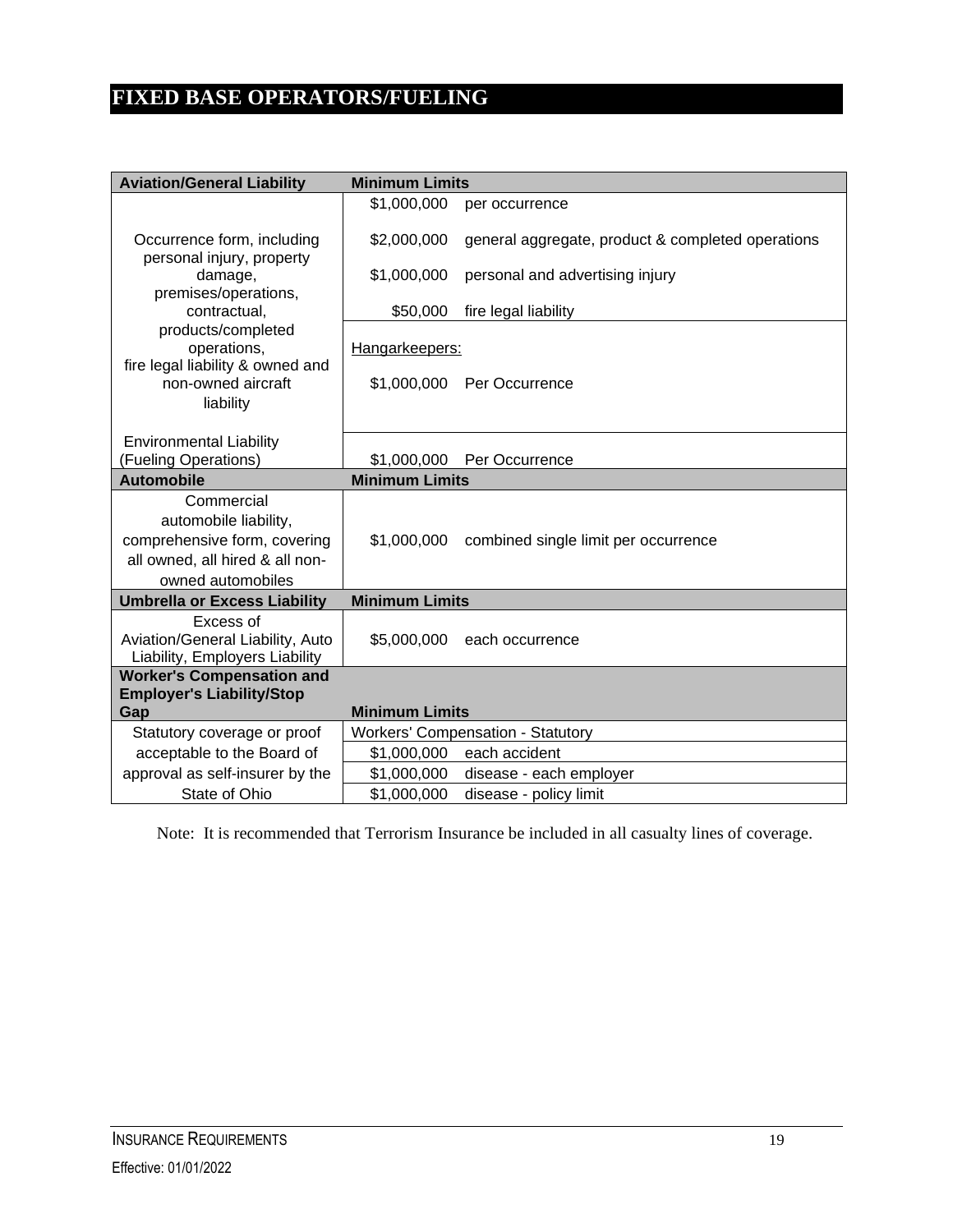### <span id="page-22-0"></span>**SPECIALIZED AERONAUTICAL SERVICE OPERATOR**

| <b>Aviation/General Liability</b>                                  | <b>Minimum Limits</b> |                                                   |
|--------------------------------------------------------------------|-----------------------|---------------------------------------------------|
|                                                                    | \$1,000,000           | per occurrence                                    |
| Occurrence form, including                                         |                       |                                                   |
| coverage for bodily injury,                                        | \$2,000,000           | general aggregate, product & completed operations |
| personal injury, property<br>damage,                               | \$1,000,000           | personal and advertising injury                   |
| premises/operations,                                               |                       |                                                   |
| contractual,                                                       | \$50,000              | fire legal liability                              |
| products/completed                                                 |                       |                                                   |
| operations,                                                        | Hangarkeepers:        |                                                   |
| fire legal liability & owned and                                   |                       |                                                   |
| non-owned aircraft liability                                       | \$1,000,000           | Per Occurrence                                    |
|                                                                    |                       |                                                   |
| *Environmental Liability                                           | \$1,000,000           | *Per Occurrence                                   |
| <b>Automobile</b>                                                  | <b>Minimum Limits</b> |                                                   |
| Commercial                                                         |                       |                                                   |
| automobile liability,                                              |                       |                                                   |
| comprehensive form, covering                                       | \$1,000,000           | combined single limit per occurrence              |
| all owned, all hired & all non-                                    |                       |                                                   |
| owned automobiles                                                  |                       |                                                   |
| <b>Umbrella or Excess Liability</b>                                | <b>Minimum Limits</b> |                                                   |
| Excess of                                                          |                       |                                                   |
| Aviation/General Liability, Auto                                   | \$1,000,000           | each occurrence                                   |
| Liability, Employers Liability<br><b>Worker's Compensation and</b> |                       |                                                   |
| <b>Employer's Liability/Stop</b>                                   |                       |                                                   |
| Gap                                                                | <b>Minimum Limits</b> |                                                   |
| Statutory coverage or proof                                        |                       | <b>Workers' Compensation - Statutory</b>          |
| acceptable to the Board of                                         | \$1,000,000           | each accident                                     |
| approval as self-insurer by the                                    | \$1,000,000           | disease - each employer                           |
| State of Ohio                                                      | \$1,000,000           | disease - policy limit                            |

#### **\*For those entities performing work with or handling Hazardous Substances as defined in the Leasing Policy.**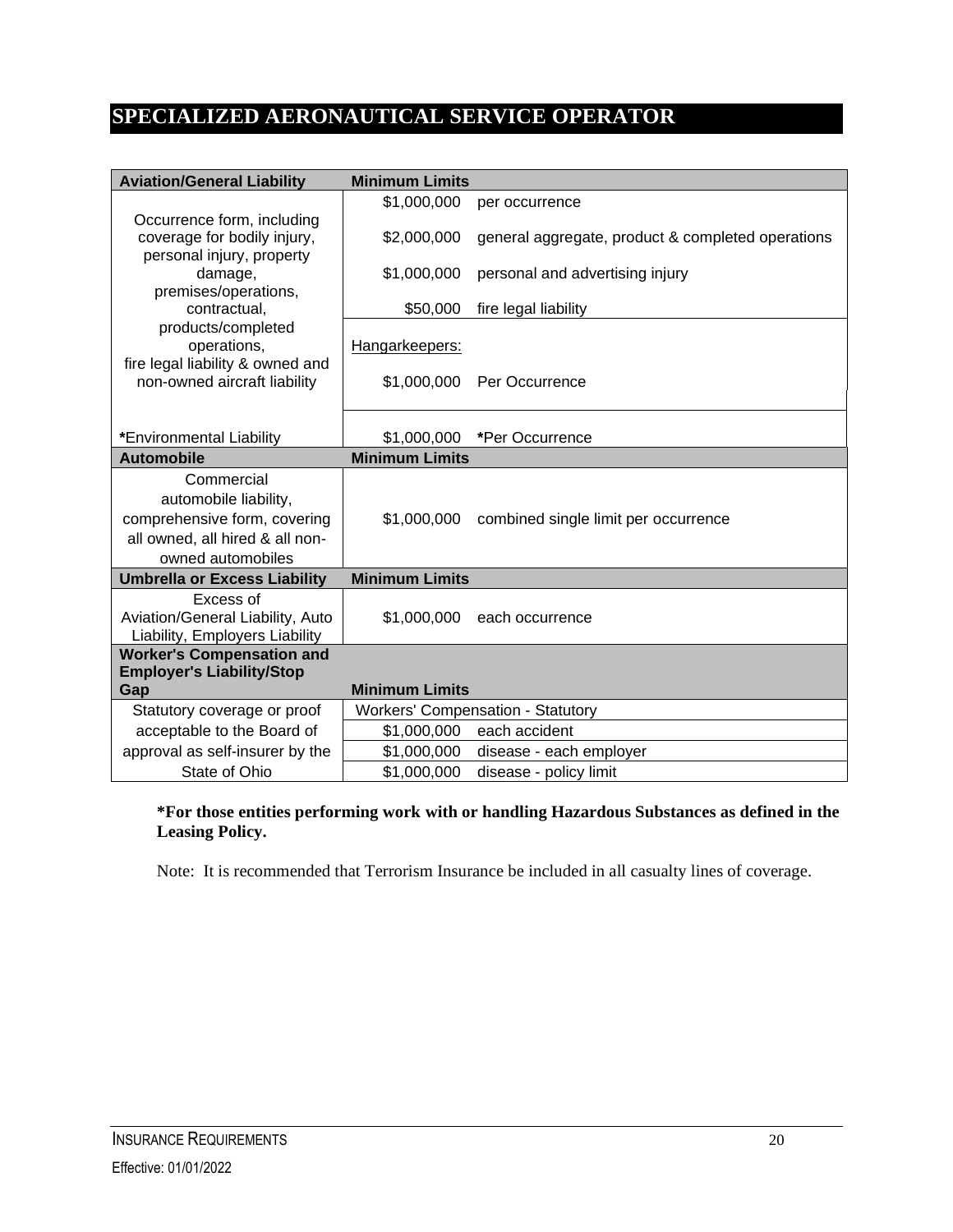### <span id="page-23-0"></span>**AIRLINE/AIR CHARTER GROUND HANDLING OPERATORS**

| <b>Aviation/General Liability</b>                                                                                           | <b>Minimum Limits</b> |                                                   |
|-----------------------------------------------------------------------------------------------------------------------------|-----------------------|---------------------------------------------------|
|                                                                                                                             | \$1,000,000           | per occurrence                                    |
| Occurrence form, including<br>coverage for bodily injury,<br>personal injury, property                                      | \$2,000,000           | general aggregate, product & completed operations |
| damage,                                                                                                                     | \$1,000,000           | personal and advertising injury                   |
| premises/operations,<br>contractual,                                                                                        | \$50,000              | fire legal liability                              |
| products/completed<br>operations,                                                                                           |                       |                                                   |
| fire legal liability & owned and                                                                                            |                       |                                                   |
| non-owned aircraft                                                                                                          |                       |                                                   |
| liability                                                                                                                   |                       |                                                   |
|                                                                                                                             |                       |                                                   |
| <b>Automobile</b>                                                                                                           | <b>Minimum Limits</b> |                                                   |
| Commercial<br>automobile liability,<br>comprehensive form, covering<br>all owned, all hired & all non-<br>owned automobiles |                       | \$1,000,000 combined single limit per occurrence  |
| <b>Umbrella or Excess Liability</b>                                                                                         | <b>Minimum Limits</b> |                                                   |
| Excess of                                                                                                                   |                       |                                                   |
| Aviation/General Liability, Auto<br>Liability, Employers Liability                                                          | \$4,000,000           | each occurrence                                   |
| <b>Worker's Compensation and</b>                                                                                            |                       |                                                   |
| <b>Employer's Liability/Stop</b><br>Gap                                                                                     | <b>Minimum Limits</b> |                                                   |
| Statutory coverage or proof                                                                                                 |                       | <b>Workers' Compensation - Statutory</b>          |
| acceptable to the Board of                                                                                                  | \$1,000,000           | each accident                                     |
| approval as self-insurer by the                                                                                             | \$1,000,000           | disease - each employer                           |
| State of Ohio                                                                                                               | \$1,000,000           | disease - policy limit                            |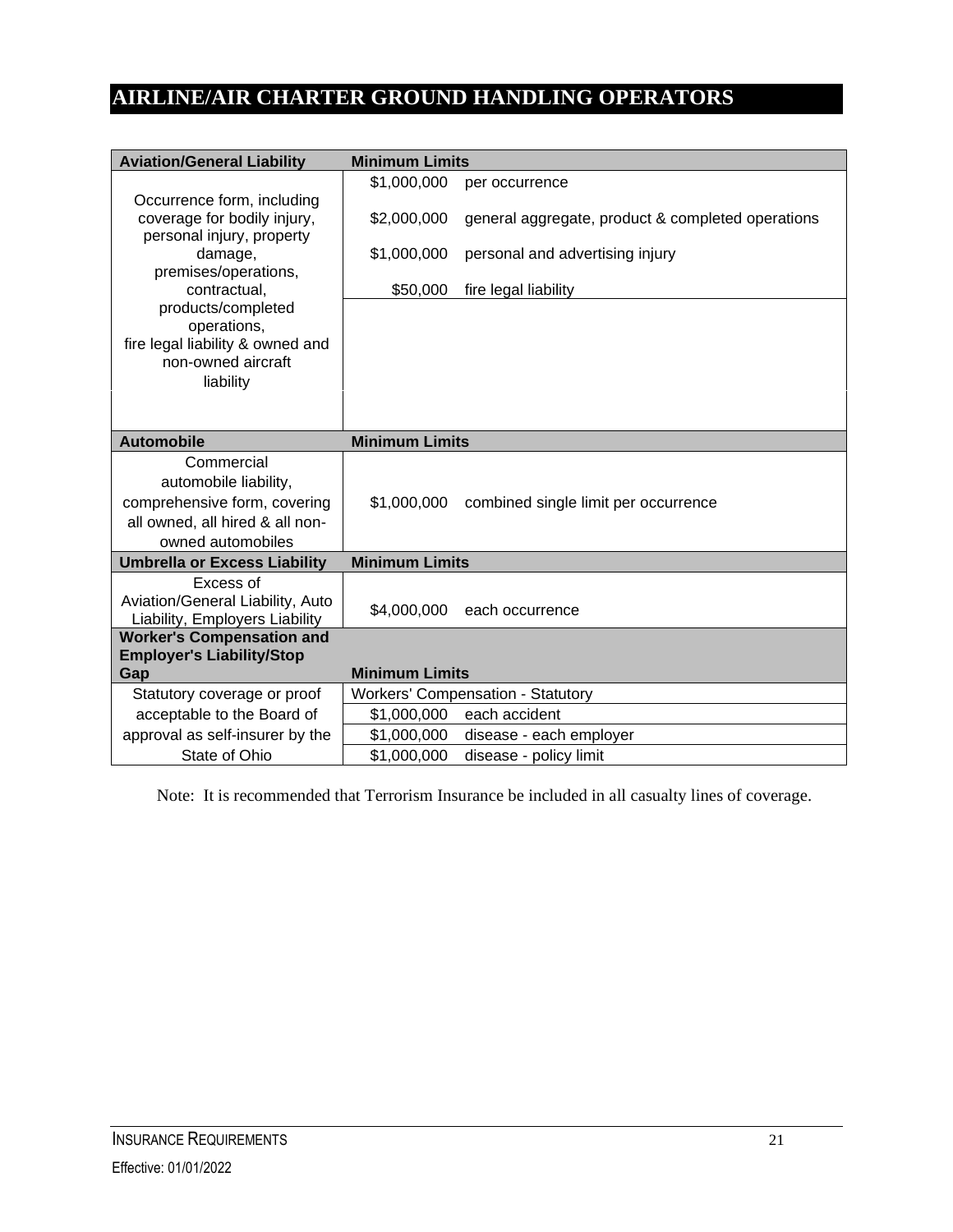# <span id="page-24-0"></span>**COMMERCIAL AIRLINES**

| <b>Aviation/General Liability</b>                              | <b>Minimum Limits</b>                  |                                                   |
|----------------------------------------------------------------|----------------------------------------|---------------------------------------------------|
|                                                                | \$1,000,000                            | per occurrence                                    |
| Occurrence form, including                                     |                                        |                                                   |
| coverage for bodily injury,                                    | \$2,000,000                            | general aggregate, product & completed operations |
| personal injury, property                                      |                                        |                                                   |
| damage,<br>premises/operations,                                | \$1,000,000                            | personal and advertising injury                   |
| contractual,                                                   | \$50,000                               | fire legal liability                              |
| products/completed                                             |                                        |                                                   |
| operations,                                                    |                                        |                                                   |
| fire legal liability & owned and                               |                                        |                                                   |
| non-owned aircraft liability                                   |                                        |                                                   |
| Under 60,000 lbs. GTW                                          | Aviation:<br>\$100,000,000             | Per Occurrence/Aggregate                          |
| All other                                                      | \$250,000,000                          | Per Occurrence/Aggregate                          |
|                                                                |                                        |                                                   |
| <b>Automobile</b>                                              | <b>Minimum Limits</b>                  |                                                   |
| Commercial                                                     |                                        |                                                   |
| automobile liability,                                          |                                        |                                                   |
| comprehensive form, covering                                   |                                        | \$1,000,000 combined single limit per occurrence  |
| all owned, all hired & all non-                                |                                        |                                                   |
| owned automobiles                                              |                                        |                                                   |
| <b>Umbrella or Excess Liability</b>                            | <b>Minimum Limits</b>                  |                                                   |
| Excess of                                                      |                                        |                                                   |
| General Liability, Auto Liability,                             | \$10,000,000                           | each occurrence                                   |
| <b>Employers Liability</b><br><b>Worker's Compensation and</b> |                                        |                                                   |
| <b>Employer's Liability/Stop</b>                               |                                        |                                                   |
| Gap                                                            | <b>Minimum Limits</b>                  |                                                   |
| Statutory coverage or proof                                    |                                        | <b>Workers' Compensation - Statutory</b>          |
| acceptable to the Board of                                     | \$1,000,000<br>each accident           |                                                   |
| approval as self-insurer by the                                | \$1,000,000<br>disease - each employer |                                                   |
| State of Ohio                                                  | \$1,000,000                            | disease - policy limit                            |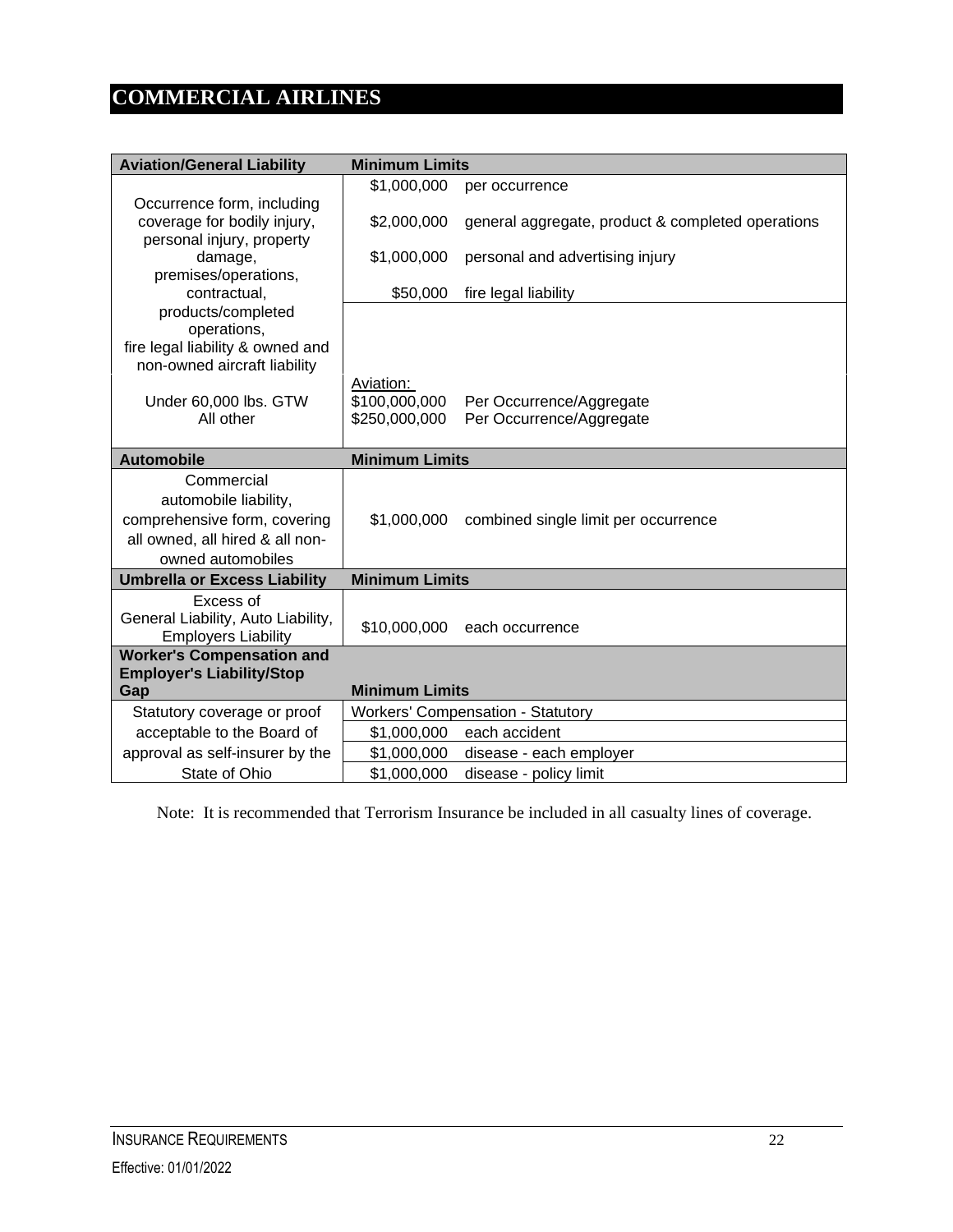# <span id="page-25-0"></span>**CORPORATE HANGAR TENANTS**

| <b>Aviation/General Liability</b>                                                                                           | <b>Minimum Limits</b>     |                                                           |
|-----------------------------------------------------------------------------------------------------------------------------|---------------------------|-----------------------------------------------------------|
|                                                                                                                             | \$1,000,000               | per occurrence                                            |
| Occurrence form, including<br>coverage for bodily injury,<br>personal injury, property                                      | \$2,000,000               | general aggregate, product & completed operations         |
| damage,<br>premises/operations,                                                                                             | \$1,000,000               | personal and advertising injury                           |
| contractual,                                                                                                                | \$50,000                  | fire legal liability                                      |
| products/completed<br>operations,<br>fire legal liability & owned and<br>non-owned aircraft liability                       | Aviation:<br>\$50,000,000 | Per Occurrence/Aggregate                                  |
| <b>Automobile</b>                                                                                                           | <b>Minimum Limits</b>     |                                                           |
| Commercial<br>automobile liability,<br>comprehensive form, covering<br>all owned, all hired & all non-<br>owned automobiles |                           | \$1,000,000 combined single limit per occurrence          |
| <b>Umbrella or Excess Liability</b>                                                                                         | <b>Minimum Limits</b>     |                                                           |
| Excess of                                                                                                                   |                           |                                                           |
| General Liability, Auto Liability,<br><b>Employers Liability</b>                                                            | \$10,000,000              | each occurrence                                           |
| <b>Worker's Compensation and</b>                                                                                            |                           |                                                           |
| <b>Employer's Liability/Stop</b>                                                                                            |                           |                                                           |
| Gap                                                                                                                         | <b>Minimum Limits</b>     |                                                           |
| Statutory coverage or proof<br>acceptable to the Board of                                                                   | \$1,000,000               | <b>Workers' Compensation - Statutory</b><br>each accident |
| approval as self-insurer by the                                                                                             | \$1,000,000               | disease - each employer                                   |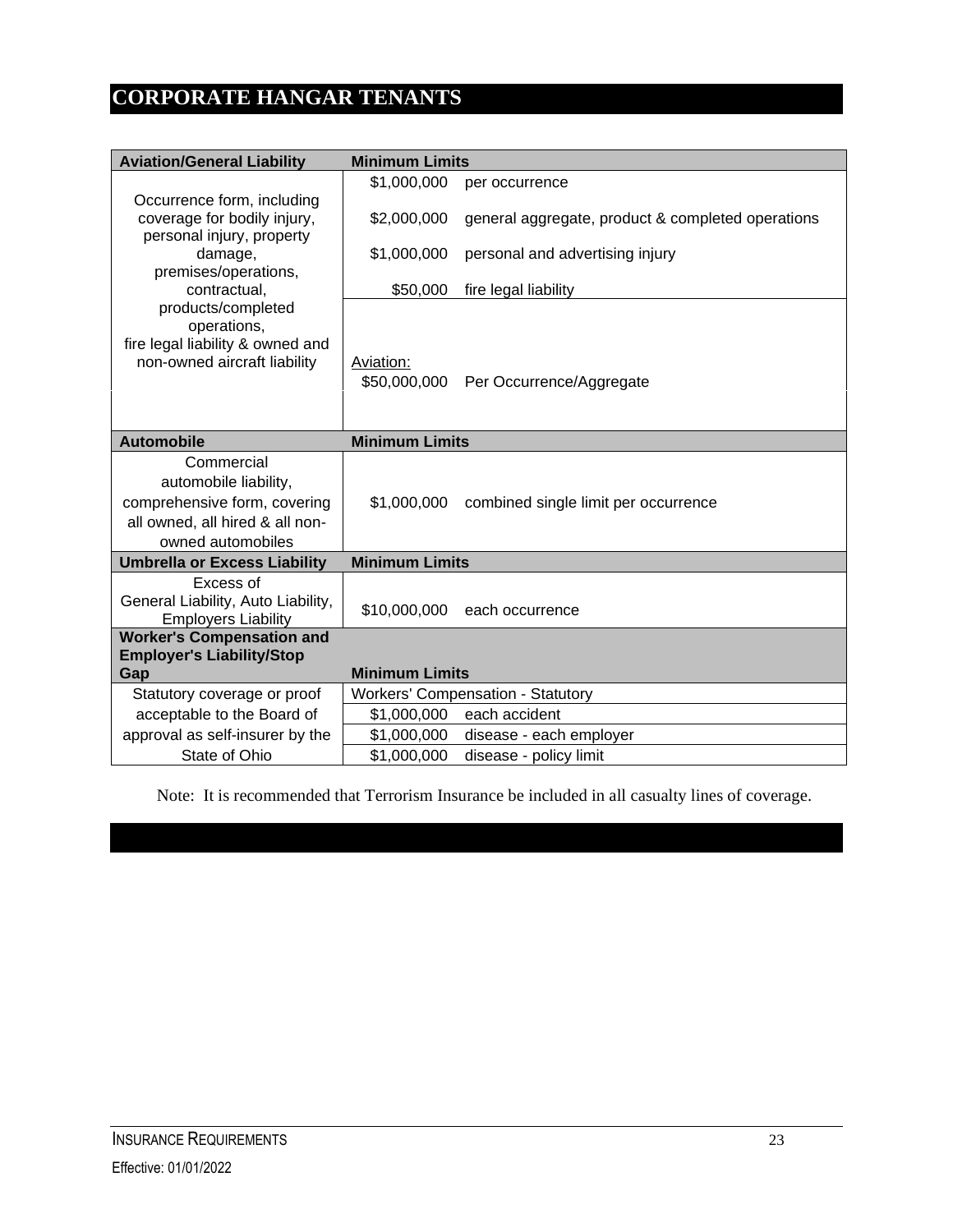# <span id="page-26-0"></span>**CARGO BUILDING TENANTS**

| <b>Aviation/General Liability</b>                                                                                           | <b>Minimum Limits</b>                  |                                                   |
|-----------------------------------------------------------------------------------------------------------------------------|----------------------------------------|---------------------------------------------------|
|                                                                                                                             | \$1,000,000                            | per occurrence                                    |
| Occurrence form, including<br>coverage for bodily injury,                                                                   | \$2,000,000                            | general aggregate, product & completed operations |
| personal injury, property<br>damage,<br>premises/operations,                                                                | \$1,000,000                            | personal and advertising injury                   |
| contractual,                                                                                                                | \$50,000                               | fire legal liability                              |
| products/completed<br>operations,<br>fire legal liability & owned and<br>non-owned aircraft liability                       | Hangarkeepers:<br>\$1,000,000          | Per Occurrence/Aggregate                          |
| <b>Automobile</b>                                                                                                           | <b>Minimum Limits</b>                  |                                                   |
| Commercial<br>automobile liability,<br>comprehensive form, covering<br>all owned, all hired & all non-<br>owned automobiles | \$1,000,000                            | combined single limit per occurrence              |
| <b>Umbrella or Excess Liability</b>                                                                                         | <b>Minimum Limits</b>                  |                                                   |
| Excess of<br>General Liability, Auto Liability,<br><b>Employers Liability</b>                                               | \$1,000,000                            | each occurrence                                   |
| <b>Worker's Compensation and</b>                                                                                            |                                        |                                                   |
| <b>Employer's Liability/Stop</b><br>Gap                                                                                     | <b>Minimum Limits</b>                  |                                                   |
| Statutory coverage or proof                                                                                                 |                                        | Workers' Compensation - Statutory                 |
| acceptable to the Board of                                                                                                  | each accident<br>\$1,000,000           |                                                   |
|                                                                                                                             | \$1,000,000<br>disease - each employer |                                                   |
| approval as self-insurer by the                                                                                             |                                        |                                                   |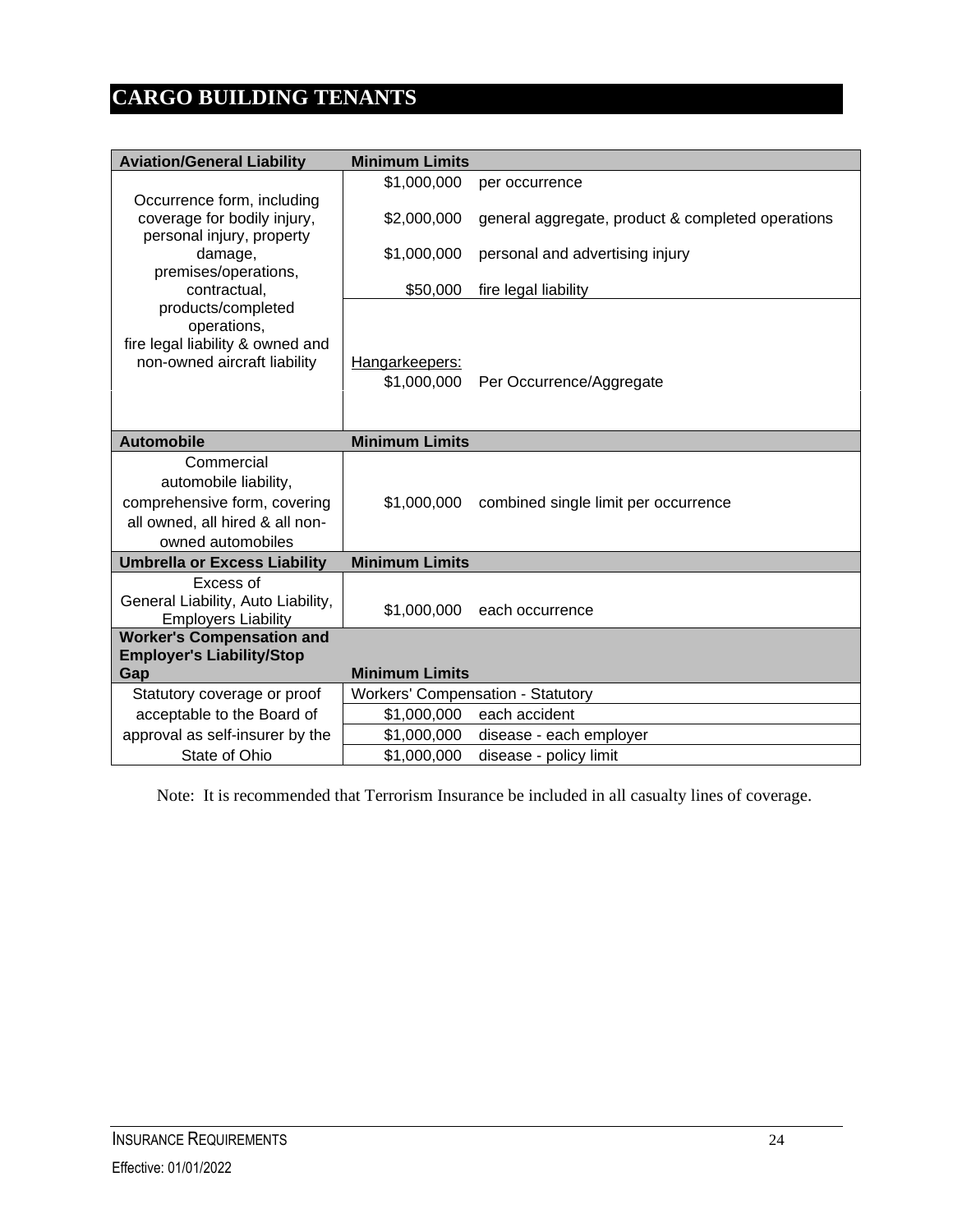### <span id="page-27-0"></span>**T-HANGAR TENANTS (PORT OWNED T-HANGAR BUILDING)**

| <b>Aviation/General Liability</b>                                                                                         | <b>Minimum Limits</b>                                                                                                                                                                                                                                                         |                                                   |
|---------------------------------------------------------------------------------------------------------------------------|-------------------------------------------------------------------------------------------------------------------------------------------------------------------------------------------------------------------------------------------------------------------------------|---------------------------------------------------|
|                                                                                                                           | \$500,000                                                                                                                                                                                                                                                                     | per occurrence                                    |
| Occurrence form, including<br>coverage for bodily injury,<br>personal injury, property<br>damage,<br>premises/operations, | \$500,000                                                                                                                                                                                                                                                                     | general aggregate, product & completed operations |
| & aircraft liability                                                                                                      | Aviation:<br>\$500,000                                                                                                                                                                                                                                                        | Per Occurrence/Aggregate                          |
| <b>Automobile</b>                                                                                                         | <b>Minimum Limits</b>                                                                                                                                                                                                                                                         |                                                   |
| Automobile liability,<br>comprehensive form,<br>covering<br>all owned, all hired & all non-<br>owned automobiles          | \$500,000                                                                                                                                                                                                                                                                     | combined single limit per occurrence              |
| <b>Aviation Physical Damage</b>                                                                                           | <b>Amount of Coverage</b>                                                                                                                                                                                                                                                     |                                                   |
| Coverage for damage to<br>Tenant's aircraft                                                                               | <b>Replacement Cost of Aircraft</b><br>*If Tenant elects to not maintain aviation physical damage<br>coverage, Tenant hereby agrees that it will not hold the Toledo-<br>Lucas County Port Authority liable or otherwise at fault for any<br>physical damage to the aircraft. |                                                   |
|                                                                                                                           |                                                                                                                                                                                                                                                                               |                                                   |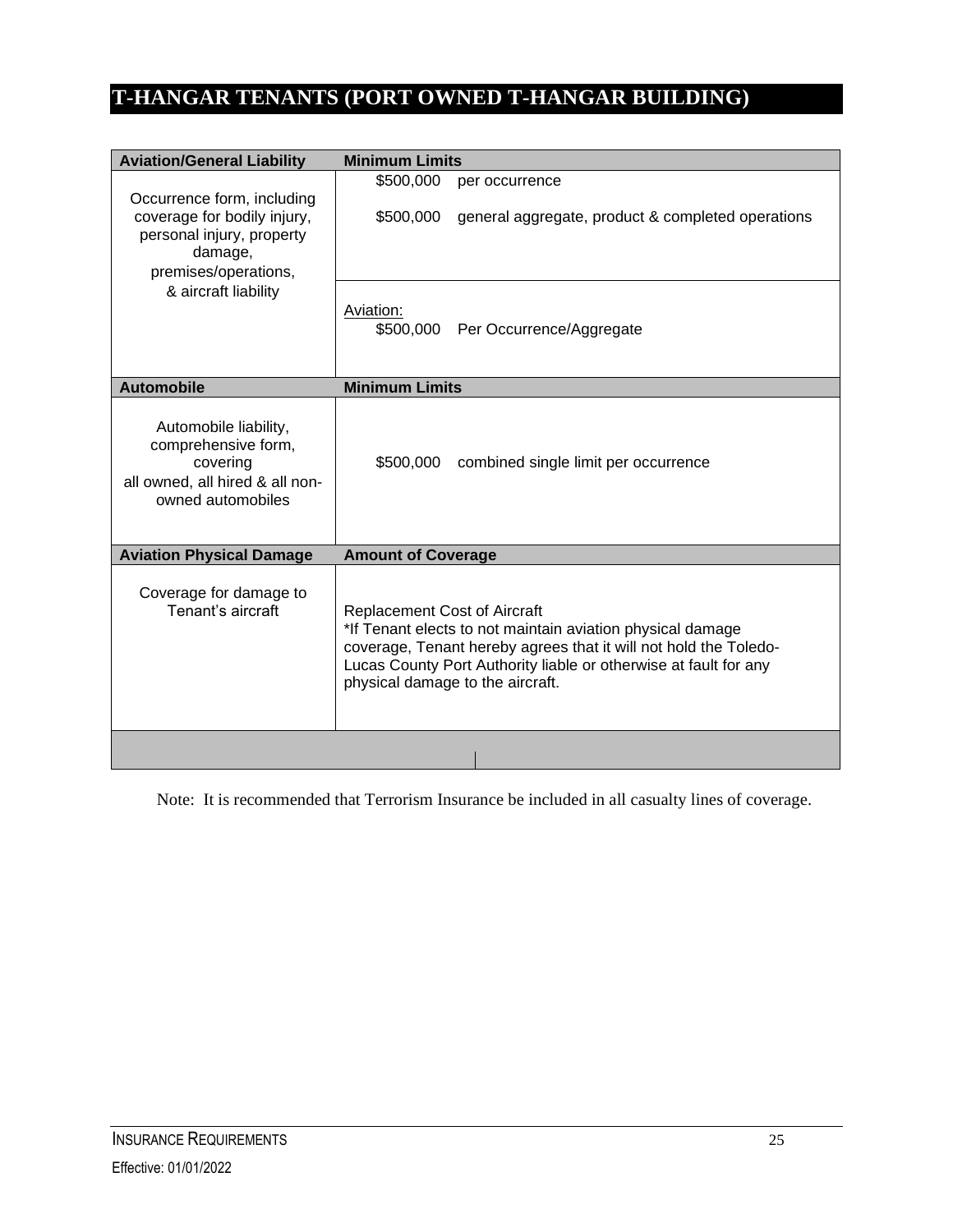### <span id="page-28-0"></span>**RESIDENTIAL TENANTS**

| <b>Homeowners/Renters</b><br><b>Liability</b>                                                    | <b>Minimum Limits</b>                                                                      |
|--------------------------------------------------------------------------------------------------|--------------------------------------------------------------------------------------------|
| Occurrence form, including<br>coverage for bodily injury,<br>personal injury property<br>damage, | \$1,000,000                                                                                |
| <b>Automobile</b>                                                                                | <b>Minimum Limits</b>                                                                      |
|                                                                                                  | \$1,000,000<br>per person /1,000,000 per accident - bodily injury                          |
|                                                                                                  |                                                                                            |
|                                                                                                  |                                                                                            |
|                                                                                                  |                                                                                            |
|                                                                                                  | Tenant will be responsible for providing Renter's Insurance to cover<br>personal property. |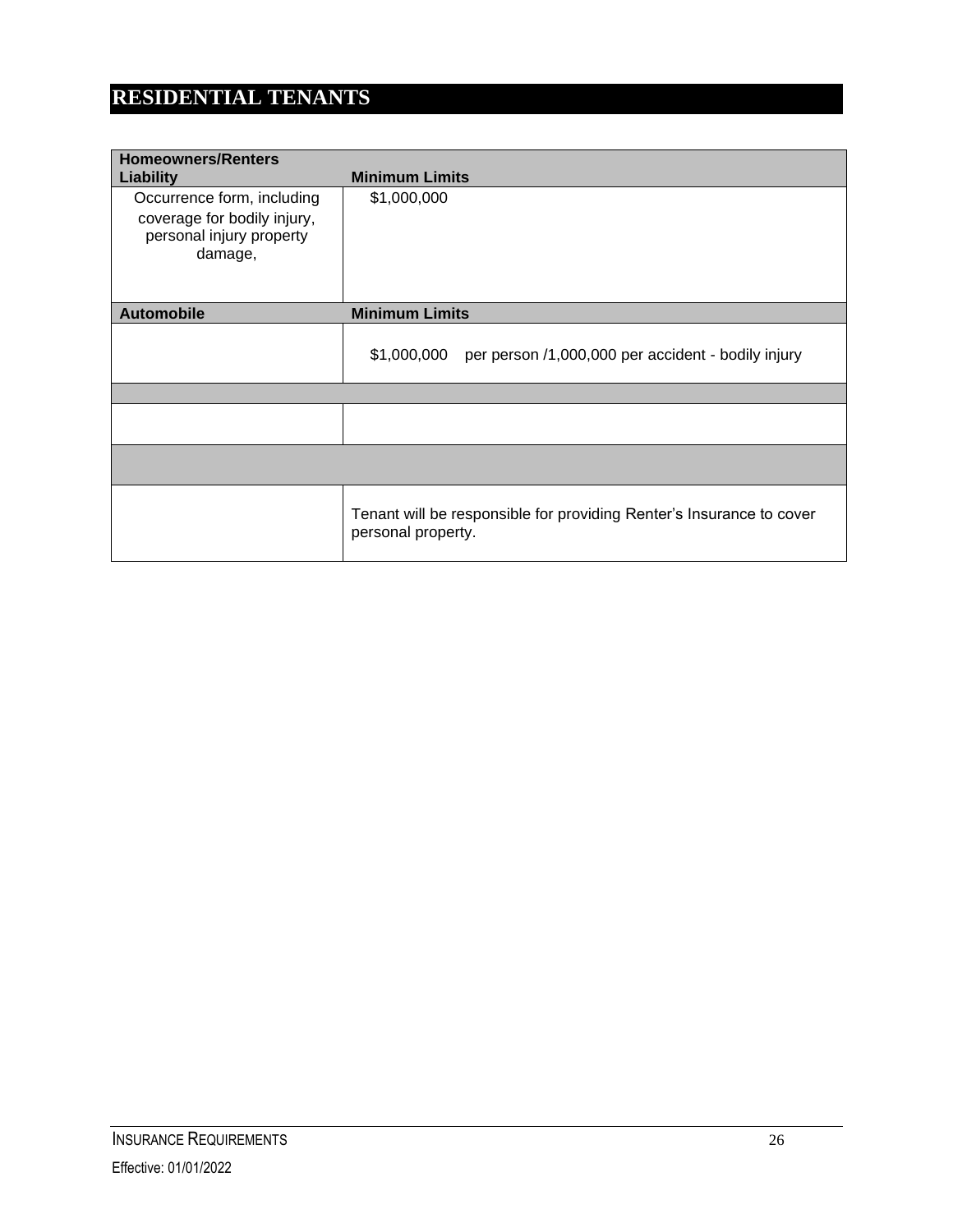# <span id="page-29-0"></span>**TERMINAL TENANTS/GROUND TRANSPORTATION OPERATORS**

| <b>General Liability</b>                                         | <b>Minimum Limits</b> |                                                   |
|------------------------------------------------------------------|-----------------------|---------------------------------------------------|
|                                                                  |                       |                                                   |
| Occurrence form, including                                       |                       |                                                   |
| coverage for bodily injury,<br>personal injury property          | \$1,000,000           | per occurrence                                    |
| damage,                                                          | \$2,000,000           | general aggregate, product & completed operations |
| premises/operations,                                             |                       |                                                   |
| contractual,                                                     | \$1,000,000           | personal and advertising injury                   |
| Products/completed<br>operations, fire legal liability           | \$50,000              | fire legal liability                              |
|                                                                  |                       |                                                   |
| <b>Automobile</b>                                                | <b>Minimum Limits</b> |                                                   |
| Commercial                                                       |                       |                                                   |
| automobile liability,                                            |                       |                                                   |
| comprehensive form, covering                                     |                       | \$1,000,000 combined single limit per occurrence  |
| all owned, all hired & all non-                                  |                       |                                                   |
| owned automobiles                                                |                       |                                                   |
| <b>Umbrella or Excess Liability</b>                              | <b>Minimum Limits</b> |                                                   |
| Excess of                                                        |                       |                                                   |
| General Liability, Auto Liability,<br><b>Employers Liability</b> | \$1,000,000           | each occurrence                                   |
| <b>Worker's Compensation and</b>                                 |                       |                                                   |
| <b>Employer's Liability/Stop</b>                                 |                       |                                                   |
| Gap                                                              | <b>Minimum Limits</b> |                                                   |
| Statutory coverage or proof                                      |                       | <b>Workers' Compensation - Statutory</b>          |
| acceptable to the Board of                                       | \$1,000,000           | each accident                                     |
| approval as self-insurer by the                                  | \$1,000,000           | disease - each employer                           |
| State of Ohio                                                    | \$1,000,000           | disease - policy limit                            |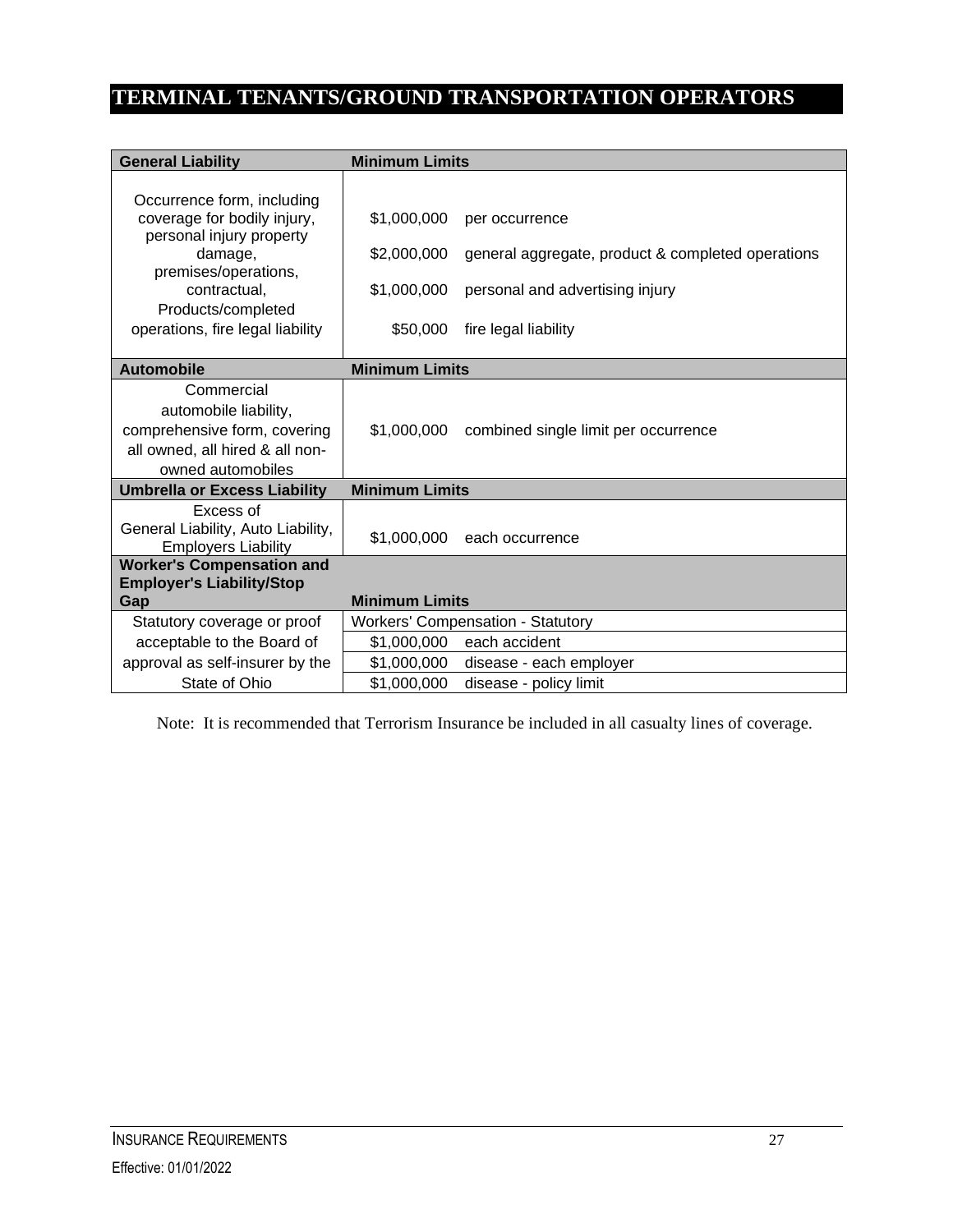# <span id="page-30-0"></span>**AIRSHOWS/FLYING EVENTS**

| <b>Aviation/General Liability</b>                                | <b>Minimum Limits</b>          |                                                   |
|------------------------------------------------------------------|--------------------------------|---------------------------------------------------|
|                                                                  | \$1,000,000                    | per occurrence                                    |
| Occurrence form, including                                       |                                |                                                   |
| coverage for bodily injury,<br>personal injury, property         | \$2,000,000                    | general aggregate, product & completed operations |
| damage,                                                          | \$1,000,000                    | personal and advertising injury                   |
| premises/operations,                                             |                                |                                                   |
| contractual,                                                     | \$50,000                       | fire legal liability                              |
| products/completed<br>operations,                                | <b>Aviation/Event Coverage</b> |                                                   |
| fire legal liability & owned and                                 |                                |                                                   |
| non-owned aircraft liability                                     |                                | \$5,000,000 Per Occurrence                        |
|                                                                  |                                |                                                   |
|                                                                  |                                |                                                   |
| <b>Automobile</b>                                                | <b>Minimum Limits</b>          |                                                   |
| Commercial                                                       |                                |                                                   |
| automobile liability,                                            |                                |                                                   |
| comprehensive form, covering                                     |                                | \$1,000,000 combined single limit per occurrence  |
| all owned, all hired & all non-                                  |                                |                                                   |
| owned automobiles                                                |                                |                                                   |
| <b>Umbrella or Excess Liability</b>                              | <b>Minimum Limits</b>          |                                                   |
|                                                                  |                                |                                                   |
| General Liability, Auto Liability,<br><b>Employers Liability</b> | \$4,000,000                    | each occurrence                                   |
| <b>Worker's Compensation and</b>                                 |                                |                                                   |
| <b>Employer's Liability/Stop</b>                                 |                                |                                                   |
| Gap                                                              | <b>Minimum Limits</b>          |                                                   |
| Statutory coverage or proof                                      |                                | Workers' Compensation - Statutory                 |
| acceptable to the Board of                                       | \$1,000,000                    | each accident                                     |
| approval as self-insurer by the                                  | \$1,000,000                    | disease - each employer                           |
| State of Ohio                                                    | \$1,000,000                    | disease - policy limit                            |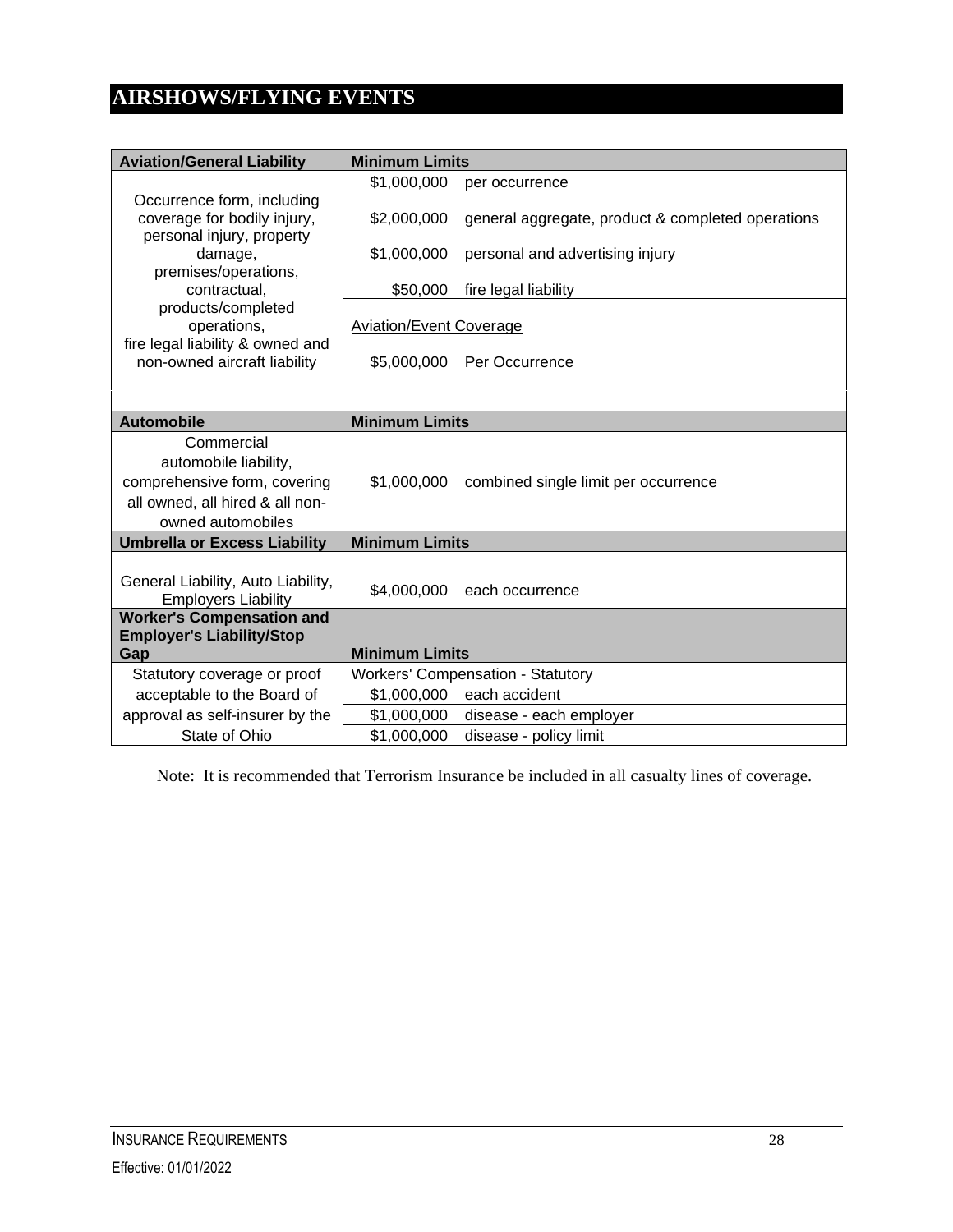# <span id="page-31-0"></span>**NON-FLYING EVENTS**

| <b>Aviation/General Liability</b>                                | <b>Minimum Limits</b> |                                                   |
|------------------------------------------------------------------|-----------------------|---------------------------------------------------|
|                                                                  | \$1,000,000           | per occurrence                                    |
| Occurrence form, including                                       |                       |                                                   |
| coverage for bodily injury,                                      | \$2,000,000           | general aggregate, product & completed operations |
| personal injury, property<br>damage,                             | \$1,000,000           | personal and advertising injury                   |
| premises/operations,                                             |                       |                                                   |
| contractual,                                                     | \$50,000              | fire legal liability                              |
| products/completed                                               |                       |                                                   |
| operations,                                                      |                       |                                                   |
| fire legal liability & aircraft<br>liability                     |                       |                                                   |
|                                                                  |                       |                                                   |
|                                                                  |                       |                                                   |
| <b>Automobile</b>                                                | <b>Minimum Limits</b> |                                                   |
| Commercial                                                       |                       |                                                   |
| automobile liability,                                            |                       |                                                   |
| comprehensive form, covering                                     | \$1,000,000           | combined single limit per occurrence              |
| all owned, all hired & all non-                                  |                       |                                                   |
| owned automobiles                                                |                       |                                                   |
| <b>Umbrella or Excess Liability</b>                              | <b>Minimum Limits</b> |                                                   |
|                                                                  |                       |                                                   |
| General Liability, Auto Liability,<br><b>Employers Liability</b> | \$1,000,000           | each occurrence                                   |
| <b>Worker's Compensation and</b>                                 |                       |                                                   |
| <b>Employer's Liability/Stop</b>                                 | <b>Minimum Limits</b> |                                                   |
| Gap<br>Statutory coverage or proof                               |                       | <b>Workers' Compensation - Statutory</b>          |
| acceptable to the Board of                                       | \$1,000,000           | each accident                                     |
| approval as self-insurer by the                                  | \$1,000,000           | disease - each employer                           |
| State of Ohio                                                    | \$1,000,000           | disease - policy limit                            |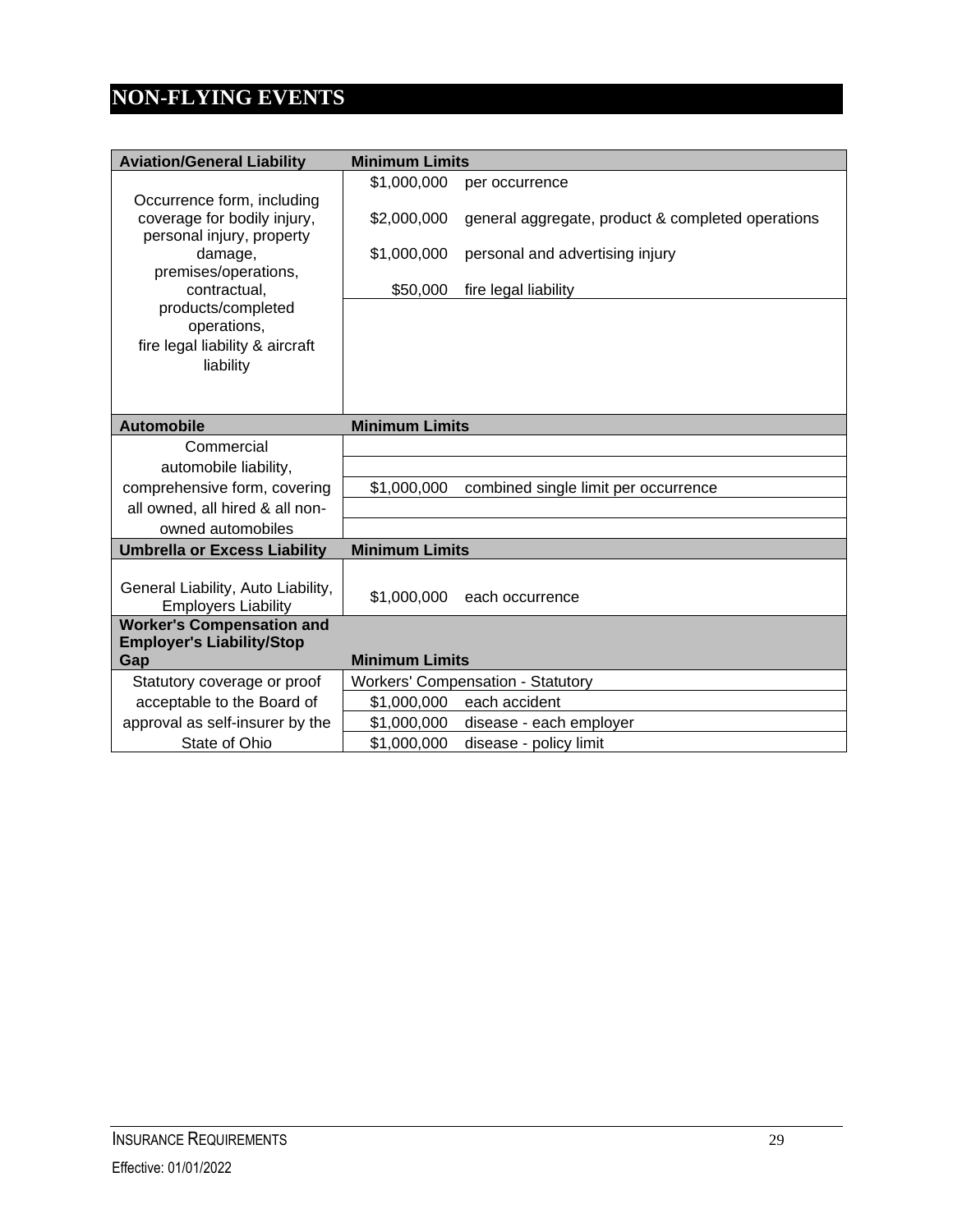# <span id="page-32-0"></span>**RENTAL CAR OPERATORS**

| <b>General Liability</b>                                       | <b>Minimum Limits</b> |                                                   |
|----------------------------------------------------------------|-----------------------|---------------------------------------------------|
|                                                                |                       |                                                   |
| Occurrence form, including                                     |                       |                                                   |
| coverage for bodily injury,                                    | \$1,000,000           | per occurrence                                    |
| personal injury property                                       |                       |                                                   |
| damage,<br>premises/operations,                                | \$2,000,000           | general aggregate, product & completed operations |
| contractual,                                                   | \$1,000,000           | personal and advertising injury                   |
| Products/completed                                             |                       |                                                   |
| operations, fire legal liability                               | \$50,000              | fire legal liability                              |
|                                                                |                       |                                                   |
| <b>Automobile</b>                                              | <b>Minimum Limits</b> |                                                   |
| Commercial                                                     |                       |                                                   |
| automobile liability,                                          |                       |                                                   |
| comprehensive form, covering                                   | \$1.000.000           | combined single limit per occurrence              |
| all owned, all hired & all non-                                |                       |                                                   |
| owned automobiles                                              |                       |                                                   |
| <b>Umbrella or Excess Liability</b>                            | <b>Minimum Limits</b> |                                                   |
|                                                                |                       |                                                   |
| General Liability, Auto Liability,                             | \$4,000,000           | each occurrence                                   |
| <b>Employers Liability</b><br><b>Worker's Compensation and</b> |                       |                                                   |
| <b>Employer's Liability/Stop</b>                               |                       |                                                   |
| Gap                                                            | <b>Minimum Limits</b> |                                                   |
| Statutory coverage or proof                                    |                       | Workers' Compensation - Statutory                 |
| acceptable to the Board of                                     |                       | \$1,000,000 each accident                         |
| approval as self-insurer by the                                | \$1,000,000           | disease - each employer                           |
| State of Ohio                                                  | \$1,000,000           | disease - policy limit                            |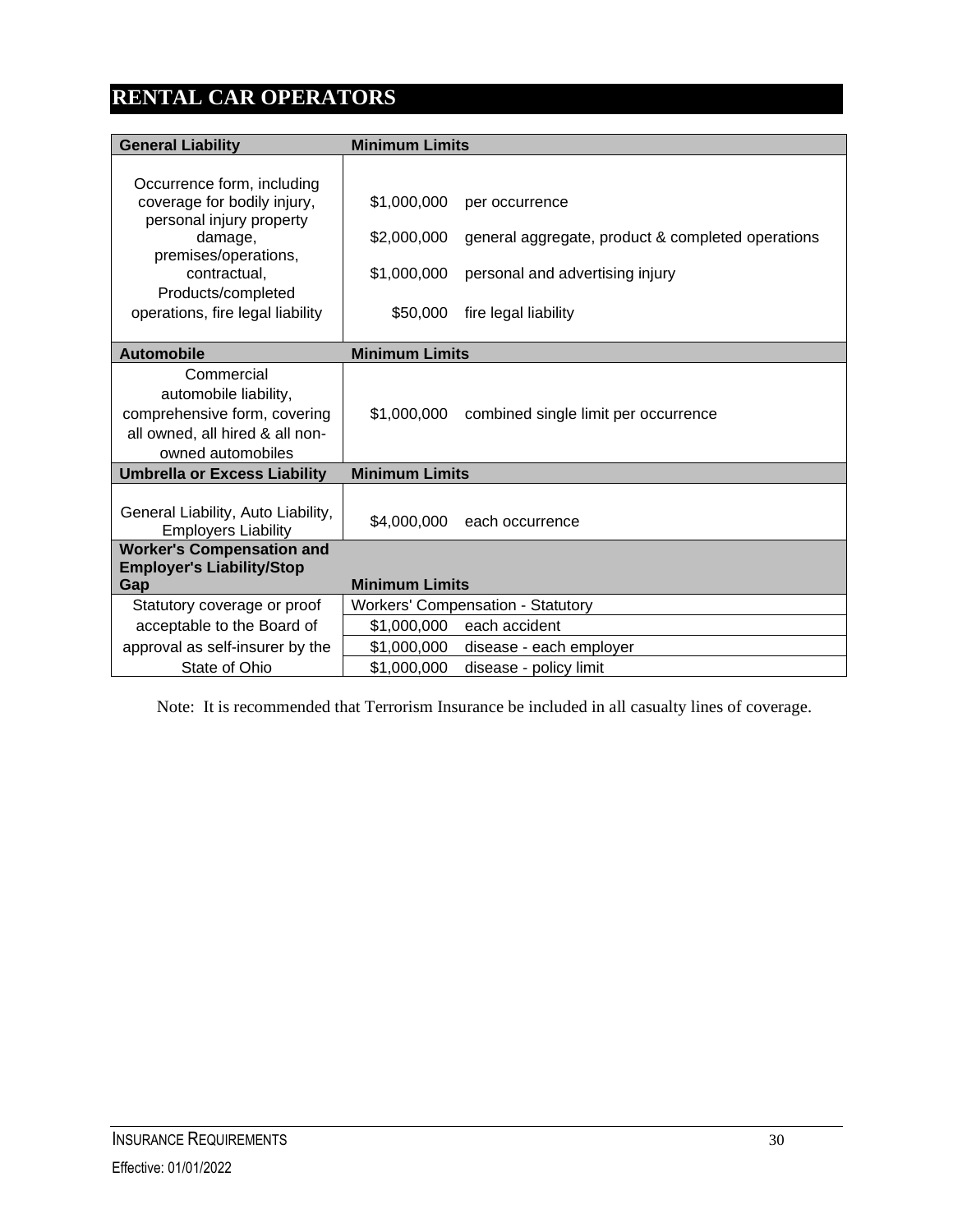# <span id="page-33-0"></span>**SECTION SIX – APPLICATION**

### <span id="page-33-1"></span>**LEASE/LICENSE AGREEMENT APPLICATION**

Consistent with the Application Process to perform an Aeronautical Activity, under the Airports Minimum Standards, any entity desiring a lease or license agreement at the Airport shall submit a written application to the Director for a Lease Agreement, Operating Agreement, License and/or Aeronautical Activity Permit (Permit). Licenses/Permits shall include both Commercial Aeronautical and Non-Commercial Aeronautical.

#### <span id="page-33-2"></span>**APPLICATION**

The prospective Operator shall submit all of the information requested by the Director in order to properly evaluate the application and facilitate an analysis of the prospective operation including, but not limited to, verifiable history of experience, financial statements, references, etc.

No application will be deemed complete that does not provide the Director and the Board with the information necessary to allow the Director and the Board to make a meaningful assessment of Applicant's prospective operation and determine whether or not the prospective operation will comply with all applicable Regulatory Measures and be compatible with the Airport's Master Plan, Airport Layout Plan, or Land Use Plan.

#### <span id="page-33-3"></span>**APPROVAL PROCESS**

All applications will be reviewed by the Port Authority within ninety (90) days from the receipt of the application.

Applications may be denied for one or more of the following reasons:

- 1. The applicant does not meet qualifications, standards and/or requirements established by the Minimum Standards.
- 2. The applicant's proposed operations or construction will create a safety hazard on the Airport.
- 3. The granting of the application will require the expenditure of local funds, labor or materials on the facilities described in or related to the application, or the operation will result in a financial loss to Board.
- 4. There is no appropriate or adequate available space on the Airport to accommodate the entire activity of the applicant.
- 5. The proposed operation, development and/or construction does not comply with the approved ALP.
- 6. The development or use of the area requested will result in a congestion of Aircraft or buildings, or will result in unduly interfering with the operations of any present FBO/SASO on the Airport, such as problems in connection with Aircraft traffic or service, or preventing free access and egress to the existing FBO/SASO areas, or will result in depriving, without the proper economic study, an existing FBO/SASO of portions of its leased area in which it is operating.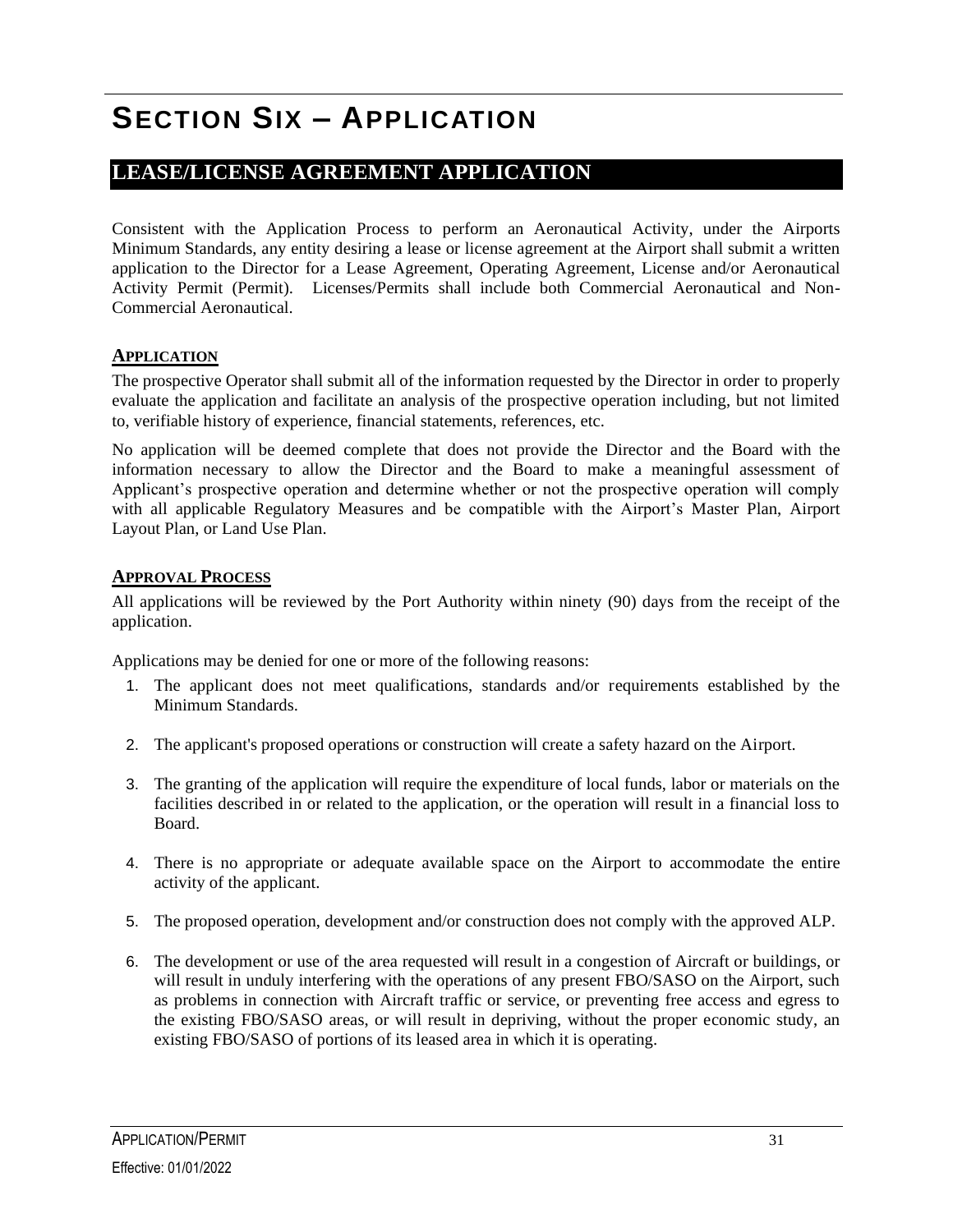- 7. Any entity applying or having an interest in the business, has supplied false information, or has misrepresented any material fact in the application or in supporting documents, or has failed to make full disclosure on the application.
- 8. Any entity applying, or having an interest in the business, has a record of violating any Airport Rules, or the Rules and Regulations of any other airport, any aviation related Federal entity rules and regulations, or any other rule, regulation, law or ordinance applicable to this or any other airport.
- 9. Any entity applying, or having an interest in the business, has defaulted in the performance of any Agreement with the Board or any Agreement at any other airport.
- 10. Any entity applying or having an interest in the business is not sufficiently credit worthy and responsible, in the sole judgment of the Board, to provide and maintain the business for which the application relates to promptly pay amounts due under an Agreement.

The Board reserves at all times the right to approve or disapprove the application of any proposed Aeronautical Activity. Such approval shall take into account the aforementioned standards along with an analysis of the business background, financing and proposed plans for the development of an Aeronautical Activity. Final approval by the Board shall thus be based on an appraisal of the application in regard to the purposes and intent as set forth and based on a commonly acceptable business analysis.

#### <span id="page-34-0"></span>**CHANGE OF CONDITION**

Any changes in the condition of an approved Lease/Agreement shall be reported to the Airports Director in writing within thirty (30) days prior to the anticipated effective date of such change. Operator/Tenant shall clearly describe the proposed changes to the approved Lease/Agreement including any impacts and/or material changes. Leases or Agreements shall be subject to further modification, revocation, denial by the Board, at its sole discretion, should such change of condition(s) be determined to be unacceptable by the Board at any time.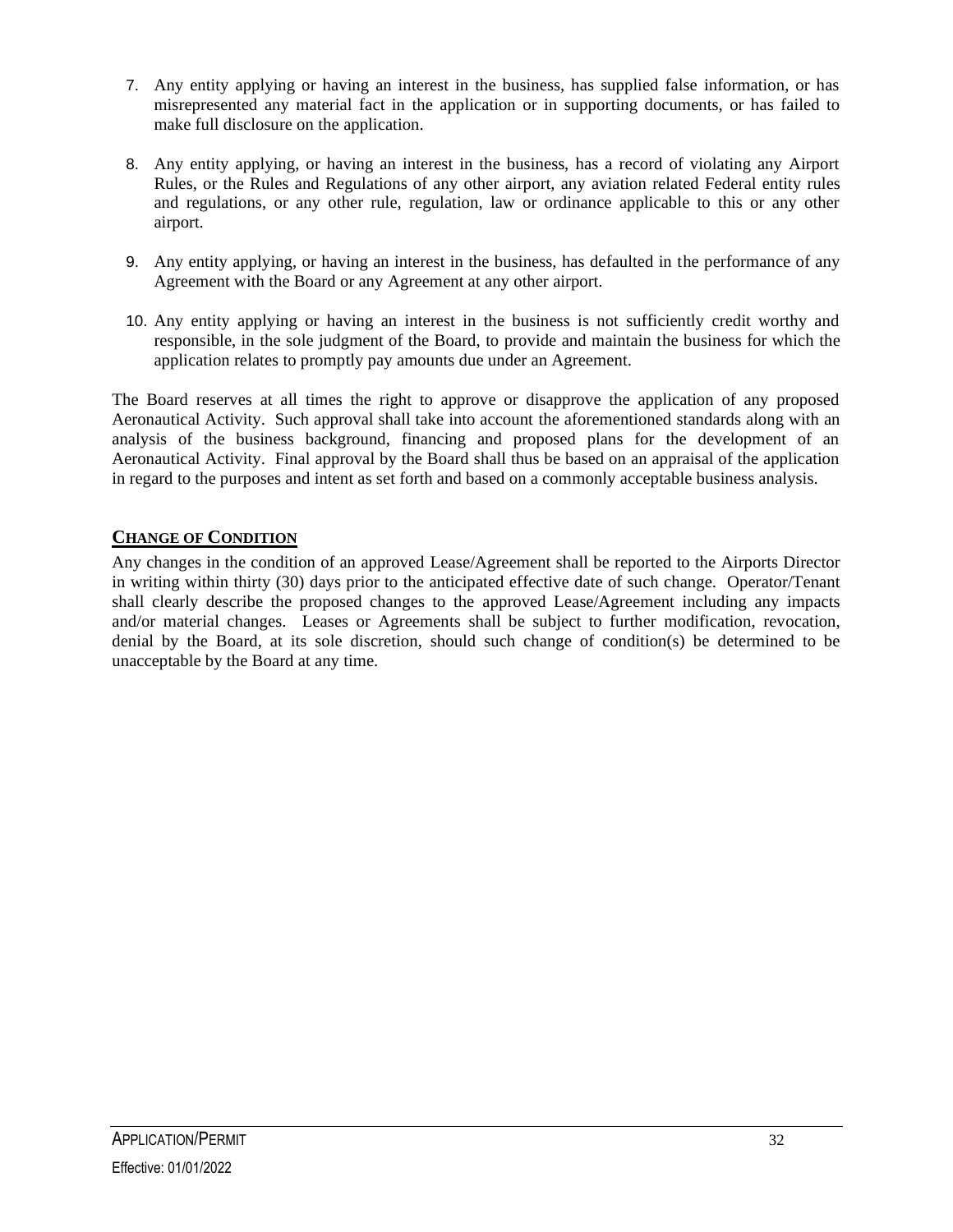# <span id="page-35-0"></span>**APPENDIX ONE LICENSE AGREEMENT**

A sample agreement is provided on the following pages and is subject to change from time to time.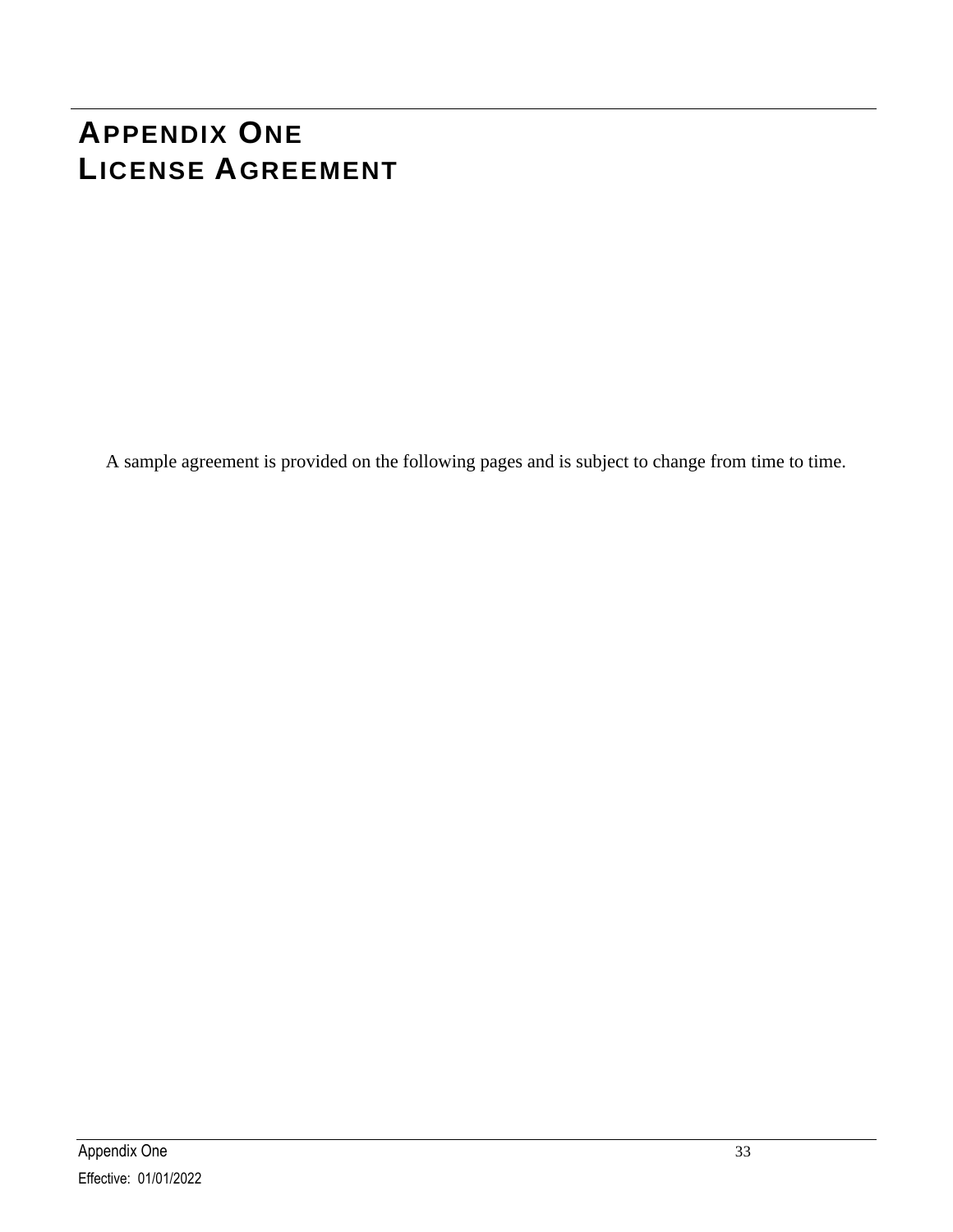### **TOLEDO-LUCAS COUNTY PORT AUTHORITY LICENSE FOR USE OF AVIATION FACILITIES**

#### **Agreeing Parties**

The Toledo-Lucas County Port Authority ("Authority") the operator of Toledo Express/Toledo Executive Airport (the "Airport"), hereby grants to ("Licensee") the right to conduct at the Airport.

#### **Entirety of Agreement**

No prior stipulation, agreement, or understanding of the parties or their agents shall be valid or enforceable to the extent that they are inconsistent with this agreement. The terms and conditions set forth in this agreement are not contingent upon the existence of any other written agreements unless expressly so provided therein.

#### **Period of Use**

The period of use is for  $\sim$  , or until such earlier time as this License is terminated. This License may be terminated in whole or in part in writing at any time by the Authority for its convenience.

Contact person(s) for proposed activities:

| <b>NAME</b> | <b>ADDRESS</b> | <b>TELEPHONE</b> |
|-------------|----------------|------------------|
|             |                |                  |
|             |                |                  |

#### **Designated Use, Area and Fee**

| <b>Designated Use:</b>  | (the "Activity") |
|-------------------------|------------------|
| <b>Designated Area:</b> |                  |

**Designated Fee:**

A cleaning/repair charge of \_\_\_\_\_\_\_\_\_\_\_\_\_ or actual cost to clean or repair damage, whichever is greater, will be assessed to Licensee if the Designated Area is left in an unclean, damaged and/or unkempt manner. Also, if in the opinion of the Authority, Authority personnel are needed to assist Licensee, Licensee will pay Authority all labor, material, and overhead costs for providing such assistance. Licensee will pay all cleaning, maintenance and assistance costs within thirty (30) days of invoice from Authority. Any assistance provided by Authority personnel with approval of the Executive Director to support the Activity shall be excluded from the charges listed above.

#### **Standards of Conduct** (As required by the Authority based upon nature of Designated Use or Activity)

Licensee will, at its sole cost, expense and responsibility:

- 1. Provide adequate signage and barricades to manage individuals participating in the Activity and to prevent unauthorized persons from interfering with Licensee's use.
- 2. Provide adequate instructions and monitoring to its employees, agents or other persons attending the Activity to prevent any disruption to airport operations or infringement upon the peaceful and uninterrupted use of the Airport by the traveling public.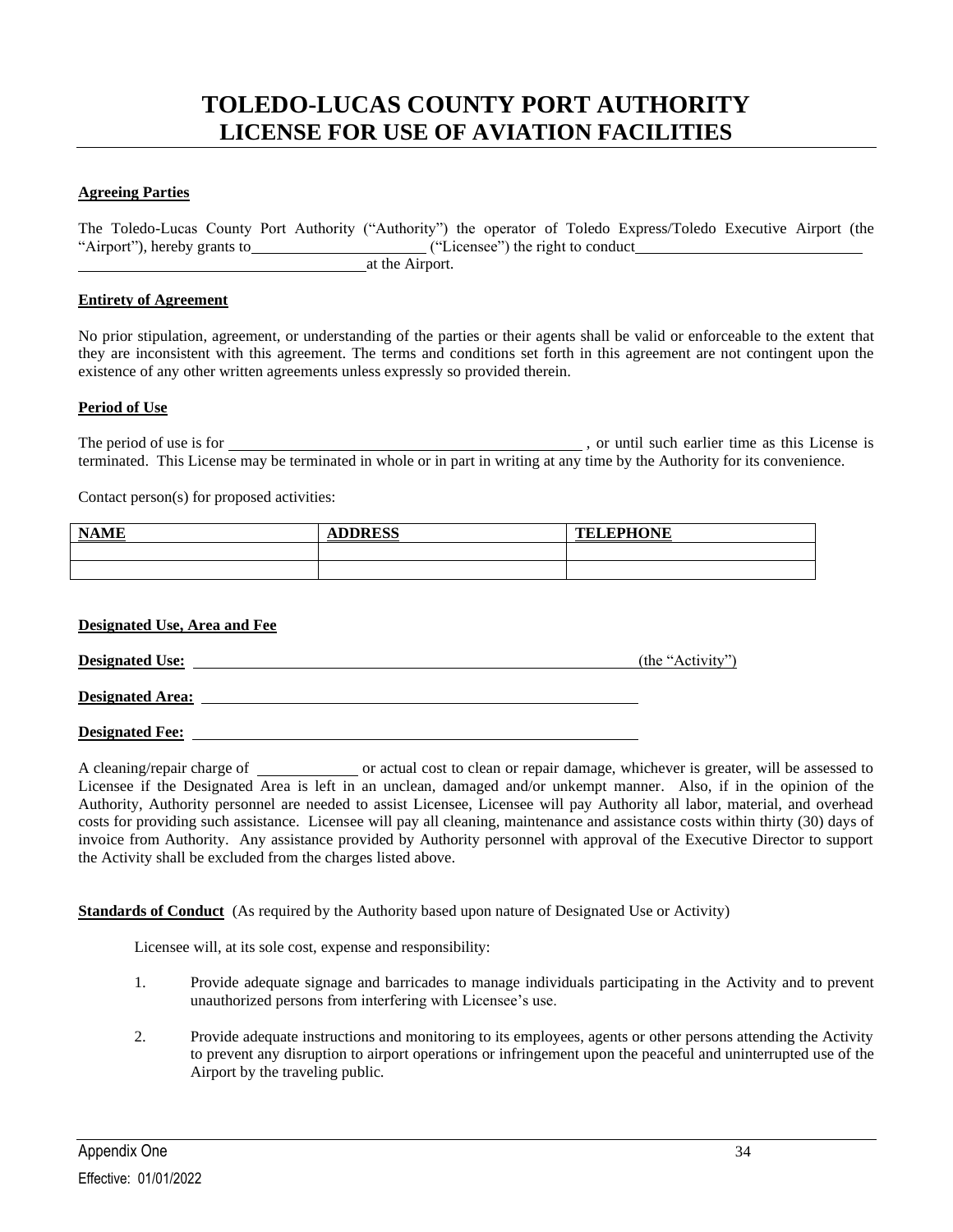- 3. Assume all risks associated with Licensee's proposed use of the Designated Area at the Airport.
- 4. Ensure that no person shall, in any manner, obstruct, delay or interfere with the free movement of any other person, or seek to coerce any person or impede the conduct of any authorized business at the Airport.
- 5. Ensure that any person in Licensee's organization under the age of eighteen (18) years is accompanied and supervised by the head (or his designated representative) of Licensee's organization. Ensure that all visiting and participating minors under 18 are accompanied and/or supervised by the parents of said visiting and participating minors and/or representatives of Licensee's organization.
- 6. Ensure that no person shall attach any sign or printed matter except such as is necessary to identify Licensee's organization and directions to the Activity.
- 7. Have available at all times during Licensee's use of the Designated Area, a copy of this License for Use of Facilities, and the Certificate of Waiver or Authorization issued by the Federal Aviation Administration (if applicable) for inspection by Authority personnel.

#### **Rules and Regulations**

Licensee will comply with Airport Rules and Regulations (as may be amended) and all Federal, State and Local laws, rules, regulations and ordinances in its conduct of the Activity use of the Designated Area the Airport. Licensee must obtain approval of the Federal Aviation Administration for all aerial demonstrations. Licensee will use the Designated Area "as is". Licensee assumes all risk of liability or responsibility which may arise with respect to the use of the Designated Area including, but not limited to, weather, fire and environmental risks, and risks incidental to or because of the Designated Area's location on airport property and the Designated Area not being constructed, intended, or managed for Licensee's use. Any violation by Licensee, employees, agents, or other persons attending the Activity of any rule, regulation, law or ordinance which results in the assessment of a fine against the Authority by the Federal Aviation Administration or other governmental agency shall be the responsibility of Licensee.

#### **Permits and Taxes**

Licensee and its officers, employees, representatives, suppliers, invitees, independent contractors and agents shall obtain any and all permits, licenses, or other documents which may be required for it to conduct the Activity, to conduct business at the Airport, and to keep and perform its covenants under this agreement.

Licensee agrees to pay promptly all taxes, excises, license fees, and permit fees of whatever nature applicable to the Activity.

#### **Indemnification and Hold Harmless**

Licensee shall release, defend, save, indemnify and hold harmless the Authority, City of Toledo, and their respective directors, officers, employees and agents, from and against, any and all demands, claims, causes of action, fines, penalties, damage, losses, liabilities, judgments, and expenses (including, without limitation, attorney's fees and court costs) incurred in connection with or arising from: (a) the use or occupancy of the Airport by Licensee or any person claiming under Licensee; (b) any activity, work, or thing done, or permitted or suffered by Licensee on or about the Airport; (c) any acts, omissions, or negligence of Licensee, or any person claiming under Licensee, or any invitee of Licensee; (d) any breach or violation by Licensee, any person claiming under Licensee, contractors or agents of Licensee or any such person, of any term, covenant, or provision of this License or any law, ordinance, or governmental requirement of any kind; or (e) any injury or damage to the person, property, or business of Licensee, its employees, agents, contractors, or any other person entering the Airport under the express or implied invitation of Licensee.

All indemnity obligations of the agreement shall be binding upon Licensee's permitted successors and assigns and shall survive expiration or termination of this agreement.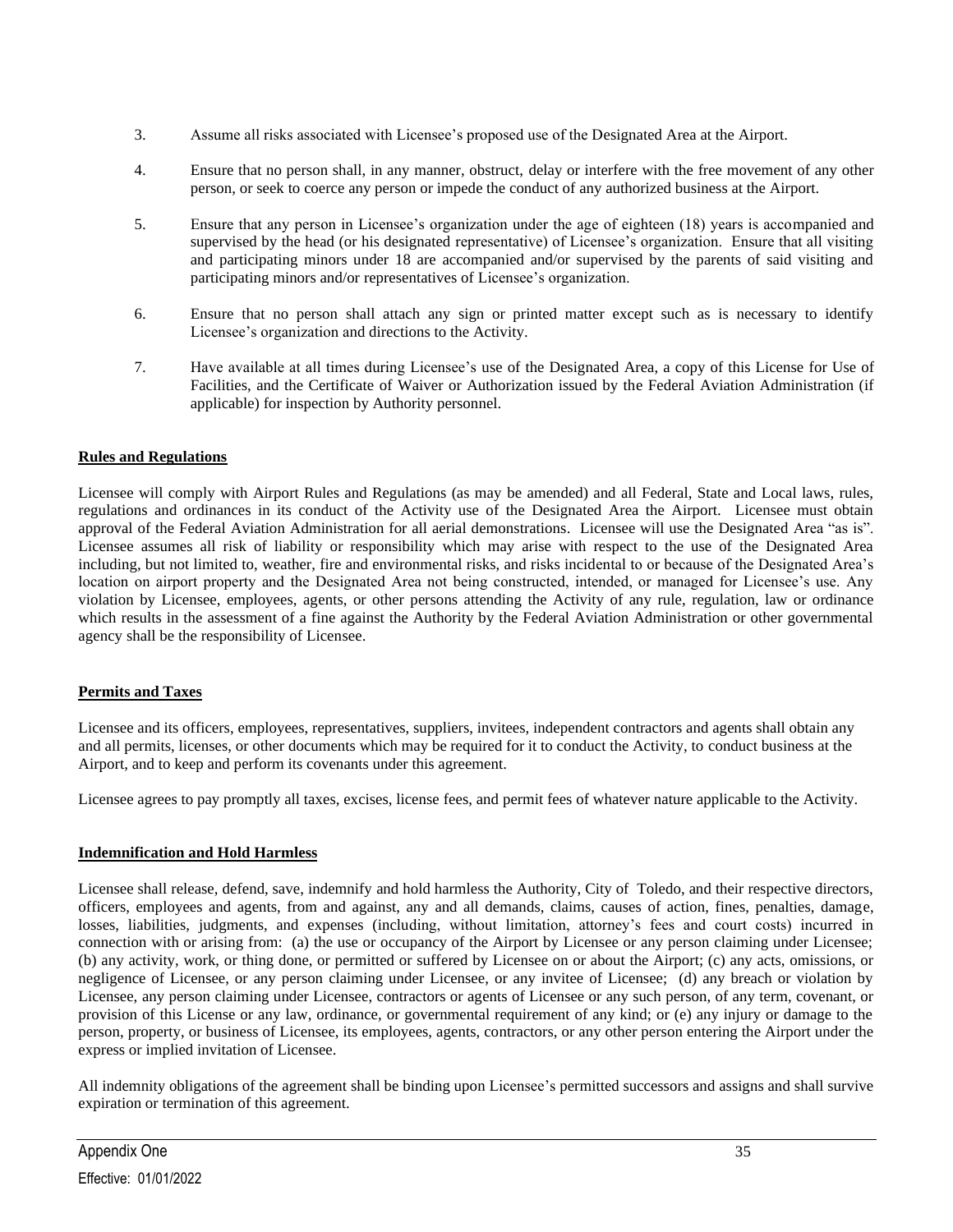#### **Waiver and Release**

Licensee waives and releases all claims against the Authority, the City of Toledo, and their respective directors, officers, employees, and agents with respect to all matters for which the Authority has disclaimed liability pursuant to the provisions of this License. In addition, Licensee agrees that neither the Authority, the City of Toledo, nor their directors, officers, employees and agents, will be liable for any loss, injury, death, or damage to persons, property, or Licensee's business or operation occasioned by any cause beyond Authority's control.

#### **Insurance Requirements --- FOR NON-AVIATION EVENT**

Licensee shall maintain, in full force and effect during the period of this License, a policy of comprehensive liability insurance in an amount approved by the Board for the benefit of Licensee, the Authority, and the City of Toledo as their interests may appear hereunder. The policy shall insure the Authority and City of Toledo against any and all risks, claims, damages and losses arising out of or incident to Licensee's conduct of the Activity and use of the Designated Area. The Authority and City of Toledo shall be named as an additional insureds. Licensee shall provide proof of insurance prior to the Activity, and Licensee's insurance company must provide thirty (30) day's written notice to Licensor prior to cancellation of said insurance. The minimum insurance requirements prescribed herein shall not be deemed to limit or define the obligations of Licensee hereunder.

Licensee shall not allow any agents, officers, employees, representatives, suppliers, invitees, service providers, or independent contractor to operate or provide any service or sales to the public or any attendees of the Activity during the term of this agreement unless required evidence of insurance is provided by the individual or Licensee to the Authority. The evidence of insurance requirements shall be the same as those listed for the Licensee, or the individual must be covered and listed separately under the Licensee's insurance policy.

Licensee does hereby further agree to maintain at its expense such insurance as will fully protect it from claims under Workers' Compensation, Occupational Diseases Acts, and from any other claims for bodily injury, including death, and for property damage which may arise from operations under this agreement. Licensee voluntarily expressly and specifically waives its Workers' Compensation employer immunity granted under Section 35, Article II of the Ohio Constitution and all Ohio statutory provisions, including R.C. 4123.74, or any other State's similar statutory or constitutional provisions, to the extent necessary to permit the Authority and City of Toledo to be fully indemnified, defended and held harmless hereunder.

#### **Insurance Requirements -- FOR AVIATION EVENT**

Any Licensee conducting air show activities shall maintain an insurance policy in full force and effect during the period of the License. The policy shall insure the Authority and the City of Toledo against any and all risks, claims, damages and losses arising out of or incident to Licensee's conduct of the Activity and use of the Designated Area. The Authority and City of Toledo shall be named as Additional Insureds. Licensee shall provide proof of insurance prior to the Activity, and Licensee's insurance company must provide (30) days' written notice to the Authority prior to cancellation of said insurance. The minimum insurance requirements prescribed herein shall not be deemed to limit or define the obligations of Licensee hereunder.

Such insurance policy shall cover, at a minimum, the following activities, as applicable:

- a. Airplane rides for a fee or hire (as governed by **Code of Federal Regulations (14 CFR Part 61.113))**
- b. Airport closed to other traffic during F.A.A. waiver
- c. Use of grandstands or bleachers
- d. Admission charge
- e. Air races
- f. Jet trucks
- g. Aerobatic teams or aerobatic shows
- h. Parachute jumpers jumping over or into congested areas or assemblies of persons
- i. Balloon rides for a fee

The above list is not all-inclusive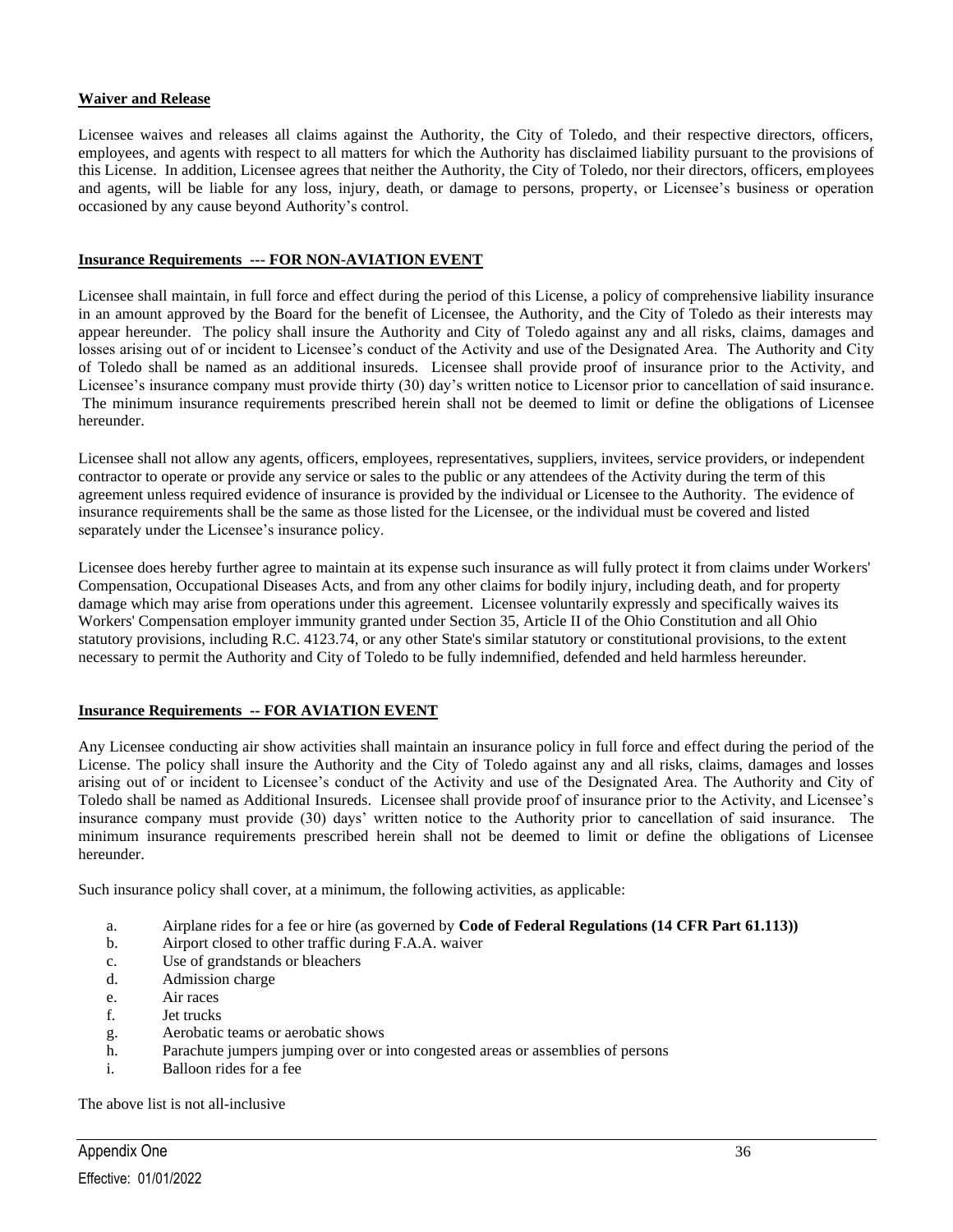Licensee shall not allow any agents, officers, employees, representatives, suppliers, invitees, service providers, or independent contractor to operate or provide any service or sales to the public or any attendees of the Activity during the term of this agreement unless required evidence of insurance is provided by the individual or Licensee to the Authority. The evidence of insurance requirements shall be the same as those listed for the Licensee, or the individual must be covered and listed separately under the Licensee's insurance policy.

Licensee does hereby further agree to maintain at its expense such insurance as will fully protect it from claims under Workers' Compensation, Occupational Diseases Acts, and from any other claims for bodily injury, including death, and for property damage which may arise from operations under this agreement. Licensee voluntarily expressly and specifically waives its Workers' Compensation employer immunity granted under Section 35, Article II of the Ohio Constitution and all Ohio statutory provisions, including R.C. 4123.74, or any other State's similar statutory or constitutional provisions, to the extent necessary to permit the Authority and City of Toledo to be fully indemnified, defended and held harmless hereunder.

#### **Additional Requirements:**

| <b>Land Maintenance:</b>       | Licensee will prepare and maintain the area designated for the Activity and parking. These areas<br>will be kept manicured and clear of debris.                                                                                                                                                                                                                                                                       |  |  |
|--------------------------------|-----------------------------------------------------------------------------------------------------------------------------------------------------------------------------------------------------------------------------------------------------------------------------------------------------------------------------------------------------------------------------------------------------------------------|--|--|
| <b>Parking Areas:</b>          | To be designated by the Authority and maintained by Licensee.                                                                                                                                                                                                                                                                                                                                                         |  |  |
| Security:                      | Licensee shall provide Airport Authority Law Enforcement or other Authority approved personnel<br>to monitor and maintain crowds during all hours of Activity if such security is deemed necessary by<br>Authority.                                                                                                                                                                                                   |  |  |
| <b>Structures:</b>             | Chairs, tables, tents, barricades or other sheltered areas will be set up and removed by Licensee and<br>coordinated with the Authority, which shall have the right to approve set up arrangements at its<br>discretion. Use of any and all other structures shall be approved by the Authority prior to set-up and<br>use by Licensee.                                                                               |  |  |
| Trash:                         | Licensee will be required to monitor and to clean Designated Area during and after use. No paper<br>or other waste may remain in Designated Area. Licensee is required to dispose of waste off site.                                                                                                                                                                                                                  |  |  |
| <b>Sanitary Facilities:</b>    | Licensee shall provide adequate sanitary facilities.                                                                                                                                                                                                                                                                                                                                                                  |  |  |
| <b>Traffic Control:</b>        | Licensee shall furnish Authority approved personnel to control traffic, if needed, as determined by<br>Authority. All stakes, stanchions, or other traffic control devises shall be removed immediately<br>after traffic control has concluded.                                                                                                                                                                       |  |  |
| <b>Tenants:</b>                | The Authority will coordinate any necessary arrangements with Airport tenants that may be affected<br>by Activity.                                                                                                                                                                                                                                                                                                    |  |  |
| <b>Restoration of</b><br>Area: | Within one (1) day of the conclusion of the Activity and/or when this License is terminated,<br>Licensee shall restore the Designated Area to its original condition as existed prior to the Activity<br>and to the approval of the Authority.                                                                                                                                                                        |  |  |
| <b>Choice of Law:</b>          | This Agreement shall be construed in accordance with and governed by the laws of the State of<br>Ohio.                                                                                                                                                                                                                                                                                                                |  |  |
| <b>No Partnership:</b>         | This agreement shall not be construed by the parties or any other person as creating a joint venture,<br>partnership, or principal-agent relationship of any character or nature between the Authority and<br>Licensee.                                                                                                                                                                                               |  |  |
| Arrangements:                  | Licensee shall be solely responsible for arranging for and contracting with all parties who are to<br>participate in or to provide services for the Activity and for assuring compliance with this agreement<br>by its agents, officers, employees, representatives, suppliers, invitees, service providers or any<br>contractor which is operating or providing any services or sales to the public at the Activity. |  |  |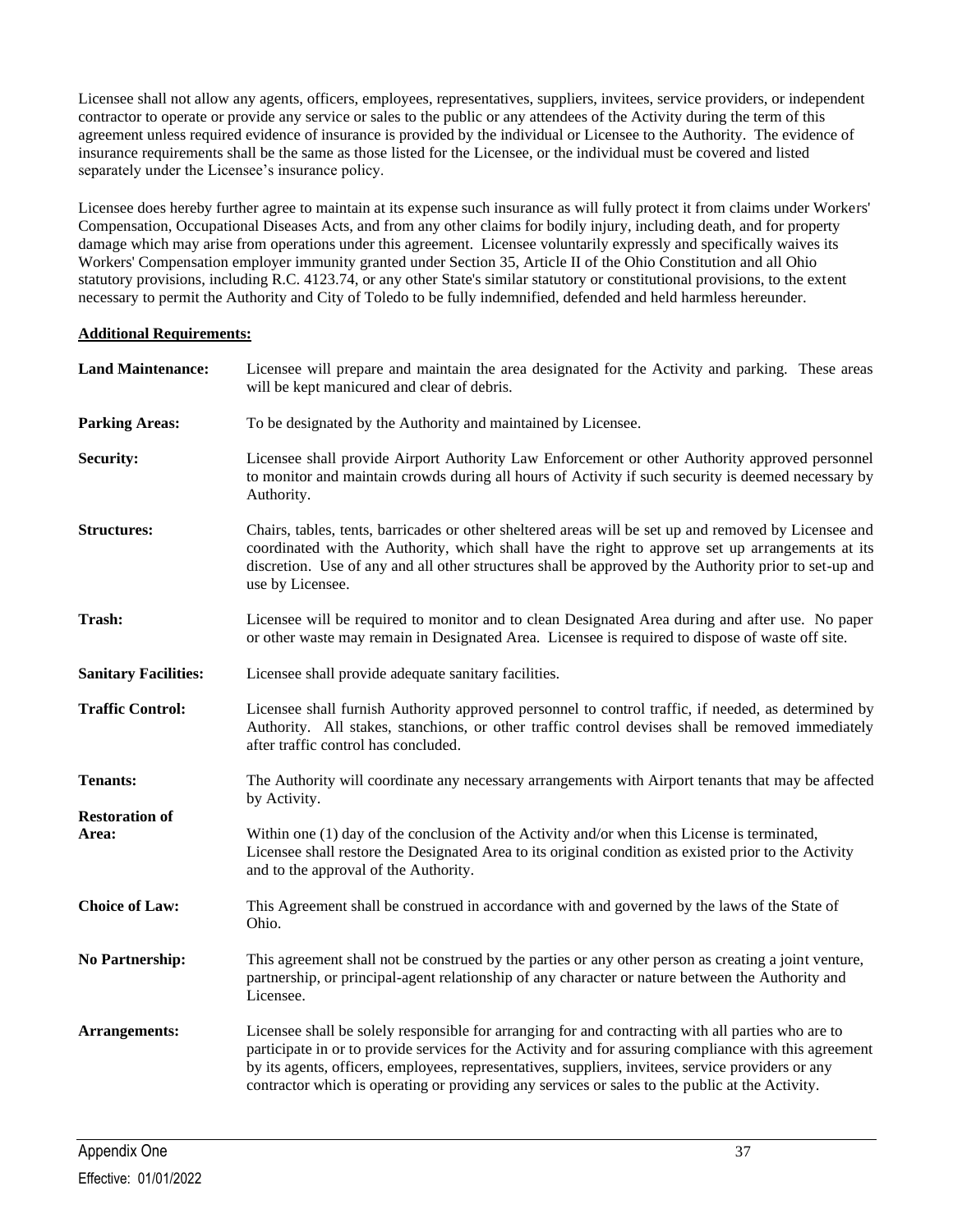#### **Toledo-Lucas County Port Authority**

By: By:

Title: Title:

Approved as to Content: Approved as to Form: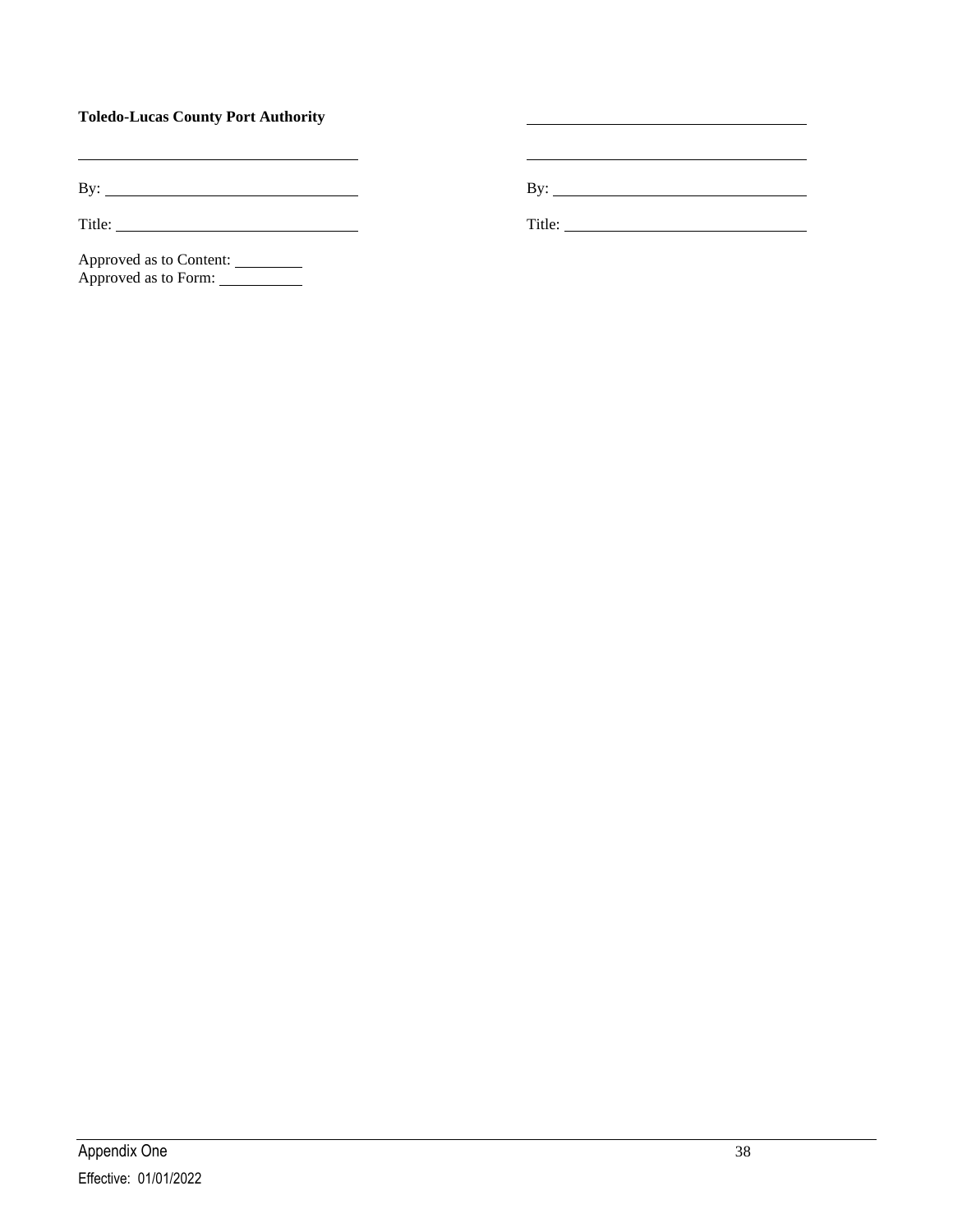#### **NOTARIAL STATEMENTS**

#### STATE OF OHIO  $\qquad$  ) )SS: COUNTY OF LUCAS )

On this \_\_\_ day of \_\_\_\_\_\_\_\_\_\_\_\_\_\_\_\_22\_, before me, a Notary Public in and for said County and State, personally appeared Thomas J. Winston, President, Secretary & Fiscal Officer of the Toledo-Lucas County Port Authority which executed the foregoing instrument, who acknowledged that he did sign said instrument as such the Port Authority, for and on behalf of said corporation and by the Port Authority granted in its regulations and by its Board of Directors; that the same is the free act and deed of said corporation.

IN WITNESS WHEREOF, I have hereunto subscribed by name and affixed my seal on the day and year aforesaid.

|                      |      | Notary Public                                                                                             |
|----------------------|------|-----------------------------------------------------------------------------------------------------------|
|                      |      |                                                                                                           |
|                      |      |                                                                                                           |
|                      |      |                                                                                                           |
| <b>STATE OF OHIO</b> |      |                                                                                                           |
| <b>COUNTY OF</b>     | )SS: |                                                                                                           |
|                      |      |                                                                                                           |
| appeared             |      | who executed the foregoing<br>of                                                                          |
|                      |      | instrument, who acknowledged that he did sign said instrument, as such officer, for and on behalf of said |
|                      |      | and by authority granted in its regulations and that the same is the free act and deed of said            |
|                      |      |                                                                                                           |

IN WITNESS WHEREOF, I have hereunto subscribed my name and affixed my seal on the day and year aforesaid.

\_\_\_\_\_\_\_\_\_\_\_\_\_\_\_\_\_\_\_\_\_\_\_\_\_\_\_\_\_\_\_\_\_\_\_\_\_\_\_\_\_ Notary Public